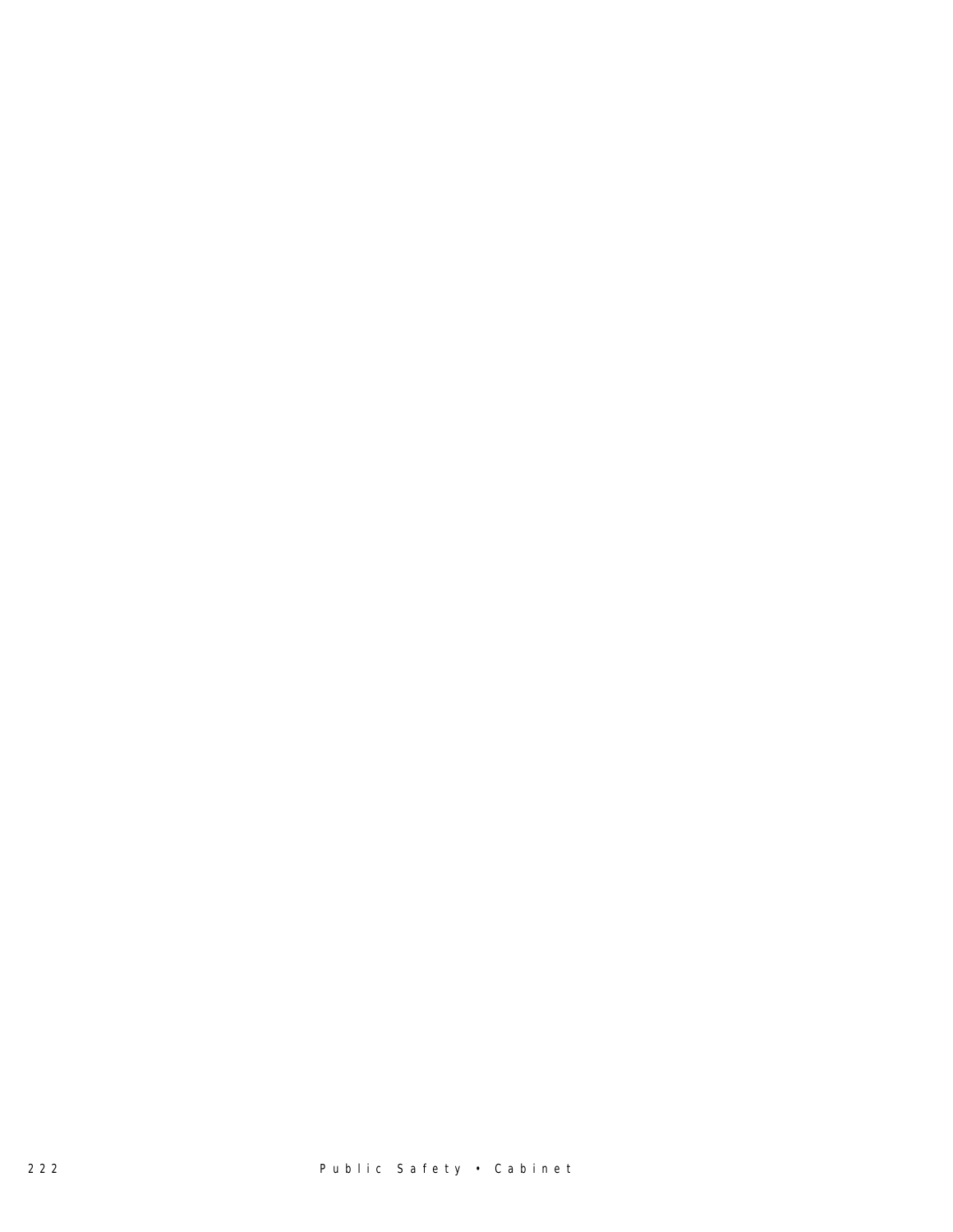## Public Safety

### *Cabinet Mission*

The Fire Department and Police Department serve to protect the lives and property of City residents. The City maintains a ready state of preparedness through sufficient staffing levels, state-of-the-art equipment, and continual training and evaluation of policies and practices. The focus on neighborhood presence helps the City prevent crime and fire incidents quickly, and increases the sense of safety and security by residents and businesses.

| <b>Operating Budget</b>            | Program Name                         | <b>Total Actual '06</b>    | <b>Total Actual '07</b>    | Total Approp '08           | Total Budget '09           |
|------------------------------------|--------------------------------------|----------------------------|----------------------------|----------------------------|----------------------------|
|                                    | Fire Department<br>Police Department | 160.515.301<br>245,221,274 | 162.216.216<br>268,700,987 | 159.739.588<br>270,693,353 | 161.568.923<br>281,936,006 |
|                                    | Total                                | 405,736,575                | 430,917,203                | 430,432,941                | 443,504,929                |
| <b>Capital Budget Expenditures</b> |                                      | Actual '06                 | Actual '07                 | <b>Estimated '08</b>       | Projected '09              |
|                                    | Fire Department<br>Police Department | 5.126.905<br>576,043       | 2,604,907<br>5,404,800     | 7.230.958<br>13,076,665    | 5,685,069<br>4,765,000     |
|                                    | <b>Total</b>                         | 5,702,948                  | 8,009,707                  | 20,307,623                 | 10,450,069                 |
| <b>External Funds Expenditures</b> |                                      | Total Actual '06           | <b>Total Actual '07</b>    | Total Approp '08           | <b>Total Budget '09</b>    |
|                                    | Fire Department<br>Police Department | 1.211.828<br>7,461,819     | 832.767<br>7,446,523       | 3.172.011<br>13,627,145    | 446,202<br>10,606,858      |
|                                    | <b>Total</b>                         | 8,673,647                  | 8,279,290                  | 16,799,156                 | 11,053,060                 |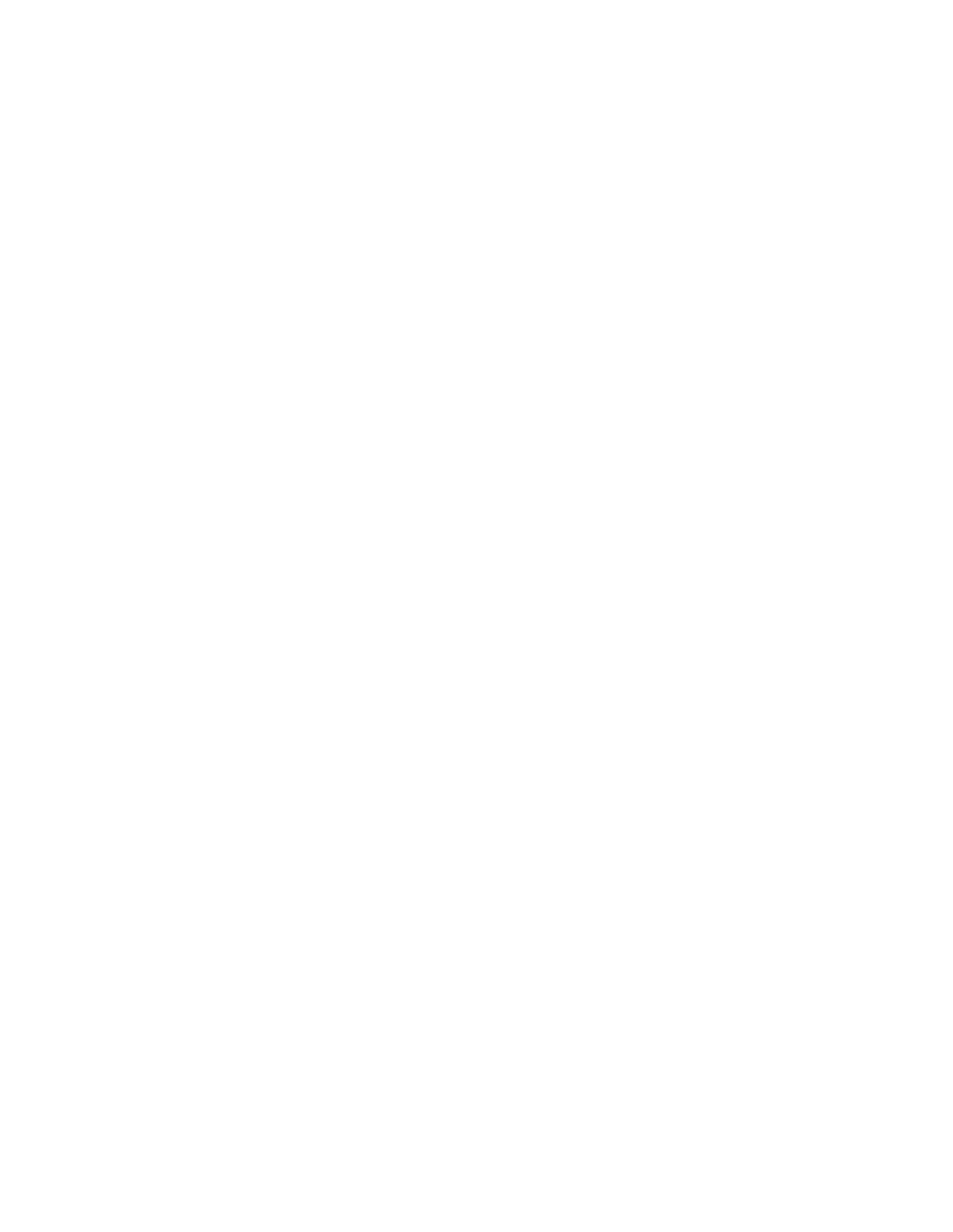## Fire Department Operating Budget

#### *Roderick J. Fraser, Jr., Commissioner Appropriation: 221*

### *Department Mission*

We, the Boston Fire Department, are an organization of dedicated professionals who are committed to serving the community by protecting life, property, and the environment through prevention, education, emergency medical, civil defense and fire service. We will provide fire protection and emergency service throughout the City of Boston by adequately staffing, training, and equipping firefighters at specific locations within the city.

#### *FY09 Performance Strategies*

- To enforce city and state fire code regulations and to review all applications for compliance.
- To initiate and supervise firefighter development.
- To maintain the conviction rate for fires resulting from arson.
- To promote fire education programs aimed at reducing loss of life, injury and property damage resulting from preventable incidents.
- To provide the best medical and rehabilitative service available to all injured firefighters to ensure their timely return to work.
- To respond to all calls in a timely and efficient manner.
- To respond to all incidents and calls.

| <b>Operating Budget</b>      | Program Name                               | <b>Total Actual '06</b> | <b>Total Actual '07</b> | Total Approp '08 | Total Budget '09        |
|------------------------------|--------------------------------------------|-------------------------|-------------------------|------------------|-------------------------|
|                              | Administration                             | 9,251,460               | 9,605,767               | 14,750,741       | 18,185,642              |
|                              | <b>Boston Fire Suppression</b>             | 123,933,664             | 126,425,898             | 119,328,260      | 116,921,928             |
|                              | Fire Alarm                                 | 9,245,309               | 8,455,620               | 8,254,343        | 8,117,268               |
|                              | Training                                   | 6,164,150               | 3,773,729               | 2,916,290        | 3,359,562               |
|                              | Maintenance                                | 4,444,647               | 5,940,548               | 5,409,595        | 5,935,725               |
|                              | Fire Prevention                            | 7,476,071               | 8,014,654               | 7,958,677        | 8,016,887               |
|                              | <b>Emergency Medical Response Division</b> |                         | $\Omega$                | 1,121,682        | 1,031,911               |
|                              | Total                                      | 160,515,301             | 162,216,216             | 159,739,588      | 161,568,923             |
|                              |                                            |                         |                         |                  |                         |
| <b>External Funds Budget</b> | <b>Fund Name</b>                           | <b>Total Actual '06</b> | <b>Total Actual '07</b> | Total Approp '08 | <b>Total Budget '09</b> |
|                              | Assistance to Fire Fighters                | 307,826                 | 719,424                 | 94,855           |                         |
|                              | BFD Hazmat Equipment                       | 85,826                  | 31,601                  |                  |                         |
|                              | BFD Hazmat Team Response                   | 12,001                  | 7,845                   |                  |                         |
|                              | Boston Citizen Corps Council               | 2,501                   |                         |                  |                         |
|                              | Community Emergency Response               | 3,769                   | 0                       |                  | 0                       |
|                              | EMA - Civil Defense                        | 6,378                   |                         |                  |                         |
|                              | <b>Emergency Operations Plan</b>           | 28,661                  | 2,524                   |                  | 0                       |
|                              | Fire Fighting Equipment                    | 156,018                 |                         | 82,200           |                         |
|                              | Hazardous Materials Response               |                         | 0                       | 500,000          |                         |
|                              | Homeland Security Initiative               | 505,059                 | $\Omega$                |                  | 0                       |
|                              | Juvenile Firesetter Intervent              | 23,729                  | 4,610                   |                  |                         |
|                              | Mass Decontam Unit (MDU)                   | 21,761                  | 35,810                  | 35,000           | 33,702                  |
|                              | Mass Water Resource Project                |                         |                         | 395,925          | 225,000                 |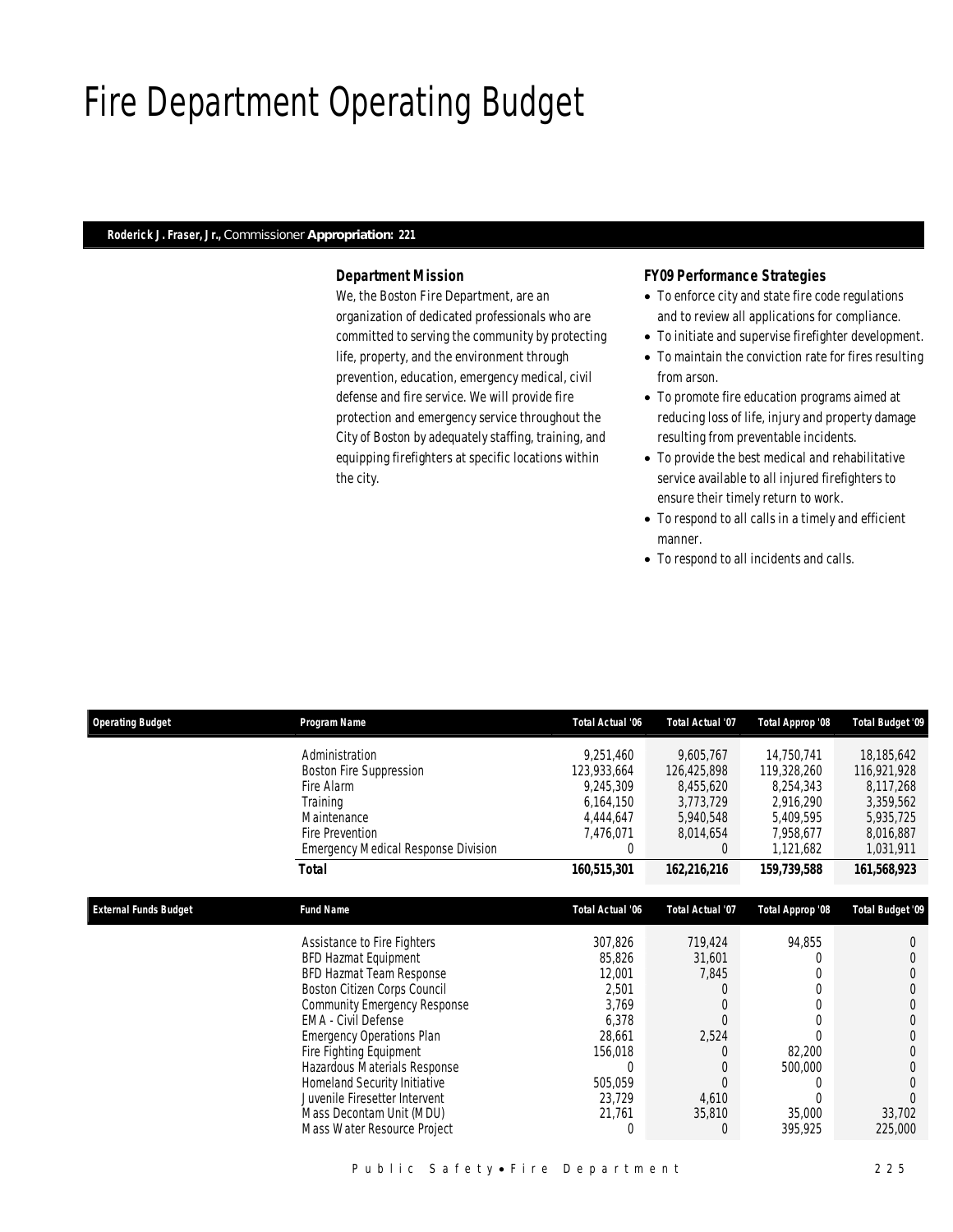|                                    | <b>MTA Operations Tunnel</b> | 0           |             | 300,000     | 187,500           |
|------------------------------------|------------------------------|-------------|-------------|-------------|-------------------|
|                                    | S.A.F.E Grant Program        | 13,600      | 13,600      | 14,031      |                   |
|                                    | State Homeland Security      | 0           | 17,354      |             |                   |
|                                    | State Training Grant         | 0           |             | 1,750,000   |                   |
|                                    | Student Awareness Fire Ed    | 5,235       |             |             |                   |
|                                    | T.U.R.N. Grant               | 4,838       |             |             |                   |
|                                    | Third Harbor Tunnel          | 34.626      |             |             |                   |
|                                    | Total                        | 1,211,828   | 832,768     | 3,172,011   | 446,202           |
| <b>Selected Service Indicators</b> |                              | Actual '06  | Actual '07  | Approp '08  | <b>Budget '09</b> |
|                                    | <b>Personnel Services</b>    | 148.597.515 | 148,363,893 | 148.198.721 | 148,621,433       |
|                                    |                              |             |             |             |                   |
|                                    | Non Personnel                | 11,917,786  | 13,852,323  | 11,540,867  | 12,947,490        |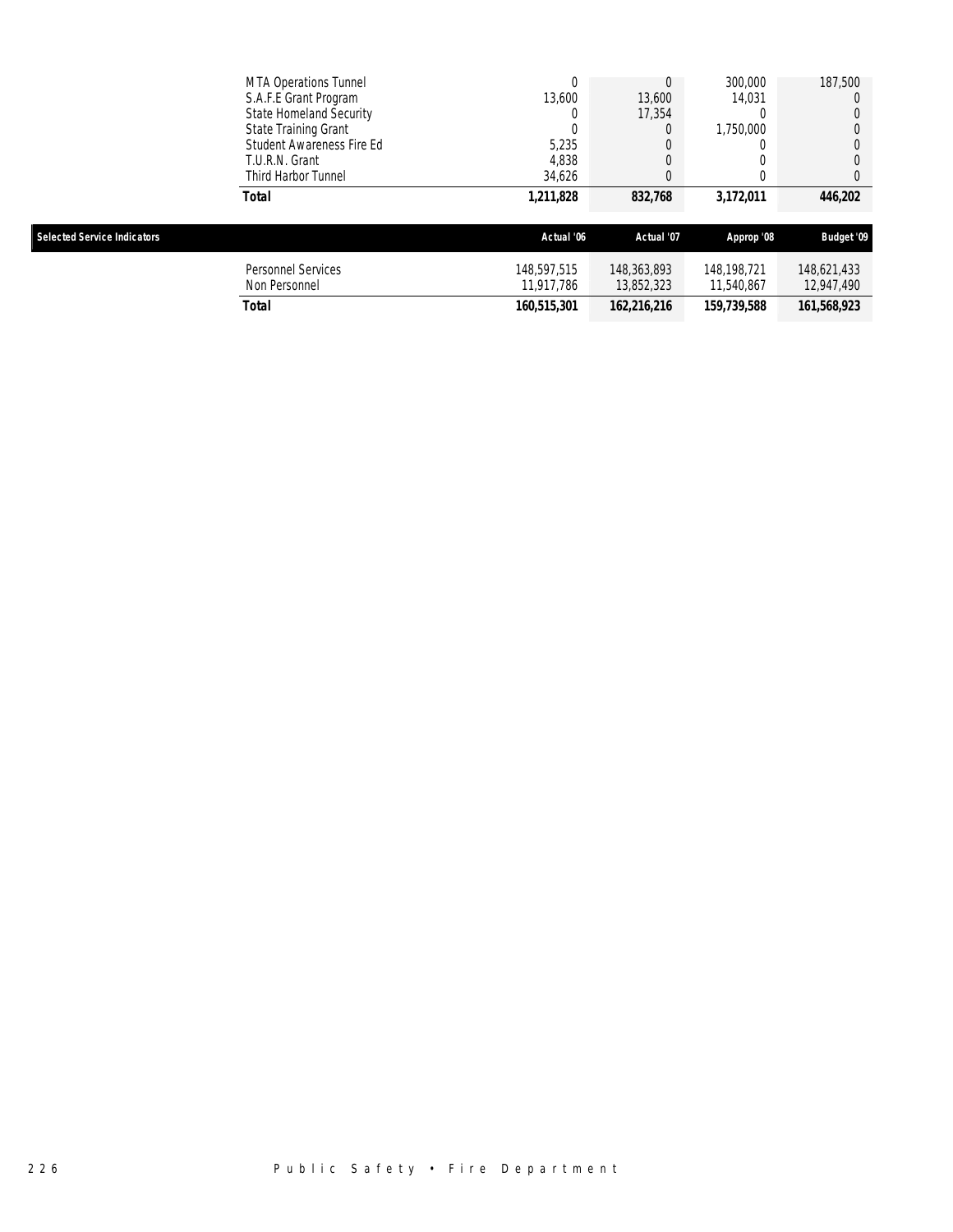## Fire Department Operating Budget



### *Authorizing Statutes*

- Generally, See Boston Fire Prevention Code; CBC St. 11 §§ 75-87; CBC St.2 § 753; M.G.L.A. c. 148.
- Commissioner: Appointments, Powers and Duties, CBC St. 11 §§ 75-78; CBC Ord. §§ 11-4.1-11- 4.4; 1960 Mass. Acts ch. 755 § 1; 1962 Mass. Acts ch. 338 § 1.
- Mutual Aid Assistance, CBC Ord. § 11-4.3.
- Licenses and Permits, See Boston Fire Prevention Code; CBC St. 14 §§ 50, 158-159; M.G.L.A. c. 148, § 28.
- Fire Prevention Code, 1962 Mass. Acts ch. 314.

### *Description of Services*

The Fire Department provides fire and emergency protection to all Boston residents and to the hundreds of thousands of people who work, shop, and visit in the City. To provide this protection, the Fire Department deploys 33 engine companies, 20 ladder companies, one fire brigade, two tower ladder companies, two rescue companies, one marine unit (comprised of two vessels), a Safety Division, a Hazardous Materials Unit, a Tunnel Rescue Unit, a Confined Space Response Unit, a Structural Collapse Unit, and a Special Unit that doubles as a lighting plant and backup Hazardous Materials Unit through a dispatching system maintained at the Fire Alarm Communications Center. The City's mutual aid agreement with surrounding areas continues to benefit the City and the involved communities. The Fire Prevention Program provides public education and inspections of residential and commercial properties, investigates suspected arson fires, and issues permits and licenses.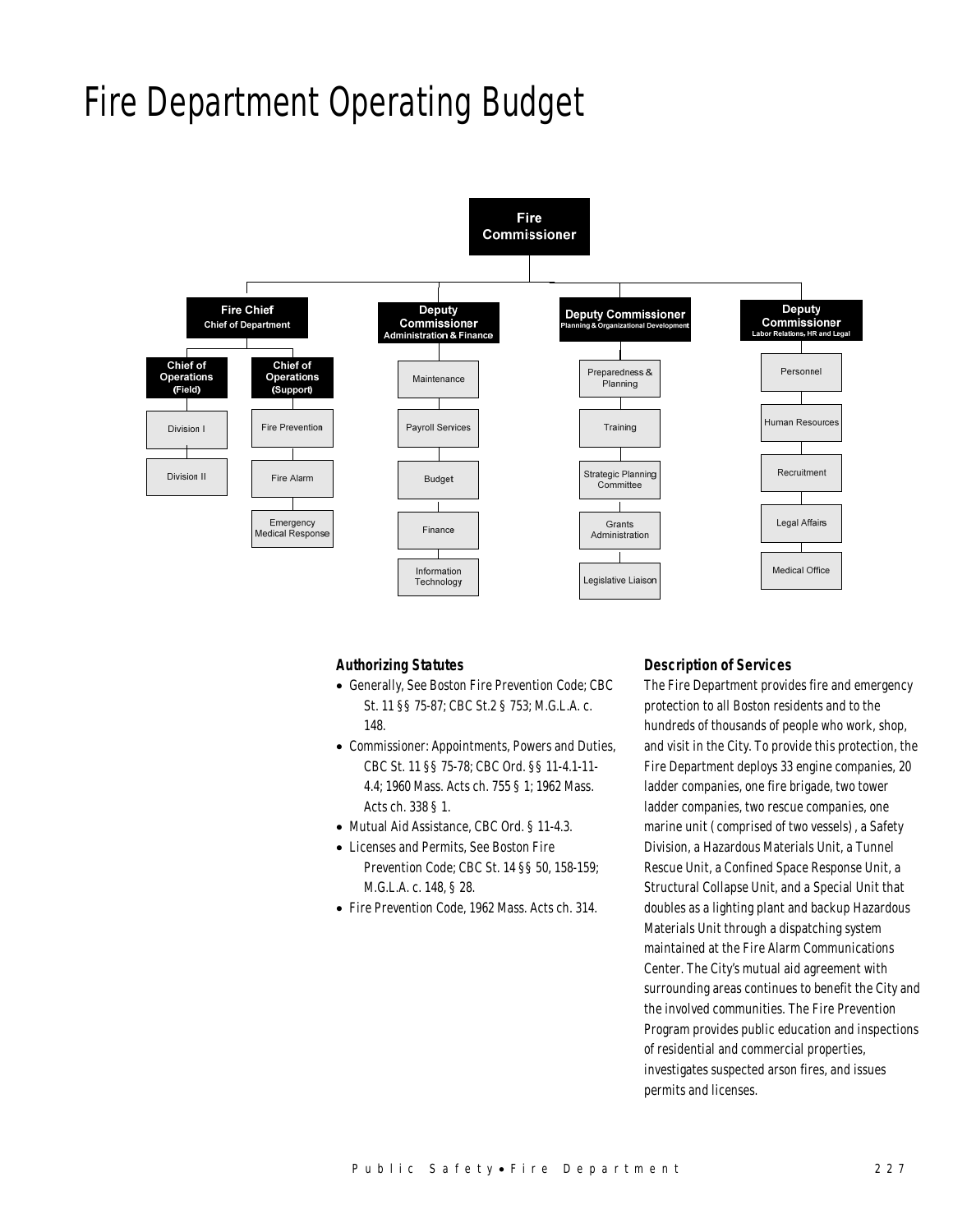# Department History

| <b>Personnel Services</b>       |                                                                                                                                                                                                                                                                                                      | FY06 Expenditure                                                                                   | FY07 Expenditure                                                                                        | FY08 Appropriation                                                                                         | FY09 Adopted                                                                                           | Inc/Dec 08 vs 09                                                                                            |
|---------------------------------|------------------------------------------------------------------------------------------------------------------------------------------------------------------------------------------------------------------------------------------------------------------------------------------------------|----------------------------------------------------------------------------------------------------|---------------------------------------------------------------------------------------------------------|------------------------------------------------------------------------------------------------------------|--------------------------------------------------------------------------------------------------------|-------------------------------------------------------------------------------------------------------------|
|                                 | 51000 Permanent Employees<br>51100 Emergency Employees<br>51200 Overtime<br>51600 Unemployment Compensation<br>51700 Workers' Compensation<br><b>Total Personnel Services</b>                                                                                                                        | 131,018,053<br>2,862<br>17,512,854<br>8,731<br>55,015<br>148,597,515                               | 131,438,461<br>$\mathbf 0$<br>16,837,674<br>4,585<br>83,173<br>148,363,893                              | 135,877,855<br>5,466<br>12,250,400<br>10,000<br>55,000<br>148, 198, 721                                    | 136,251,033<br>$\mathbf{0}$<br>12,250,400<br>20,000<br>100,000<br>148,621,433                          | 373,178<br>$-5,466$<br>$\mathbf{0}$<br>10,000<br>45,000<br>422,712                                          |
| <b>Contractual Services</b>     |                                                                                                                                                                                                                                                                                                      | FY06 Expenditure                                                                                   | FY07 Expenditure                                                                                        | FY08 Appropriation                                                                                         | FY09 Adopted                                                                                           | Inc/Dec 08 vs 09                                                                                            |
|                                 | 52100 Communications<br>52200 Utilities<br>52400 Snow Removal<br>52500 Garbage/Waste Removal<br>52600 Repairs Buildings & Structures<br>52700 Repairs & Service of Equipment<br>52800 Transportation of Persons<br>52900 Contracted Services<br><b>Total Contractual Services</b>                    | 840,902<br>1,692,966<br>0<br>26,230<br>500,440<br>989,484<br>31,126<br>820,652<br>4,901,800        | 833,936<br>1,804,716<br>$\mathbf 0$<br>28,003<br>565,038<br>1,382,285<br>43,074<br>719,564<br>5,376,616 | 916,972<br>1,885,756<br>$\overline{0}$<br>21,400<br>531,155<br>1,043,889<br>28,000<br>288,200<br>4,715,372 | 852,576<br>2,004,673<br>0<br>32,160<br>533,314<br>1,243,000<br>36,500<br>394,704<br>5,096,927          | $-64,396$<br>118,917<br>$\mathbf{0}$<br>10,760<br>2,159<br>199,111<br>8,500<br>106,504<br>381,555           |
| <b>Supplies &amp; Materials</b> |                                                                                                                                                                                                                                                                                                      | FY06 Expenditure                                                                                   | FY07 Expenditure                                                                                        | FY08 Appropriation                                                                                         | FY09 Adopted                                                                                           | Inc/Dec 08 vs 09                                                                                            |
|                                 | 53000 Auto Energy Supplies<br>53200 Food Supplies<br>53400 Custodial Supplies<br>53500 Med, Dental, & Hosp Supply<br>53600 Office Supplies and Materials<br>53700 Clothing Allowance<br>53800 Educational Supplies & Mat<br>53900 Misc Supplies & Materials<br><b>Total Supplies &amp; Materials</b> | 773,808<br>1,082<br>60,203<br>79,988<br>50,692<br>867,900<br>$\mathbf 0$<br>1,211,384<br>3,045,057 | 930,081<br>1,353<br>64,614<br>125,061<br>50,870<br>877,250<br>$\mathbf 0$<br>1,128,529<br>3,177,758     | 787,955<br>1,000<br>55,889<br>142,500<br>56,720<br>898,600<br>$\overline{0}$<br>1,059,500<br>3,002,164     | 1,342,600<br>1,000<br>55,889<br>136,225<br>66,090<br>898,700<br>$\mathbf{0}$<br>1,189,777<br>3,690,281 | 554,645<br>$\boldsymbol{0}$<br>$\theta$<br>$-6,275$<br>9,370<br>100<br>$\overline{0}$<br>130,277<br>688,117 |
| <b>Current Chgs &amp; Oblig</b> |                                                                                                                                                                                                                                                                                                      | FY06 Expenditure                                                                                   | FY07 Expenditure                                                                                        | FY08 Appropriation                                                                                         | FY09 Adopted                                                                                           | Inc/Dec 08 vs 09                                                                                            |
|                                 | 54300 Workers' Comp Medical<br>54400 Legal Liabilities<br>54500 Aid To Veterans<br>54600 Current Charges H&I<br>54700 Indemnification<br>54900 Other Current Charges<br>Total Current Chgs & Oblig                                                                                                   | 37,978<br>102,278<br>$\mathbf 0$<br>$\mathbf{0}$<br>2,996,673<br>166,419<br>3,303,348              | 46,151<br>173,176<br>0<br>$\mathbf 0$<br>3,599,067<br>161,501<br>3,979,895                              | 44,000<br>211,553<br>0<br>$\overline{0}$<br>2,087,598<br>216,977<br>2,560,128                              | 44,000<br>186,982<br>0<br>$\Omega$<br>2,138,080<br>205,956<br>2,575,018                                | $\mathbf 0$<br>$-24,571$<br>$\mathbf{0}$<br>$\Omega$<br>50,482<br>$-11,021$<br>14,890                       |
| Equipment                       |                                                                                                                                                                                                                                                                                                      | FY06 Expenditure                                                                                   | FY07 Expenditure                                                                                        | FY08 Appropriation                                                                                         | FY09 Adopted                                                                                           | Inc/Dec 08 vs 09                                                                                            |
|                                 | 55000 Automotive Equipment<br>55400 Lease/Purchase<br>55600 Office Furniture & Equipment<br>55900 Misc Equipment<br><b>Total Equipment</b>                                                                                                                                                           | 0<br>423,935<br>5,073<br>238,573<br>667,581                                                        | 233,566<br>649,810<br>27,827<br>406,851<br>1,318,054                                                    | 0<br>934.203<br>16,500<br>312,500<br>1,263,203                                                             | 0<br>953,414<br>16,500<br>615,350<br>1,585,264                                                         | $\boldsymbol{0}$<br>19,211<br>$\mathbf 0$<br>302,850<br>322,061                                             |
| Other                           |                                                                                                                                                                                                                                                                                                      | FY06 Expenditure                                                                                   | FY07 Expenditure                                                                                        | FY08 Appropriation                                                                                         | FY09 Adopted                                                                                           | Inc/Dec 08 vs 09                                                                                            |
|                                 | 56200 Special Appropriation<br>57200 Structures & Improvements<br>58000 Land & Non-Structure<br><b>Total Other</b>                                                                                                                                                                                   | $\boldsymbol{0}$<br>$\boldsymbol{0}$<br>0<br>0                                                     | 0<br>$\boldsymbol{0}$<br>0<br>0                                                                         | 0<br>0<br>$\boldsymbol{0}$<br>$\pmb{0}$                                                                    | $\mathbf 0$<br>0<br>0<br>0                                                                             | 0<br>$\mathbf 0$<br>$\boldsymbol{0}$<br>0                                                                   |
|                                 | <b>Grand Total</b>                                                                                                                                                                                                                                                                                   | 160,515,301                                                                                        | 162,216,216                                                                                             | 159,739,588                                                                                                | 161,568,923                                                                                            | 1,829,335                                                                                                   |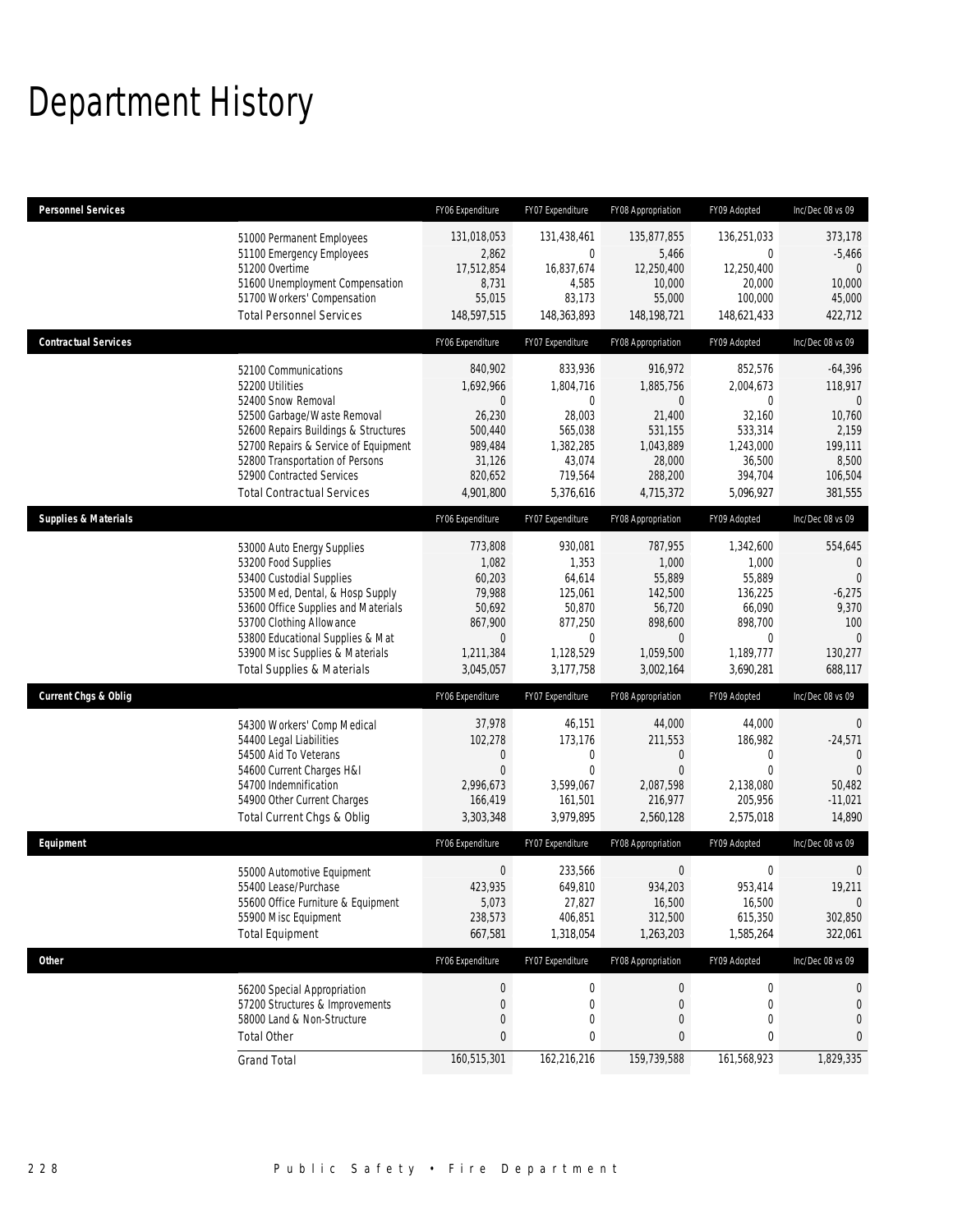## Department Personnel

|                                                   | Code                   |           |              |                  |                                |            |           |              |                    |
|---------------------------------------------------|------------------------|-----------|--------------|------------------|--------------------------------|------------|-----------|--------------|--------------------|
|                                                   |                        |           |              |                  |                                | Code       |           |              |                    |
| Commissioner (Bfd)                                | CDH                    | <b>NG</b> | 1.00         | 167,960          | WkgFrprElec.EquipRepairprs     | IFF        | 02        | 2.00         | 163,955            |
| Chief of Boston Fire Dept.                        | CDH                    | <b>NG</b> | 1.00         | 160,439          | WkgFrprsMachinist              | IFF        | 02        | 1.00         | 81,977             |
| ExecAsst(ChiefBureauOfAdmServ)                    | EXM                    | <b>NG</b> | 1.00         | 117,418          | InsideWireperson               | IFF        | 02        | 4.00         | 327,510            |
| Administrative_Asst.                              | AFI                    | 17        | 1.00         | 62,072           | Wkg FrprLinepr&Cablespicer-ADR | IFF        | 02        | 1.00         | 82,030             |
| Gen Maint Mech Frprs                              | AFB                    | 16A       | 1.00         | 54,222           | WkgFrprLinepr&Cablesplicer     | IFF        | 02        | 6.00         | 492,464            |
| Gen Maint Mech Frprs                              | AFG                    | 16A       | 2.00         | 120,987          | RadioOperator(BFD)             | IFF        | 02        | 1.00         | 81,578             |
| Prin.Accnt.                                       | AFI                    | 16        | 1.00         | 57,414           | FireFighter(MasOfFBoat)        | IFF        | 02        | 6.00         | 492,863            |
| Data Proc Equip Tech                              | AFI                    | 15        | 1.00         | 42,775           | FireLieutenant                 | IFF        | 02        | 186.00       | 15,228,563         |
| Sr Legal Asst (Fire Dpt)                          | AFI                    | 15        | 1.00         | 49,703           | FF (Master of Fire BoatDivMas) | IFF        | 02        | 1.00         | 85,673             |
| Administrative Assistant                          | AFI                    | 15        | 3.00         | 145,008          | FireLieutenant(ScubaDiver)     | IFF        | 02        | 4.00         | 335,205            |
| <b>Admin Secretary</b>                            | AFI                    | 14        | 3.00         | 134,058          | Fire Lieutenant-ADR            | IFF        | 02        | 6.00         | 492,663            |
| Prin._Storekeeper                                 | AFI                    | 14        | 1.00         | 42,914           | Fire Lieutenant Admin-ADR      | IFF        | 02        | 6.00         | 546,693            |
| Asst Prin Accntant.                               | AFI                    | 14        | 3.00         | 141,571          | ExecutiveAssistantCommissioner | IFF        | 05        | 1.00         | 122,349            |
| Collection Agent BFD FirePreve                    | AFI                    | 14        | 1.00         | 35,272           | EAPCoordinator                 | IFF        | 02        | 1.00         | 93,061             |
| Admin Analyst                                     | AFI                    | 14        | 1.00         | 35,966           | FireAlarmOper.(TrainingOfficr) | IFF        | 02        | 1.00         | 88,200             |
| Exec Asst (Fire Dept)                             | EXM                    | 14        | 1.00         | 118,969          | FireFighter(ProcurementOffcr)  | IFF        | 02        | 1.00         | 83,675             |
| Wkg Frprs Leather & Canvas Wkr                    | AFI                    | 13        | 1.00         | 44,413           | SrFireAlarmOperator            | IFF        | 02        | 9.00         | 735,799            |
| Sr Sign Painter & Letterer                        | AFI                    | 12L       | 1.00         | 42,734           | ChiefofFieldServices           | EXM        | <b>NG</b> | 1.00         | 143,747            |
| Hd Clk                                            | AFF                    | 12        | 1.00         | 41,953           | ChiefofSupportServices         | EXM        | <b>NG</b> | 1.00         | 143,747            |
| Hd Clk                                            | AFI                    | 12        | 7.00         | 270,169          | Machinist                      | IFF        | 01        | 1.00         | 68,497             |
| Exec Asst (Dir.of HR)                             | EXM                    | 12        | 1.00         | 107,890          | FireAlarmOperator              | IFF        | 01        | 20.00        | 1,302,632          |
| Chaplain In Charge (Fire Dept)                    | AFI                    | 12        | 1.00         | 41,952           | ElectricalEquipRepairperson    | IFF        | 01        | 2.00         | 136,594            |
| Chaplain (Fire Dept)                              | AFI                    | 12        | 2.00         | 74,989           | Lineperson                     | IFF        | 01        | 6.00         | 385,229            |
| Leather And Canvas Worker                         | AFI                    | 11L       | 2.00         | 82,242           | CableSplicer                   | IFF        | 01        | 1.00         | 68,098             |
| Chief Telephone Operator                          | AFI                    | 10        | 1.00         | 31,975           | RadioRepairperson(BFD)         | IFF        | 01        | 1.00         | 68,197             |
| Prin Data Proc Systems Analyst                    | SE1                    | $10$      | 1.00         | 97,950           | FireFighter                    | IFF        | 01        | 1,071.00     | 68,024,456         |
| Fire Prev Supv(Fire Prot Eng)                     | SE1                    | 10        | 1.00         | 97,950           | FF (Spec Haz Insp)-ADR         | IFF        | 01        | 1.00         | 74,542             |
| BuildingMaintPerson                               | AFI                    | 09L       | 2.00         | 58,928           | FireFighter(AsstDiveMast)      | IFF        | 01        | 1.00         | 71,017             |
| Prin Clerk                                        | AFI                    | 09        | 1.00         | 28,519           | FireFighter(ScubaDiver)        | IFF        | 01        | 12.00        | 804,113            |
| Sr Data Proc SysAnalyst(Fire)                     | SE <sub>1</sub>        | 09        | 1.00         | 90,548           | FireFighter(FrstMarEngDi)      | IFF        | 01        | 4.00         | 285,352            |
|                                                   | SE <sub>1</sub>        | 09        | 2.00         | 169,004          | FF (Supv Motor Sguad)-ADR      | IFF        | 01        | 2.00         | 147,468            |
| Assoc Inspec Engineer (Fire)                      |                        | 09        |              |                  |                                |            | 01        |              |                    |
| Prin Budget Analyst (Ads-Bdd)<br>Medical Examiner | SE <sub>1</sub><br>EXM | 09        | 1.00<br>1.00 | 90,548<br>90,548 | FireFighter(SupvMotorSquad)    | IFF<br>IFF | 01        | 2.00<br>6.00 | 147,468<br>427,878 |
|                                                   |                        |           |              |                  | FireFighter(Tech/MotSquad)     |            |           |              |                    |
| Sr Data Proc Sys Analyst                          | SE1                    | 08        | 4.00         | 337,218          | FireFighter(InctComndSp)DFC    | IFF        | 01        | 48.00        | 3,275,812          |
| Case Manager (Fire Dept.)                         | SE1                    | 08        | 1.00         | 84,305           | FireFighter(InctComndSp)DEP    | IFF        | 01        | 8.00         | 547,560            |
| Prin_Admin_Assistant                              | SE <sub>1</sub>        | $08\,$    | 4.00         | 337,218          | FF(FPD PI of Asm Insp)-ADR     | IFF        | 01        | 1.00         | 74,542             |
| Supn (Bfd/Fad)                                    | IFF                    | 06        | 1.00         | 124,694          | FF (FPDInspLevI1Certfctn)-ADR  | IFF        | 01        | 1.00         | 72,528             |
| DP Sys Anl                                        | SE1                    | 06        | 1.00         | 70,198           | FF(Frst Mar Eng. Di)-ADR       | IFF        | 01        | 1.00         | 71,713             |
| Fire Fighter(SuptofMaint)                         | IFF                    | 06        | 1.00         | 124,694          | Mask Repair Specialist-ADR     | IFF        | 01        | 1.00         | 76,535             |
| Dep Fire Chief                                    | IFF                    | 06        | 8.00         | 996,956          | Chief of Field Services-ADR    | IFF        | 01        | 1.00         | 143,746            |
| Deputy Fire Chief Administration                  | IFF                    | 06        | 6.00         | 831,995          | Chief of Support Services-ADR  | IFF        | 01        | 1.00         | 143,746            |
| Nurse-RN(FireDept.)                               | SE1                    | 06        | 1.00         | 65,775           | FF (Scuba Diver)-ADR           | IFF        | 01        | 1.00         | 70,519             |
| Sr Adm Asst(Fire)                                 | SE1                    | 06        | 9.00         | 602,561          | PublicInformationOfficer       | IFF        | 01        | 1.00         | 80,343             |
| Asst Supn(Bfd/Fad)                                | IFF                    | 05        | 1.00         | 108,311          | Fire Lieutenant Administration | IFF        | 02        | 20.00        | 1,810,677          |
| Fire Fighter(AstSupnMaint)                        | IFF                    | 05        | 1.00         | 108,311          | FireFighter(EMSCoordinator)    | IFF        | 01        | 1.00         | 81,835             |
| DistFireChief                                     | IFF                    | 05        | 48.00        | 5,193,942        | Fire Fighter(Training Instruc) | IFF        | 01        | 6.00         | 461,706            |
| District Fire Chief-ADR                           | IFF                    | 05        | 2.00         | 202,560          | MaskRepairSpecialist           | IFF        | 01        | 2.00         | 152,671            |
| District Fire Chief Admin-ADR                     | IFF                    | 05        | 2.00         | 240,668          | FireFighter(AutoArsonUnit)     | IFF        | 01        | 1.00         | 74,542             |
| District Fire Chief Admin.                        | IFF                    | 05        | 9.00         | 1,085,346        | FF (FPD InspLev2Certification) | IFF        | 01        | 2.00         | 148,485            |
| Asst Supn-Fire Alarm Construct                    | IFF                    | 05        | 1.00         | 108,311          | FireFighterPaidDetailOfficer   | IFF        | 01        | 2.00         | 154,471            |
| Sr_Adm_Asst                                       | SE1                    | 05        | 8.00         | 500,538          | FF(ConstituentLiaisonOff)      | IFF        | 01        | 1.00         | 84,132             |
|                                                   | SE1                    | 05        | 1.00         | 56,229           | FireFighter(LEPCTitle3Insp)    | IFF        | 01        | 1.00         | 80,828             |
| Management Analyst                                |                        |           |              |                  |                                |            |           |              |                    |
| Chemist                                           | IFF                    | 05        | 1.00         | 108,111          | FF(FUIMajorCaseInvestigator)   | IFF        | 01        | 1.00         | 74,542             |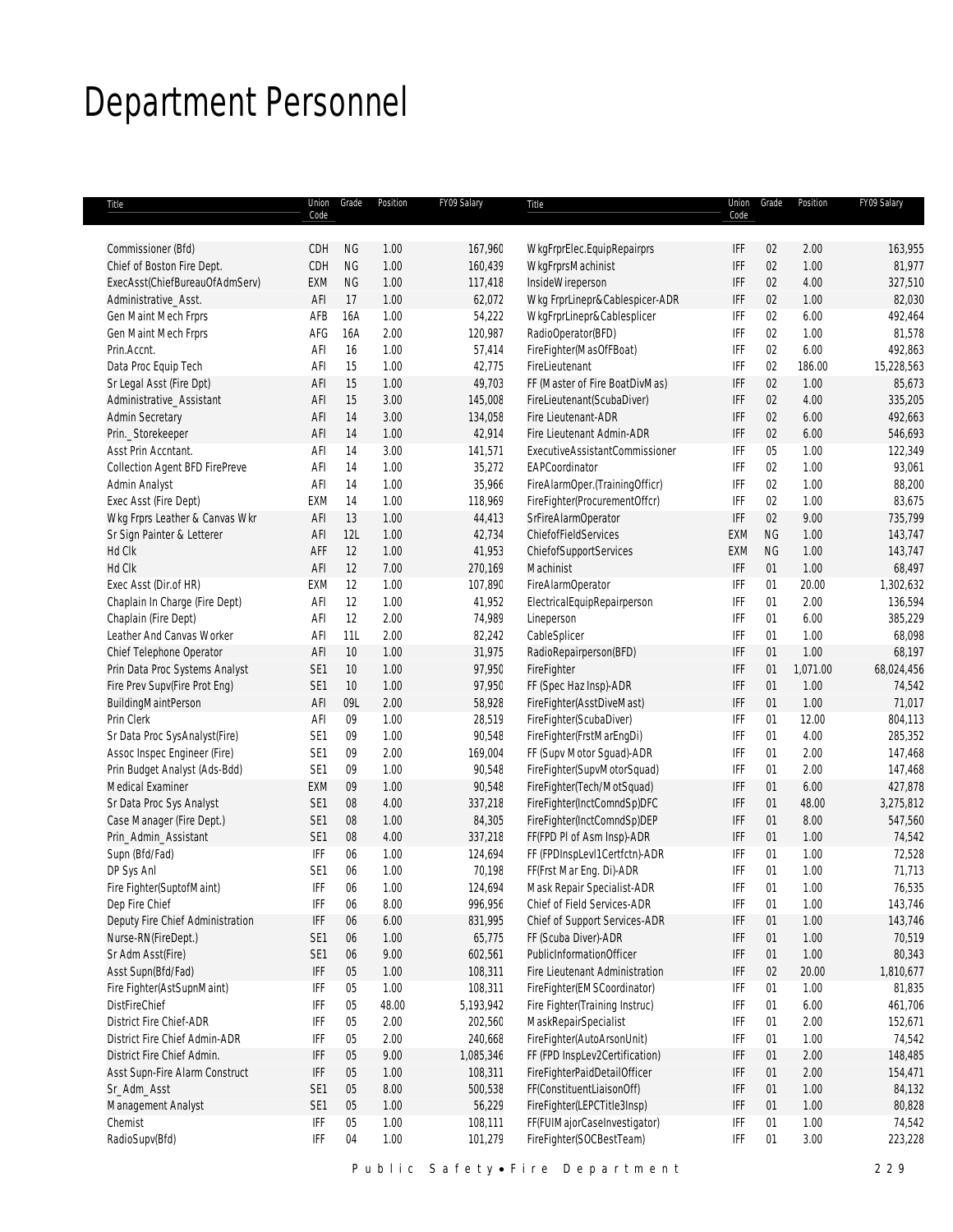| Title                         | Union<br>Code | Grade          | Position | FY09 Salary | Title                          | Union<br>Code | Grade | Position | FY09 Salary |
|-------------------------------|---------------|----------------|----------|-------------|--------------------------------|---------------|-------|----------|-------------|
| GenFrprs-FireAlarmConstruct   | IFF           | 04             | 1.00     | 101,279     | FF(SOCEquip&LogisticMangr)     | IFF           | 01    | 2.00     | 148,885     |
| Frprs-InsideWireperson        | IFF           | 03             | 1.00     | 94,050      | FF(NFIRSProgramManager)        | IFF           | 01    | 1.00     | 80,628      |
| Frpr-Lineperson&CableSplicers | IFF           | 0 <sub>3</sub> | 2.00     | 188.499     | FF (FPD Night Division Inspec) | IFF           | 01    | 5.00     | 340,802     |
| FireFighter(AstEngMotApp)     | IFF           | 0 <sub>3</sub> | 1.00     | 94,249      | FF(FPDPlaceofAssemblyInsp)     | IFF           | 01    | 5.00     | 370,514     |
| FireF(MotAppEng)              | IFF           | 03             | 1.00     | 101,318     | FF(FPDSpecialHazardsInsp)      | IFF           | 01    | 3.00     | 222,828     |
| FireCaptain                   | IFF           | 03             | 63.00    | 5,922,622   | EAPCounselor                   | IFF           | 01    | 3.00     | 228,808     |
| FireCaptain(ScubaDiver)       | IFF           | 03             | 2.00     | 191.897     | FF (FPDInspLevI1Certification) | IFF           | 01    | 9.00     | 650,051     |
| Fire Captain Admin-ADR        | IFF           | 0 <sub>3</sub> | 2.00     | 213.705     | FF(FemaleFFLiaisonOfficer)     | IFF           | 01    | 1.00     | 72.328      |
| Fire Captain-ADR              | IFF           | 03             | 5.00     | 471,246     | FF(LiaisontoRetirementBoard)   | IFF           | 01    | 1.00     | 72,528      |
| FireCaptainAdministration     | IFF           | 0 <sub>3</sub> | 13.00    | 1.347.406   | FUIArmorer                     | IFF           | 01    | 1.00     | 72.528      |
| PrinFireAlarmOperator         | IFF           | 03             | 4.00     | 376.598     | FUISupervisorPhotoUnit         | IFF           | 01    | 1.00     | 72,528      |
| WkgFrprBatteryOper.(Fire)     | IFF           | 02             | 1.00     | 81,578      | FUIDigitalLabSupervisor        | IFF           | 01    | 1.00     | 72.528      |
|                               |               |                |          |             | Total                          |               |       | 1.763    | 125,665,138 |

 Differential Payments 2,133,800 Other 12,171,068

> Chargebacks 60,000 Salary Savings -3,778,973 *FY09 Total Request 136,251,033*

*Adjustments*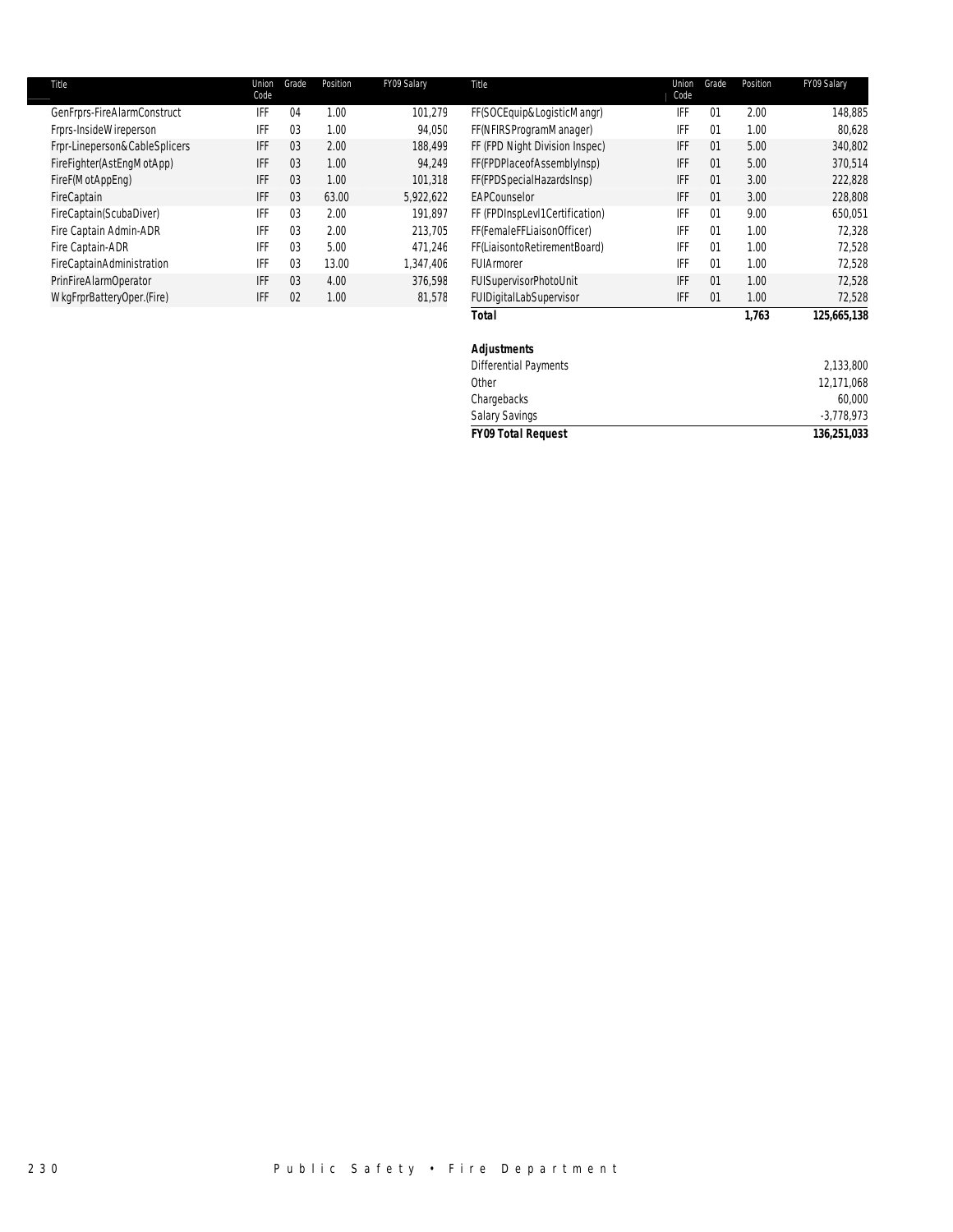## External Funds History

| <b>Personnel Services</b>       |                                                                     | FY06 Expenditure                | FY07 Expenditure                     | FY08 Appropriation               | FY09 Adopted                    | Inc/Dec 08 vs 09               |
|---------------------------------|---------------------------------------------------------------------|---------------------------------|--------------------------------------|----------------------------------|---------------------------------|--------------------------------|
|                                 | 51000 Permanent Employees                                           | 3,000                           | 3,500                                | 101,674                          | $\mathbf 0$                     | $-101,674$                     |
|                                 | 51100 Emergency Employees                                           | $\mathbf 0$                     | $\boldsymbol{0}$                     | $\mathbf 0$                      | $\mathbf{0}$                    | $\mathbf{0}$                   |
|                                 | 51200 Overtime<br>51300 Part Time Employees                         | 234,010<br>0                    | 30,652<br>0                          | 1,332,931<br>$\mathbf 0$         | 210,000<br>0                    | $-1,122,931$<br>$\Omega$       |
|                                 | 51400 Health Insurance                                              | 0                               | $\boldsymbol{0}$                     | $\mathbf{0}$                     | $\mathbf{0}$                    | $\mathbf{0}$                   |
|                                 | 51500 Pension & Annunity                                            | $\overline{0}$                  | $\mathbf 0$                          | $\mathbf{0}$                     | $\mathbf{0}$                    | $\mathbf{0}$                   |
|                                 | 51600 Unemployment Compensation                                     | $\Omega$                        | $\overline{0}$                       | $\mathbf{0}$                     | $\mathbf{0}$                    | $\overline{0}$                 |
|                                 | 51700 Workers' Compensation                                         | 0                               | 0                                    | $\overline{0}$                   | $\mathbf{0}$                    | $\overline{0}$                 |
|                                 | 51800 Indirect Costs<br>51900 Medicare                              | 81,229<br>0                     | 0<br>$\mathbf 0$                     | 1,638<br>$\overline{0}$          | $\mathbf{0}$<br>$\mathbf{0}$    | $-1,638$<br>$\theta$           |
|                                 | <b>Total Personnel Services</b>                                     | 318,239                         | 34,152                               | 1,436,243                        | 210,000                         | $-1,226,243$                   |
|                                 |                                                                     |                                 |                                      |                                  |                                 |                                |
| <b>Contractual Services</b>     |                                                                     | FY06 Expenditure                | FY07 Expenditure                     | FY08 Appropriation               | FY09 Adopted                    | Inc/Dec 08 vs 09               |
|                                 | 52100 Communications                                                | $\boldsymbol{0}$                | 0                                    | 125,000                          | 12,500                          | $-112,500$                     |
|                                 | 52200 Utilities                                                     | $\mathbf{0}$                    | $\mathbf 0$                          | $\mathbf 0$                      | $\mathbf{0}$                    | $\mathbf{0}$                   |
|                                 | 52400 Snow Removal                                                  | 0                               | $\mathbf 0$                          | $\mathbf{0}$                     | $\mathbf{0}$                    | $\mathbf{0}$                   |
|                                 | 52500 Garbage/Waste Removal<br>52600 Repairs Buildings & Structures | $\Omega$<br>$\Omega$            | 0<br>$\overline{0}$                  | $\overline{0}$<br>$\overline{0}$ | $\mathbf{0}$<br>$\mathbf{0}$    | $\mathbf{0}$<br>$\overline{0}$ |
|                                 | 52700 Repairs & Service of Equipment                                | 0                               | $\mathbf 0$                          | 175,000                          | 175,000                         | $\Omega$                       |
|                                 | 52800 Transportation of Persons                                     | $\overline{0}$                  | $\mathbf 0$                          | $\mathbf 0$                      | 0                               | $\Omega$                       |
|                                 | 52900 Contracted Services                                           | 69,736                          | 31.770                               | 253,300                          | $\mathbf 0$                     | $-253,300$                     |
|                                 | <b>Total Contractual Services</b>                                   | 69,736                          | 31,770                               | 553,300                          | 187,500                         | $-365.800$                     |
| <b>Supplies &amp; Materials</b> |                                                                     | FY06 Expenditure                | FY07 Expenditure                     | FY08 Appropriation               | FY09 Adopted                    | Inc/Dec 08 vs 09               |
|                                 | 53000 Auto Energy Supplies                                          | 0                               | $\boldsymbol{0}$                     | $\boldsymbol{0}$                 | $\boldsymbol{0}$                | 0                              |
|                                 | 53200 Food Supplies                                                 | 0                               | $\mathbf 0$                          | $\mathbf 0$                      | $\mathbf 0$                     | $\overline{0}$                 |
|                                 | 53400 Custodial Supplies                                            | 0                               | $\overline{0}$                       | $\mathbf{0}$                     | $\mathbf{0}$                    | $\overline{0}$                 |
|                                 | 53500 Med, Dental, & Hosp Supply                                    | 0                               | 0                                    | $\mathbf 0$                      | $\mathbf{0}$                    | $\theta$                       |
|                                 | 53600 Office Supplies and Materials                                 | $\overline{0}$                  | $\mathbf{0}$                         | $\overline{0}$                   | $\mathbf{0}$                    | $\Omega$                       |
|                                 | 53900 Misc Supplies & Materials                                     | 345,378                         | 50,749                               | 74,343                           | 33,702                          | $-40,641$                      |
|                                 | <b>Total Supplies &amp; Materials</b>                               | 345,378                         | 50,749                               | 74,343                           | 33,702                          | $-40,641$                      |
| <b>Current Chgs &amp; Oblig</b> |                                                                     | FY06 Expenditure                | FY07 Expenditure                     | FY08 Appropriation               | FY09 Adopted                    | Inc/Dec 08 vs 09               |
|                                 | 54300 Workers' Comp Medical                                         | 0                               | 0                                    | $\boldsymbol{0}$                 | 0                               | $\mathbf{0}$                   |
|                                 | 54400 Legal Liabilities                                             | 0                               | $\boldsymbol{0}$                     | $\mathbf 0$                      | $\mathbf 0$                     | $\mathbf{0}$                   |
|                                 | 54600 Current Charges H&I                                           | 0                               | $\boldsymbol{0}$                     | $\mathbf{0}$                     | $\mathbf{0}$                    | $\overline{0}$                 |
|                                 | 54700 Indemnification                                               | $\Omega$                        | 0                                    | $\mathbf{0}$                     | $\mathbf{0}$                    | $\Omega$                       |
|                                 | 54800 Reserve Account<br>54900 Other Current Charges                | 0<br>0                          | $\overline{0}$<br>0                  | $\mathbf{0}$<br>0                | $\mathbf{0}$<br>$\mathbf{0}$    | $\overline{0}$<br>$\Omega$     |
|                                 | Total Current Chgs & Oblig                                          | $\mathbf{0}$                    | 0                                    | 0                                | 0                               | $\mathbf{0}$                   |
| Eauipment                       |                                                                     | FY06 Expenditure                | <b>FY07 Exnenditure</b>              | FY08 Appropriation               | FY09 Adopted                    | Inc/Dec 08 vs 09               |
|                                 |                                                                     |                                 |                                      |                                  |                                 |                                |
|                                 | 55000 Automotive Equipment                                          | 0                               | 0                                    | 0                                | 0                               | $\mathbf{0}$                   |
|                                 | 55400 Lease/Purchase                                                | $\mathbf 0$                     | $\boldsymbol{0}$                     | $\mathbf 0$                      | $\mathbf 0$                     | $\mathbf{0}$                   |
|                                 | 55600 Office Furniture & Equipment<br>55900 Misc Equipment          | $\mathbf 0$<br>478,475          | $\mathbf 0$<br>716,097               | $\overline{0}$<br>1,108,125      | $\mathbf{0}$<br>15,000          | $\overline{0}$<br>$-1,093,125$ |
|                                 | <b>Total Equipment</b>                                              | 478,475                         | 716,097                              | 1,108,125                        | 15,000                          | $-1,093,125$                   |
|                                 |                                                                     |                                 | FY07 Expenditure                     |                                  |                                 |                                |
| <b>Other</b>                    |                                                                     | FY06 Expenditure                |                                      | FY08 Appropriation               | FY09 Adopted                    | Inc/Dec 08 vs 09               |
|                                 | 56200 Special Appropriation                                         | $\boldsymbol{0}$                | $\boldsymbol{0}$                     | $\boldsymbol{0}$                 | $\boldsymbol{0}$                | $\mathbf 0$                    |
|                                 | 57200 Structures & Improvements                                     | $\boldsymbol{0}$<br>$\mathbf 0$ | $\boldsymbol{0}$<br>$\boldsymbol{0}$ | $\boldsymbol{0}$                 | $\boldsymbol{0}$<br>$\mathbf 0$ | $\mathbf{0}$                   |
|                                 | 58000 Land & Non-Structure<br><b>Total Other</b>                    | $\mathbf{0}$                    | $\pmb{0}$                            | $\mathbf 0$<br>$\bf 0$           | $\bf{0}$                        | $\mathbf 0$<br>$\bf{0}$        |
|                                 |                                                                     |                                 |                                      |                                  |                                 |                                |
|                                 | <b>Grand Total</b>                                                  | 1,211,828                       | 832,768                              | 3,172,011                        | 446,202                         | $-2,725,809$                   |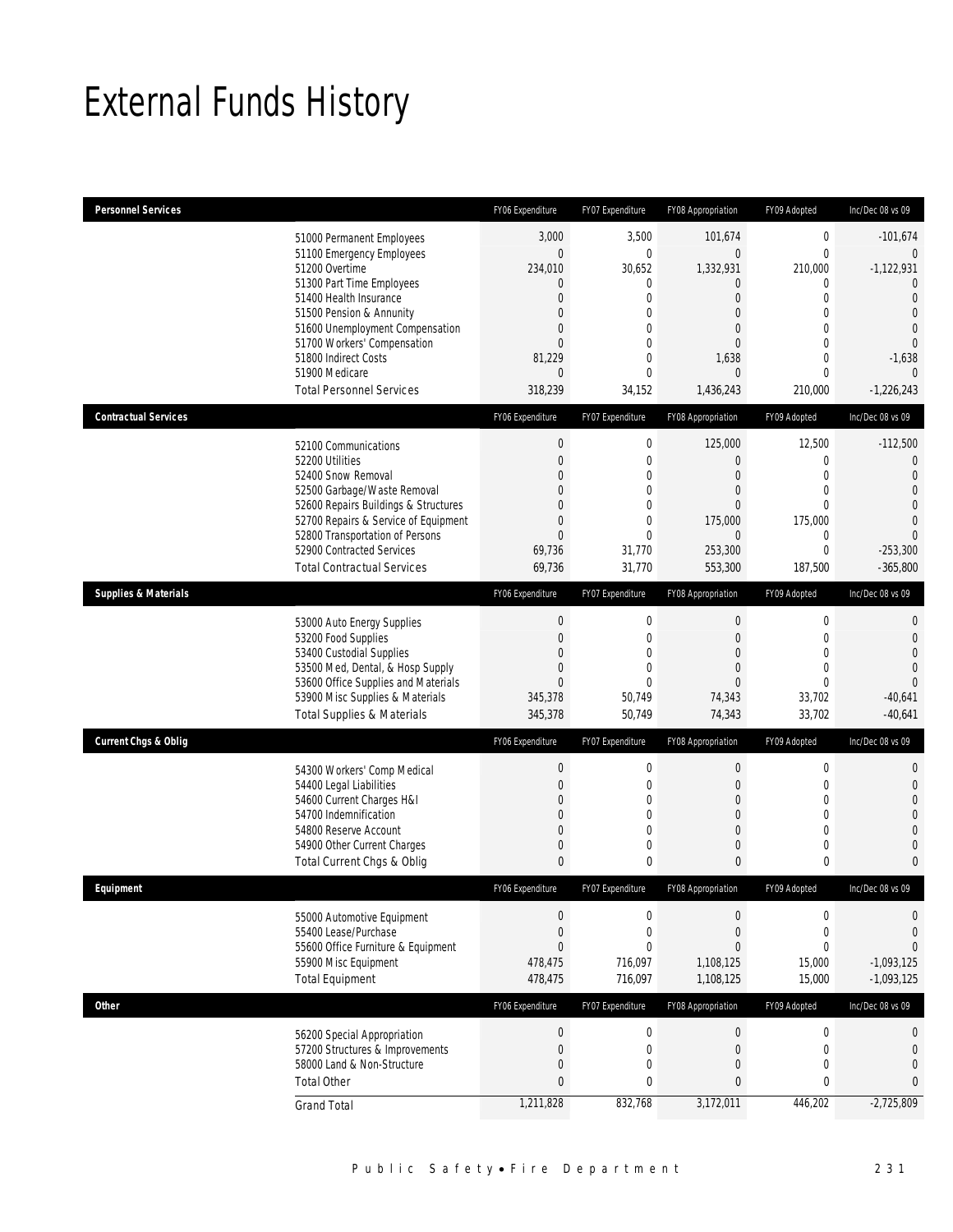## Program 1. Administration

### *Kathleen Kirleis, Manager Organization: 221100*

### *Program Description*

The Administration Program is responsible for the efficient daily management and administration of the Fire Department. Fire Administration coordinates all activities in other Department programs. The command staff ensures that all orders and policies of the Fire Commissioner are coordinated and successfully implemented.

#### *Program Strategies*

• To provide the best medical and rehabilitative service available to all injured firefighters to ensure their timely return to work.

| <b>Performance Measures</b>        |                                                                                                     | Actual '06 | Actual '07 | Projected '08 | Target '09        |
|------------------------------------|-----------------------------------------------------------------------------------------------------|------------|------------|---------------|-------------------|
|                                    | Ave. number of firefighters absent per tour due<br>to injury                                        | 34         | 36         | 43            | TBR               |
|                                    | Avg. number of firefighters absent per tour due<br>to sickness                                      | 18         | 18         | 19            | TBR               |
|                                    | Avg. number of firefighters on injured                                                              | 83         | 96         | 94            | 94                |
|                                    | Avg. number of firefighters on injured who have<br>filed for Accidental Disability Retirement (ADR) | 54         | 52         | 83            | 78                |
|                                    | Avg. number of firefighters on modified duty                                                        | 14         | 12         | 13            | 12                |
|                                    | Number of new injuries reported                                                                     | 1.256      | 1.297      | 1.356         | 1,356             |
|                                    | Total uniformed personnel                                                                           | 1.475      | 1.492      | 1.561         | 1.550             |
|                                    |                                                                                                     |            |            |               |                   |
| <b>Selected Service Indicators</b> |                                                                                                     | Actual '06 | Actual '07 | Approp '08    | <b>Budget '09</b> |
|                                    | <b>Personnel Services</b>                                                                           | 6.511.107  | 6,949,735  | 10.620.104    | 13,407,507        |
|                                    | Non Personnel                                                                                       | 2,740,353  | 2,656,032  | 4,130,637     | 4,778,135         |
|                                    | <b>Total</b>                                                                                        | 9,251,460  | 9,605,767  | 14,750,741    | 18,185,642        |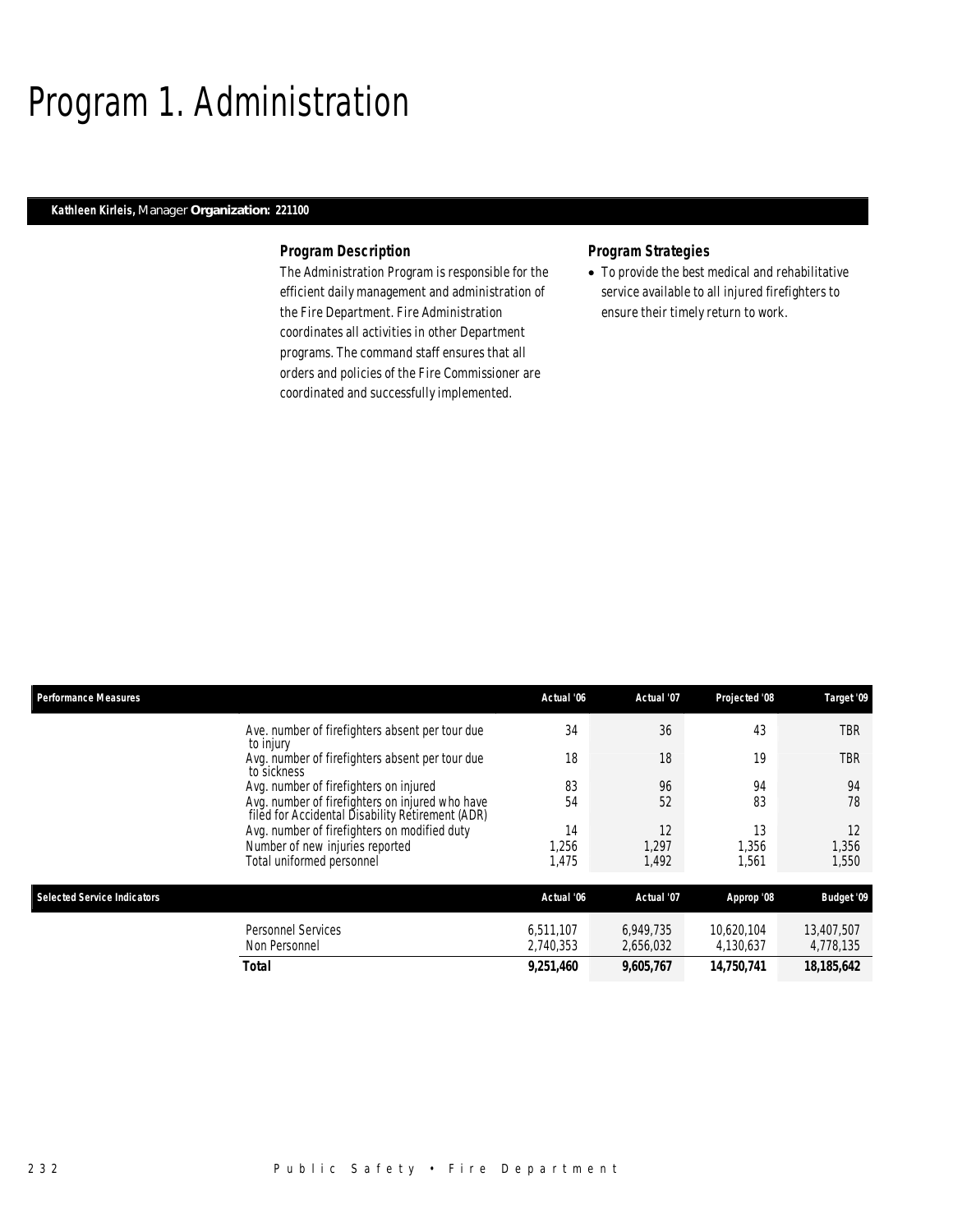## Program 2. Boston Fire Suppression

### *Andrew O'Halloran, Manager Organization: 221200*

### *Program Description*

The Fire Suppression Program is responsible for extinguishing all fires and protecting life and property in emergencies for the citizens of Boston, and for surrounding communities on a mutual aid basis. The Fire Suppression Program force responds to hazardous material incidents as well as manmade and natural disasters.

### *Program Strategies*

• To respond to all incidents and calls.

| <b>Performance Measures</b>        |                                                                                                                                                                            | Actual '06                       | Actual '07                       | Projected '08                         | Target '09                            |
|------------------------------------|----------------------------------------------------------------------------------------------------------------------------------------------------------------------------|----------------------------------|----------------------------------|---------------------------------------|---------------------------------------|
|                                    | Avg. staffing per shift<br><b>Building/Structural Fires</b><br>Defective hydrants reported to the BWSC<br>Fires responded to<br>Hazardous materials incidents responded to | 266<br>2.249<br>630<br>4,157     | 267<br>2.501<br>910<br>4,492     | 267<br>2.713<br>418<br>4,811<br>3.199 | 267<br>2,540<br>500<br>4,495<br>3,206 |
|                                    | Incidents responded to<br>Medical incidents responded to<br>Multiple alarms/Working fires<br>Rescues                                                                       | 71.635<br>28,461<br>41<br>34,635 | 72.071<br>26,762<br>55<br>31,203 | 70.176<br>25,950<br>59<br>21,176      | 71,800<br>26,000<br>49<br>30,000      |
| <b>Selected Service Indicators</b> |                                                                                                                                                                            | Actual '06                       | Actual '07                       | Approp '08                            | <b>Budget '09</b>                     |
|                                    | Personnel Services<br>Non Personnel                                                                                                                                        | 119,125,916<br>4,807,748         | 121,773,201<br>4,652,697         | 118,148,443<br>1,179,817              | 116,083,228<br>838,700                |
|                                    | <b>Total</b>                                                                                                                                                               | 123,933,664                      | 126,425,898                      | 119,328,260                           | 116,921,928                           |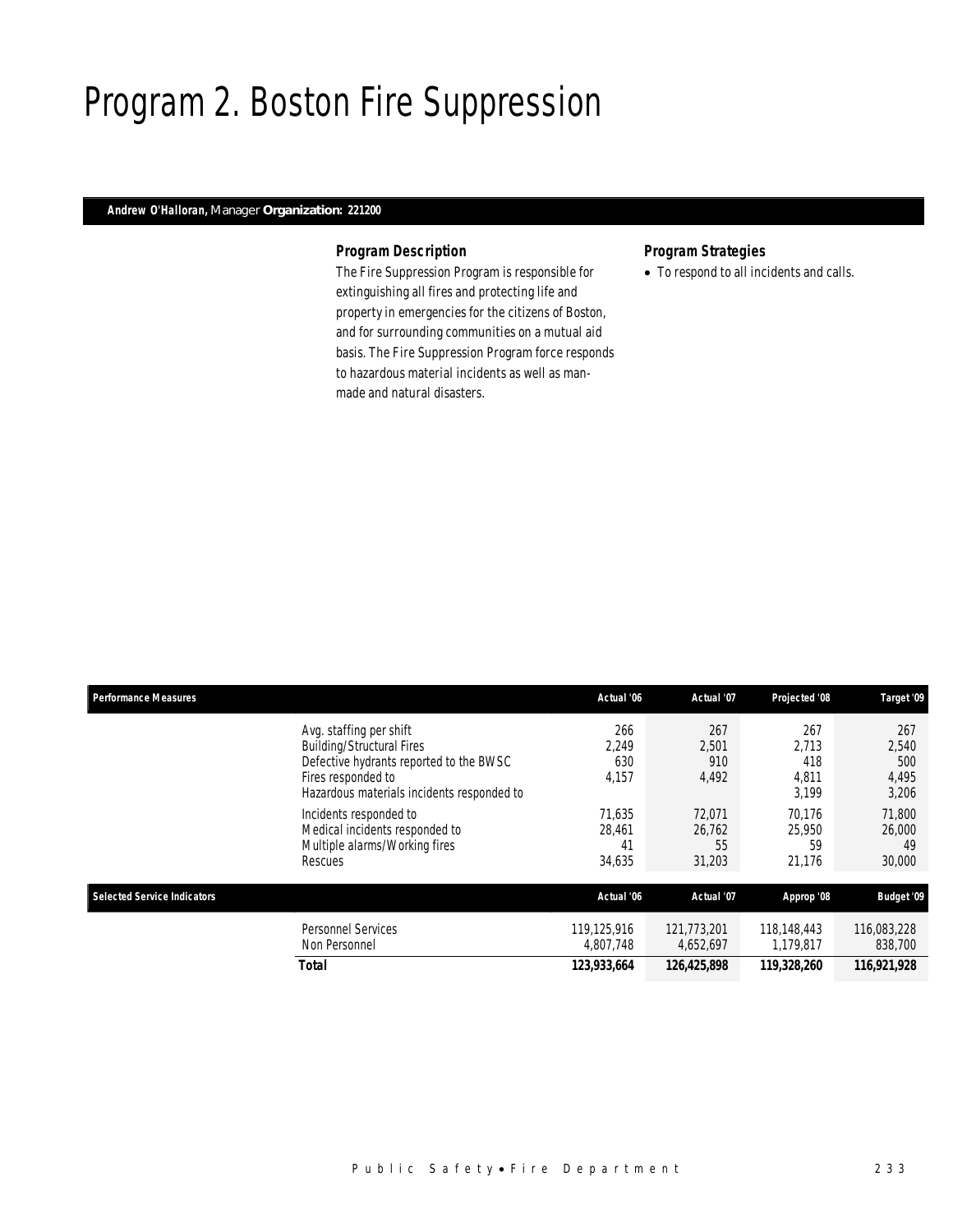## Program 3. Fire Alarm

### *John Henderson, Manager Organization: 221300*

### *Program Description*

The Emergency Management Services Program is responsible for receiving alarms, dispatching apparatus, and control and movement of appropriate personnel and equipment. The program also monitors the status of all firefighting companies and is responsible for all communications, radios, electrical equipment, and appliances in the Department.

### *Program Strategies*

• To respond to all calls in a timely and efficient manner.

| <b>Performance Measures</b>        |                                                                                                                               | Actual '06           | Actual '07             | Projected '08          | Target '09             |
|------------------------------------|-------------------------------------------------------------------------------------------------------------------------------|----------------------|------------------------|------------------------|------------------------|
|                                    | Calls responded to in under 4 minutes<br>Fire alarm boxes serviced per month<br>Pct. of calls responded to in under 4 minutes | 50,762<br>287<br>71% | 50,309<br>314<br>70%   | 47.935<br>323<br>68%   | 49.580<br>325<br>70%   |
| <b>Selected Service Indicators</b> |                                                                                                                               | Actual '06           | Actual '07             | Approp '08             | <b>Budget '09</b>      |
|                                    | Personnel Services<br>Non Personnel                                                                                           | 8.351.117<br>894.192 | 6.907.952<br>1.547.668 | 6,721,816<br>1,532,527 | 6,613,391<br>1,503,877 |
|                                    | <b>Total</b>                                                                                                                  | 9,245,309            | 8,455,620              | 8,254,343              | 8,117,268              |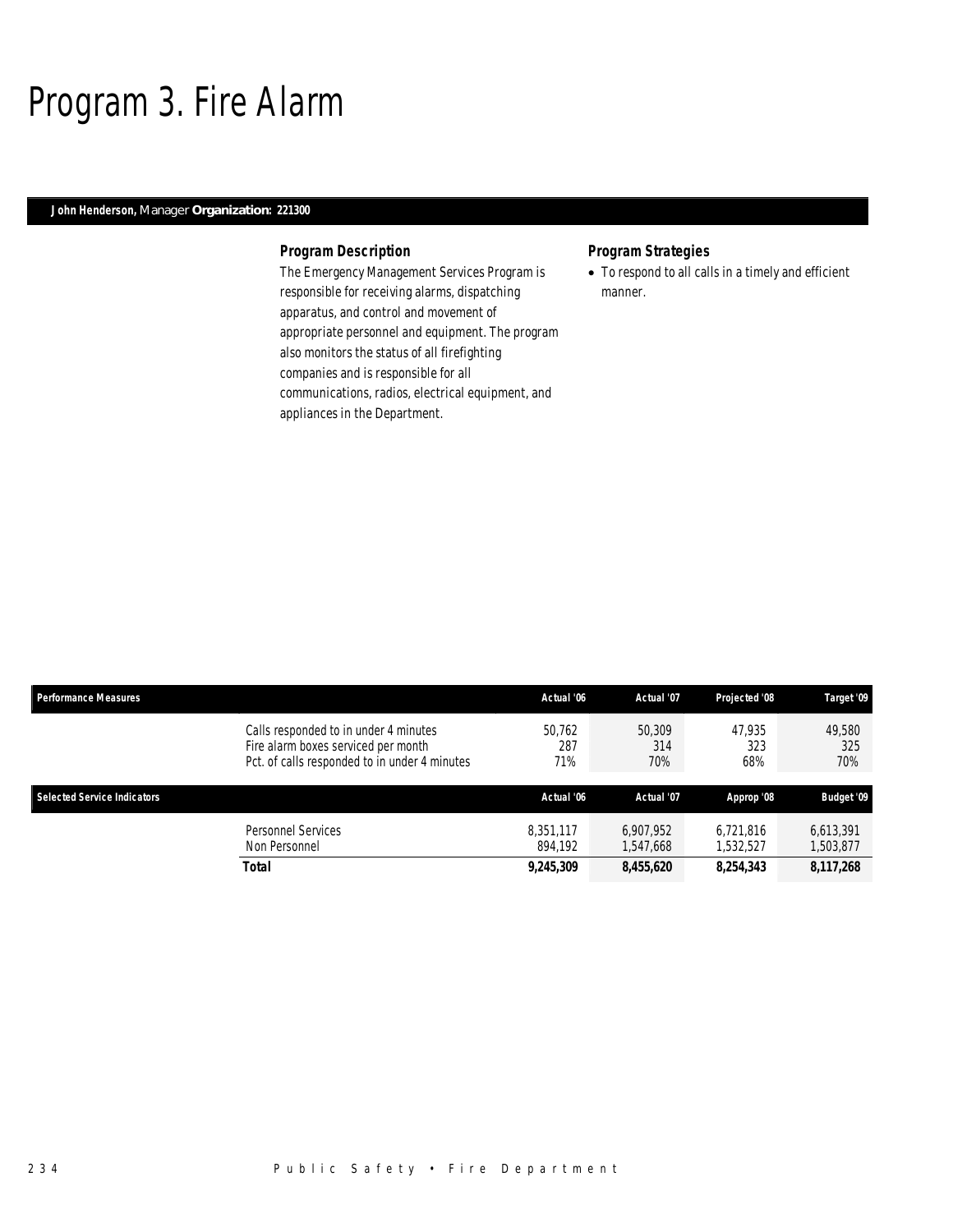## Program 4. Training

### *David Granara, Manager Organization: 221400*

### *Program Description*

The Training Program is responsible for training new personnel and retraining existing personnel in firefighting and emergency medical and rescue techniques. This includes assisting eligible candidates in preparing for promotional examinations. The program also evaluates new tools and equipment.

### *Program Strategies*

• To initiate and supervise firefighter development.

| <b>Performance Measures</b>        |                                                                                 | Actual '06            | Actual '07             | Projected '08          | Target '09             |
|------------------------------------|---------------------------------------------------------------------------------|-----------------------|------------------------|------------------------|------------------------|
|                                    | Monthly hours of training at company level per<br>firefighter, including hazmat | 24                    | 24                     | 24                     | 24                     |
|                                    | Monthly hours of training on defibrillators/EMT                                 | 625                   | 1.009                  | 730                    | 980                    |
|                                    | Total hours of training in new techniques and<br>materials                      | 38,878                | 37.569                 | 28,100                 | 22,000                 |
| <b>Selected Service Indicators</b> |                                                                                 | Actual '06            | Actual '07             | Approp '08             | <b>Budget '09</b>      |
|                                    | <b>Personnel Services</b><br>Non Personnel                                      | 4.873.301<br>.290.849 | 2.476.333<br>1,297,396 | 1.563.730<br>1,352,560 | 1.645.965<br>1,713,597 |
|                                    | <b>Total</b>                                                                    | 6,164,150             | 3,773,729              | 2,916,290              | 3,359,562              |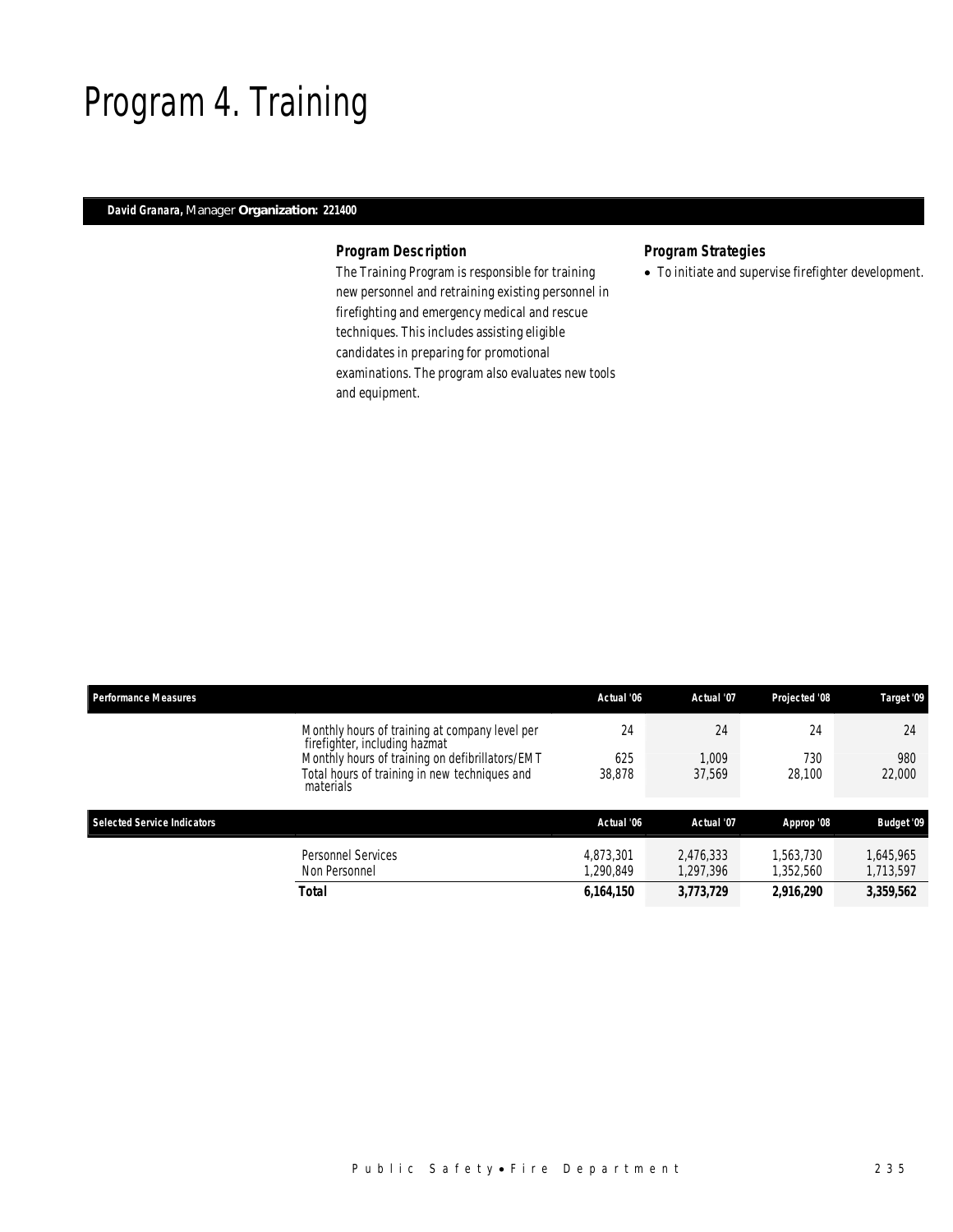## Program 5. Maintenance

### *Peter Laizza, Manager Organization: 221500*

### *Program Description*

The Maintenance Program is responsible for repair and evaluation of all apparatus and other vehicles assigned to the Fire Department. The program also evaluates, repairs, and provides supplies for the Department's facilities.

- To maintain all existing facilities.
- To perform scheduled preventive maintenance on apparatus and vehicles.

| <b>Performance Measures</b>        |                                                                                                                                                                       | Actual '06                      | Actual '07                      | Projected '08                   | Target '09                      |
|------------------------------------|-----------------------------------------------------------------------------------------------------------------------------------------------------------------------|---------------------------------|---------------------------------|---------------------------------|---------------------------------|
|                                    | Apparatus receiving preventative maintenance<br>monthly                                                                                                               | 11                              | 8                               | 10                              | $10 \,$                         |
|                                    | Average age of frontline apparatus<br>Firehouses renovated                                                                                                            | 10                              | 10                              | 9.4<br>O                        | 9<br>$\overline{2}$             |
|                                    | Motor squad calls for service per month<br>Pct. of fleet operational on a daily basis<br>Repair calls to firehouses<br>Total vehicles<br>Vehicles operational per day | 303<br>99%<br>781<br>211<br>208 | 304<br>98%<br>868<br>211<br>208 | 287<br>98%<br>828<br>211<br>208 | 300<br>98%<br>840<br>211<br>208 |
| <b>Selected Service Indicators</b> |                                                                                                                                                                       | Actual '06                      | Actual '07                      | Approp '08                      | <b>Budget '09</b>               |
|                                    | <b>Personnel Services</b><br>Non Personnel                                                                                                                            | 2,411,357<br>2,033,290          | 2,507,021<br>3,433,527          | 2,582,665<br>2,826,930          | 2,380,883<br>3,554,842          |
|                                    | <b>Total</b>                                                                                                                                                          | 4,444,647                       | 5,940,548                       | 5,409,595                       | 5,935,725                       |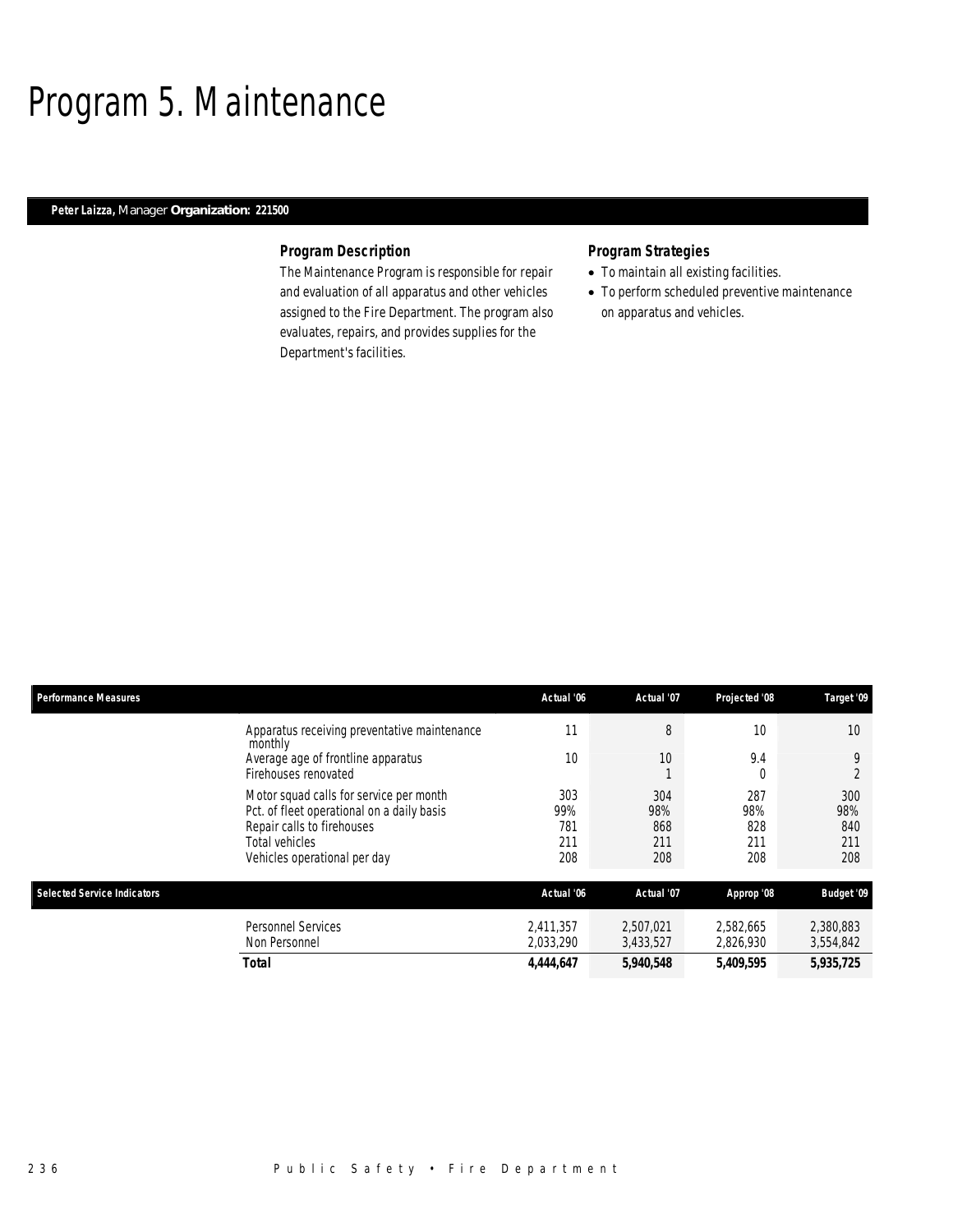## Program 6. Fire Prevention

### *Richard Mullen, Manager Organization: 221600*

#### *Program Description*

The Fire Prevention Program is responsible for decreasing fire incidents through engineering, education, and enforcement. Fire Prevention conducts awareness programs especially designed for the target audience and through media campaigns.

- To enforce city and state fire code regulations and to review all applications for compliance.
- To maintain the conviction rate for fires resulting from arson.
- To promote fire education programs aimed at reducing loss of life, injury and property damage resulting from preventable incidents.

| <b>Performance Measures</b>        |                                                | Actual '06 | Actual '07 | Projected '08 | Target '09 |
|------------------------------------|------------------------------------------------|------------|------------|---------------|------------|
|                                    | Arrests                                        | 11         | 15         | 13            | 12         |
|                                    | Cause and origin investigations                | 380        | 408        | 391           | 400        |
|                                    | Code inspections                               | 23.380     | 23,500     | 21.268        | 23,000     |
|                                    | Code violations issued                         | 1,840      | 1,683      | 1.753         | 1,600      |
|                                    | Conviction rate for fires resulting from arson | 15%        | 15%        | 12%           | 13%        |
|                                    | Court cases                                    | 54         | 42         | 87            | 42         |
|                                    | Fire education sites visited                   | 122        | 121        | 148           | 200        |
|                                    | Fires deemed intentional                       | 219        | 272        | 225           | 200        |
|                                    | Pct. of fires in which cause is determined     | 96%        | 96%        | 96%           | 94%        |
| <b>Selected Service Indicators</b> |                                                | Actual '06 | Actual '07 | Approp '08    | Budget '09 |
|                                    | <b>Personnel Services</b>                      | 7.324.717  | 7,749,651  | 7.609.681     | 7,641,948  |
|                                    | Non Personnel                                  | 151.354    | 265,003    | 348,996       | 374,939    |
|                                    | Total                                          | 7,476,071  | 8,014,654  | 7,958,677     | 8,016,887  |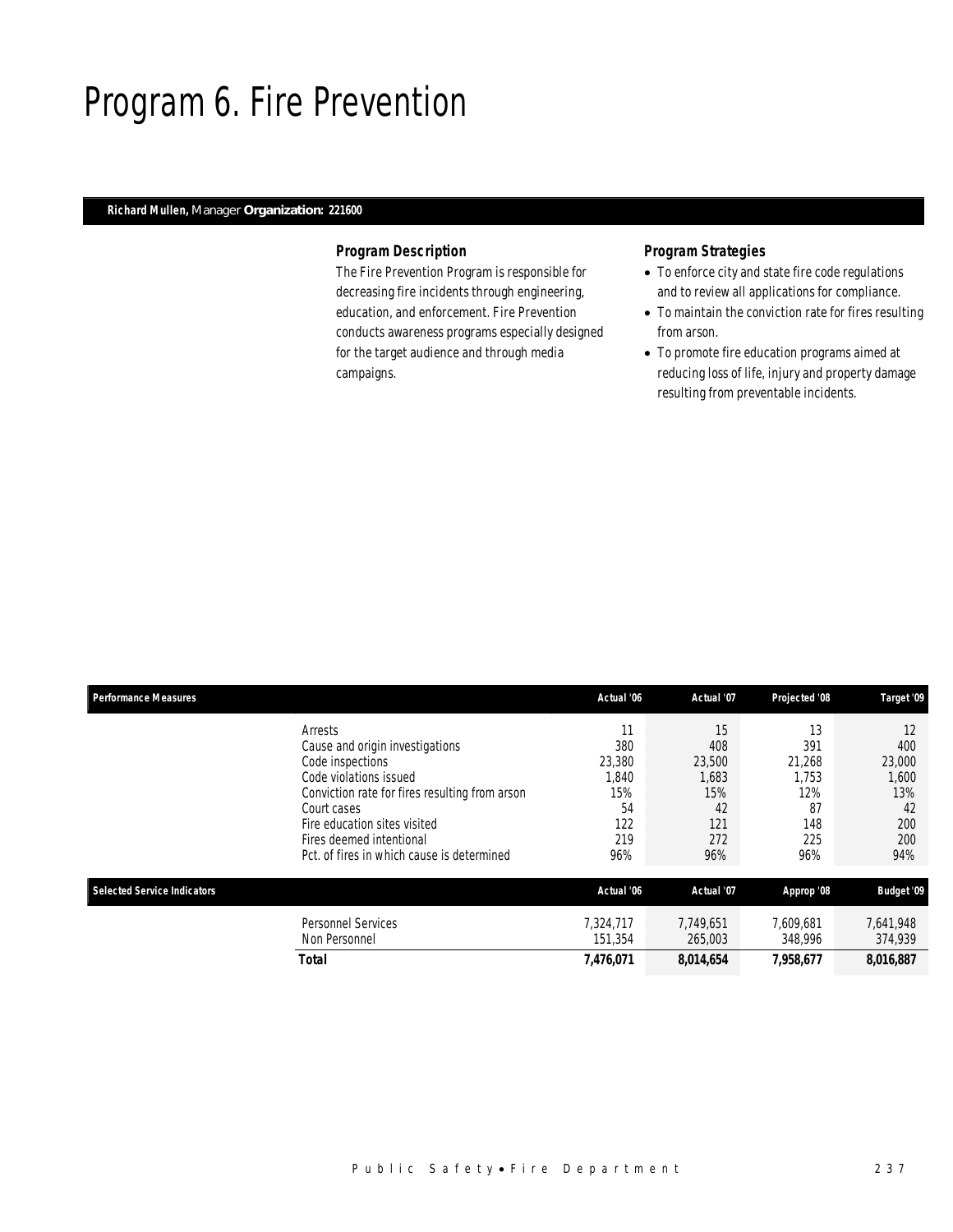## Program 7. Emergency Medical Response Division

### *Ronald Keating, Manager Organization: 221700*

### *Program Description*

The Emergency Medical Response Division provides highly trained and skilled EMT/First Responders that provide high quality emergency medical care in a timely manner.

#### *Program Strategies*

• To provide highly trained and skilled EMT-First Responders delivering quality care in a timely manner.

| <b>Performance Measures</b>        |                                                                                                         | Actual '06              | Actual '07              | Projected '08           | Target '09              |
|------------------------------------|---------------------------------------------------------------------------------------------------------|-------------------------|-------------------------|-------------------------|-------------------------|
|                                    | Incidents responded to<br>Medical incidents as a % of total incidents<br>Medical incidents responded to | 71.635<br>40%<br>28,461 | 72.071<br>37%<br>26,762 | 70.176<br>37%<br>25,950 | 71.800<br>36%<br>26,000 |
| <b>Selected Service Indicators</b> |                                                                                                         | Actual '06              | Actual '07              | Approp '08              | <b>Budget '09</b>       |
|                                    | Personnel Services<br>Non Personnel                                                                     | 0<br>$\cap$<br>υ        |                         | 952.282<br>169.400      | 848.511<br>183,400      |
|                                    | <b>Total</b>                                                                                            | 0                       | 0                       | 1,121,682               | 1,031,911               |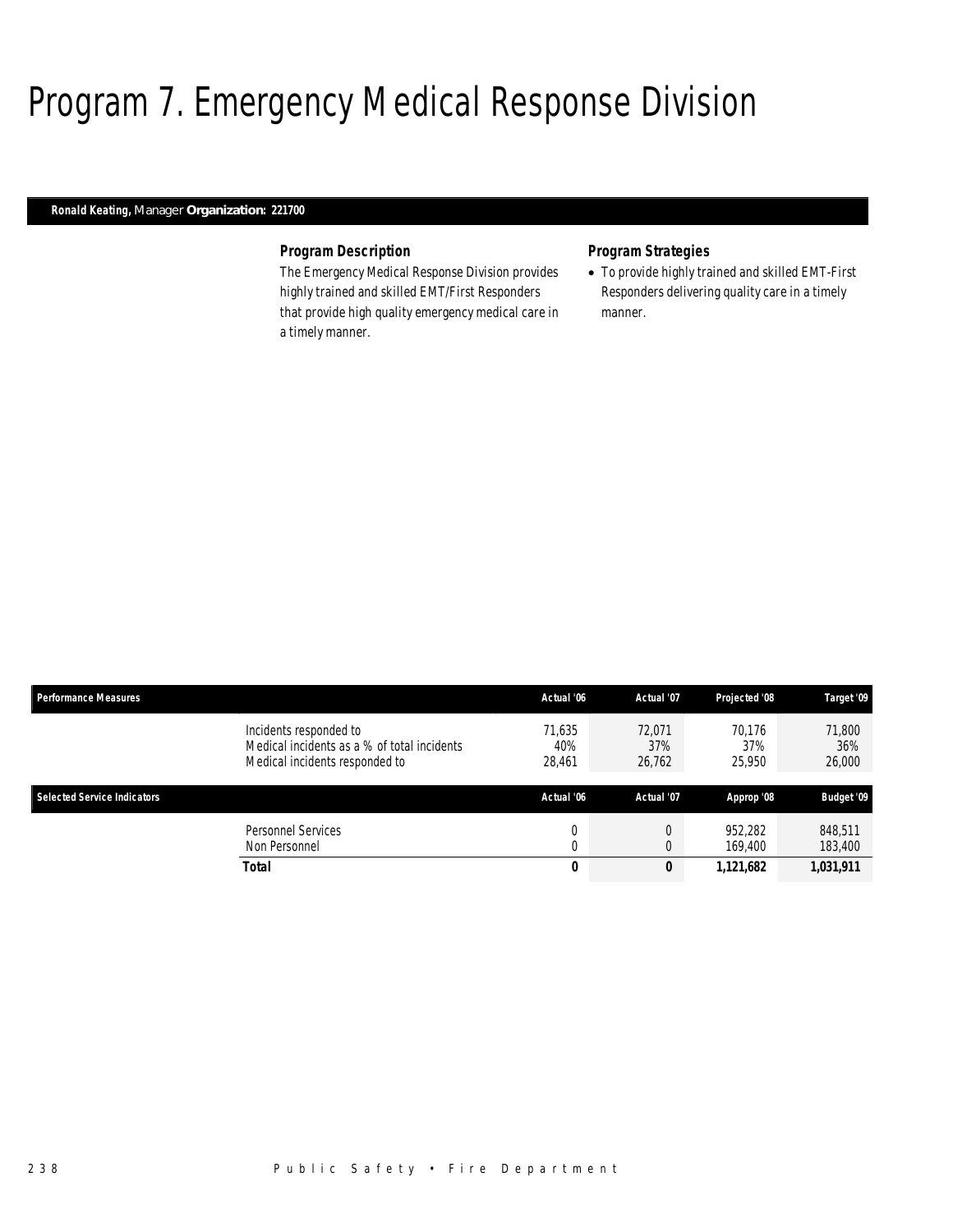### External Funds Projects

#### *Assistance to Firefighters Grant Program*

#### *Project Mission*

Funding provided from the US Department of Homeland Security, Preparedness Directorate's Office of Grants and Training, in cooperation with the United States Fire Administration under a competitive federal grant program. The department has been awarded three grants from this program for federal years FY03- FY05 for the purchase of firefighting and personal protective equipment such as mobile computer terminals, computer tablets, technical rescue boots, BDU's for the USAR/Technical Rescue team, mobile and portable radios, and other communications equipment. The three grants have various award periods, with the grant of longest duration, the FY05 grant ended November 2006.

#### *Hazardous Materials Response*

#### *Project Mission*

A grant awarded through the Commonwealth of Massachusetts Executive Office of Public Safety for the Hazardous Materials Response Teams and for the Training Academy. This grant provides for additional training of BFD HazMat personnel and equipment. These funds are available through August 30, 2008.

*Hazmat Equipment* 

#### *Project Mission*

Authorized by Ch.21E of Mass. General Laws, the Hazmat Recovery Fund provides the department with the authority to invoice private vehicles and companies for responses the department makes to hazmat spills and incidents. Funds are received on a per incident basis. The funds received can only be used to re-supply the hazmat team for supplies, materials, and instruments and other equipment. This program ended on June 30, 2007. 

#### *Hazmat Team Response*

#### *Project Mission*

Annual funding from the Commonwealth of Massachusetts Fire Services Hazardous Materials Response Team for participation and support on Hazmat Tech training. This is a reimbursement program scheduled to run through June 30, 2008.

*Mass Decontamination Units (MDU)* 

#### *Project Mission*

Funded through the federal Department of Public Health on a formula basis, a grant set up for the Department to use for training exercises and the purchase of equipment and supplies for the 10 Chemical Decontamination Units located at hospitals throughout the City. This grant is scheduled to run through June 30, 2009.

*Mass Water Resource Project* 

#### *Project Mission*

A five year agreement between the MWRA and the Fire Department to reimburse the Department for providing equipment, training and administrative support for special Tunnel Recovery and Emergency Response in support of the North Dorchester Bay CSO Storage Tunnel Project. This agreement is schedule to run through December 31, 2009.

*MTA Tunnel Operations Grant* 

#### *Project Mission*

A grant set up to provide funds for the Department to Lease and purchase Fire Pumps to provide service to the newly opened central artery tunnel and related radio and electronic expenses as needed.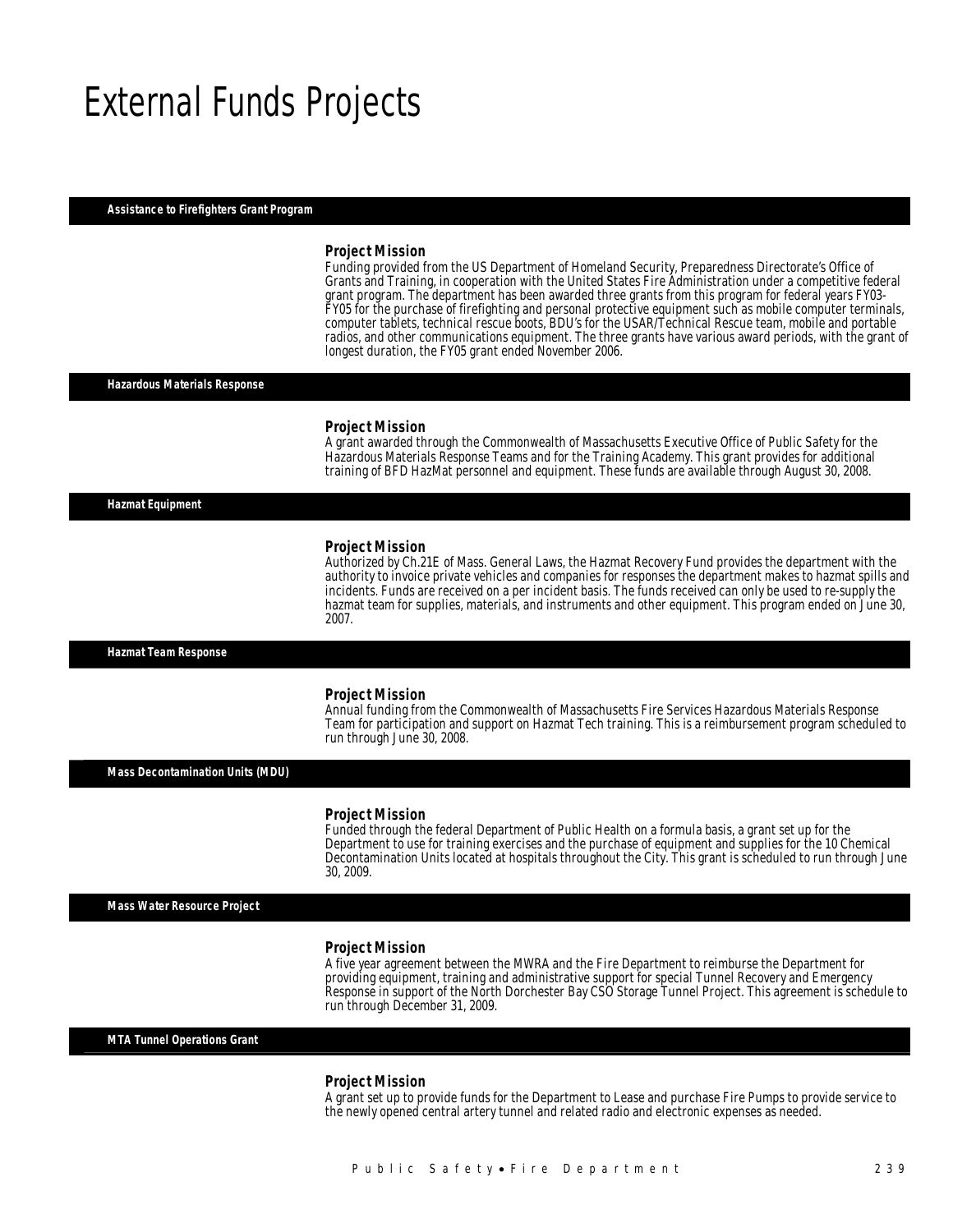Funded through the Commonwealth of Massachusetts Executive Office of Public Safety, for the purpose of providing equipment, training and administrative support for the BFD Training Academy on Moon Island. These funds are available to the Department through June 30, 2008.

#### *Student Awareness Fire Education*

*Project Mission*<br>Funding is used to support the Community Fire Education programs. It includes educational outreach programs targeting children, the elderly and other members of the Boston community.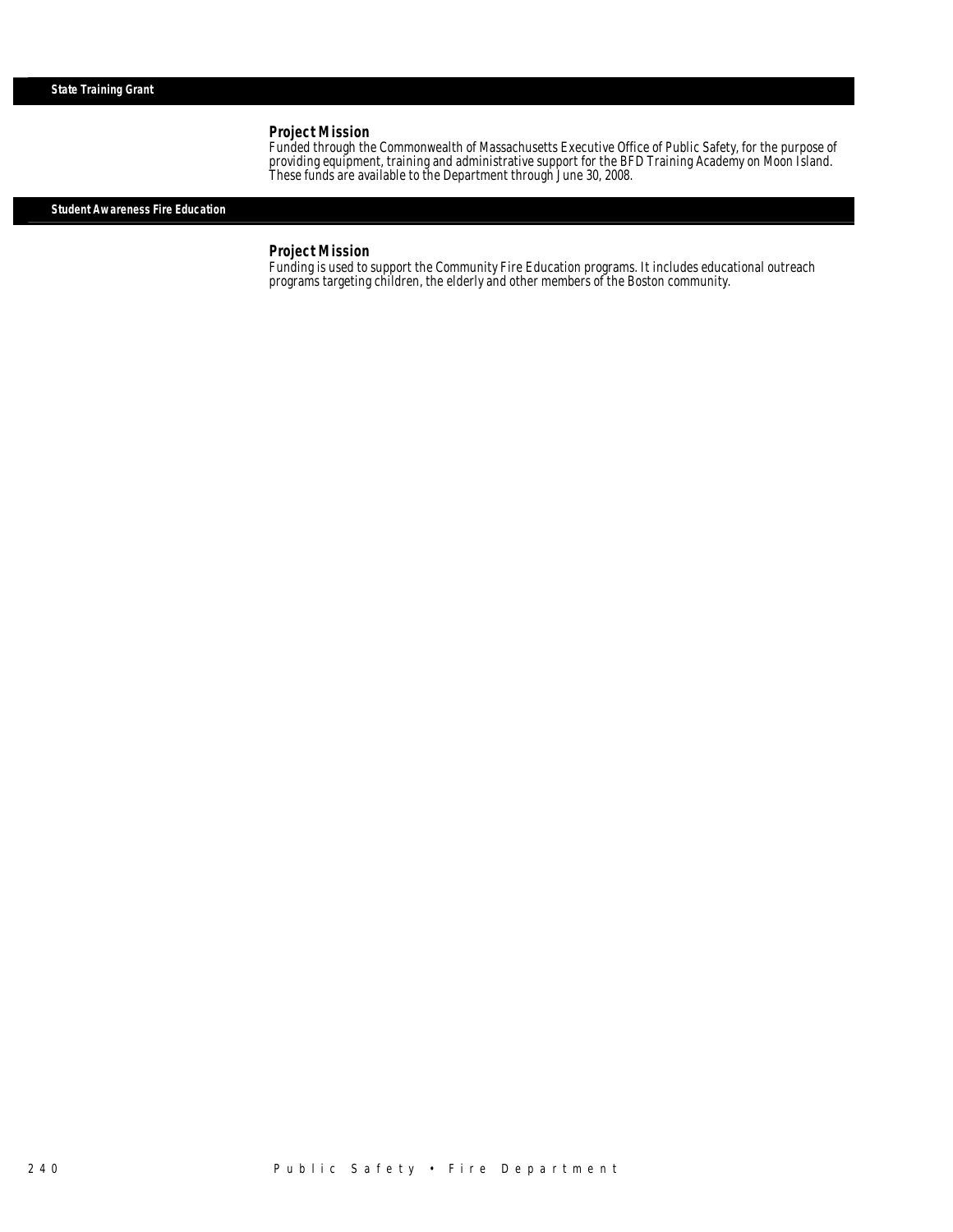## Fire Department Capital Budget

#### *Overview*

The Fire Department continues to improve the fire protection and emergency services vital to neighborhood safety and security through capital investment in state-of-the-art technology and equipment. The five-year plan also includes plans to renovate fire stations across the City in order to maintain the Boston Fire Department's standing as one of the best in the nation.

### *FY09 Major Initiatives*

- Purchase two engines, two ladders and a rescue unit in FY09 under the multi-year fire apparatus replacement plan.
- Replace floor slabs at neighborhood fire stations in order to support new, high-technology fire apparatus at Engines 3, 21, 37, 49 and 53.
- Design renovations Engine 51 in Allston.
- Repair masonry at Engine 41 in Brighton.
- Design renovations at Engine 50 in Charlestown.
- Continue radio system improvement by strategically relocating equipment for better connectivity city-wide.

| Capital Budget Expenditures |                         | Total Actual '06 | <b>Total Actual '07</b> |           | <b>Estimated '08 Total Projected '09</b> |
|-----------------------------|-------------------------|------------------|-------------------------|-----------|------------------------------------------|
|                             | <b>Total Department</b> | 5,126,905        | 2.604.907               | 7.230.958 | 5,685,069                                |
|                             |                         |                  |                         |           |                                          |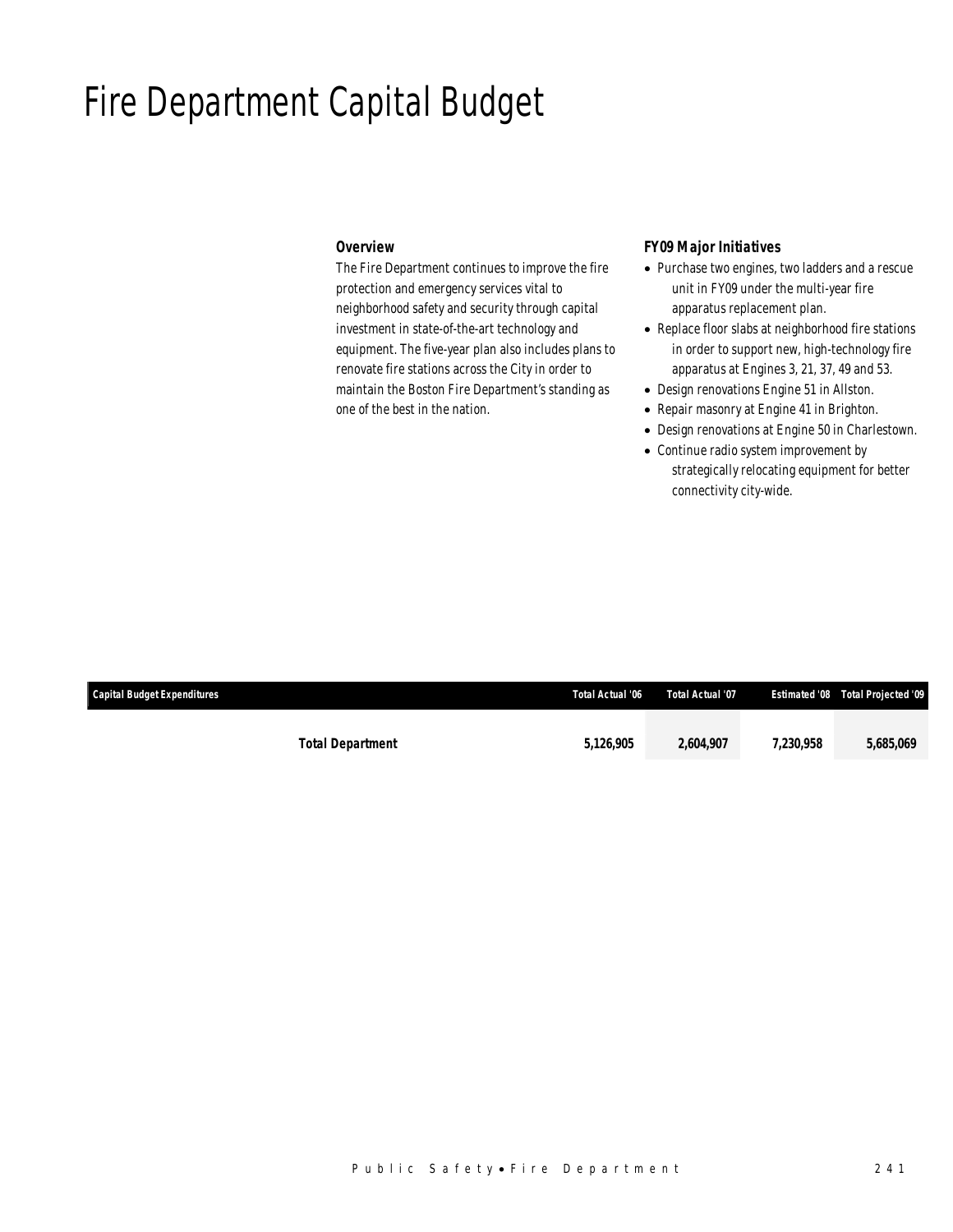#### *ALLSTON/BRIGHTON FIRE STATION STUDY*

### *Project Mission*

Conduct a needs analysis and programming study to quantify future emergency response needs in Allston and Brighton.

*Managing Department,* Office of Budget Management *Status,* Study Underway

*Location,* Allston/Brighton

| <b>Authorizations</b>                    |          |             |             |             |         |
|------------------------------------------|----------|-------------|-------------|-------------|---------|
|                                          |          |             |             | Non Capital |         |
| Source                                   | Existing | <b>FY09</b> | Future      | Fund        | Total   |
| City Capital                             | 100,000  | 0           | $\Omega$    | 0           | 100,000 |
| Grants/Other                             |          | 0           | 0           | 0           |         |
| Total                                    | 100,000  | $\Omega$    | $\theta$    | $\theta$    | 100,000 |
| <b>Expenditures (Actual and Planned)</b> |          |             |             |             |         |
|                                          | Thru     |             |             |             |         |
| Source                                   | 6/30/07  | <b>FY08</b> | <b>FY09</b> | FY10-13     | Total   |
| City Capital                             | 0        | $\Omega$    | 75,000      | 25,000      | 100,000 |
| Grants/Other                             |          | 0           | 0           | 0           |         |
| Total                                    | $\theta$ | $\theta$    | 75,000      | 25,000      | 100,000 |

### *CRITICAL FACILITY REPAIRS*

#### *Project Mission*

A critical repair fund to be used for emergency repairs to Fire Department facilities including roofs, windows, masonry, electrical and HVAC systems.

*Managing Department,* Fire Department *Status,* Ongoing Program

*Location,* Citywide

| <b>Authorizations</b>                    |          |                  |               |             |           |
|------------------------------------------|----------|------------------|---------------|-------------|-----------|
|                                          |          |                  |               | Non Capital |           |
| Source                                   | Existing | FY <sub>09</sub> | <b>Future</b> | Fund        | Total     |
| City Capital                             | 750,000  | 250,000          | 1,000,000     | 0           | 2,000,000 |
| Grants/Other                             | 0        |                  |               | 0           | 0         |
| Total                                    | 750,000  | 250,000          | 1,000,000     | $^{0}$      | 2,000,000 |
| <b>Expenditures (Actual and Planned)</b> |          |                  |               |             |           |
|                                          | Thru     |                  |               |             |           |
| Source                                   | 6/30/07  | <b>FY08</b>      | <b>FY09</b>   | FY10-13     | Total     |
| City Capital                             | 121,483  | 320,000          | 250,000       | 1,308,517   | 2,000,000 |
| Grants/Other                             | 0        |                  |               |             | 0         |
| Total                                    | 121,483  | 320,000          | 250,000       | 1,308,517   | 2.000.000 |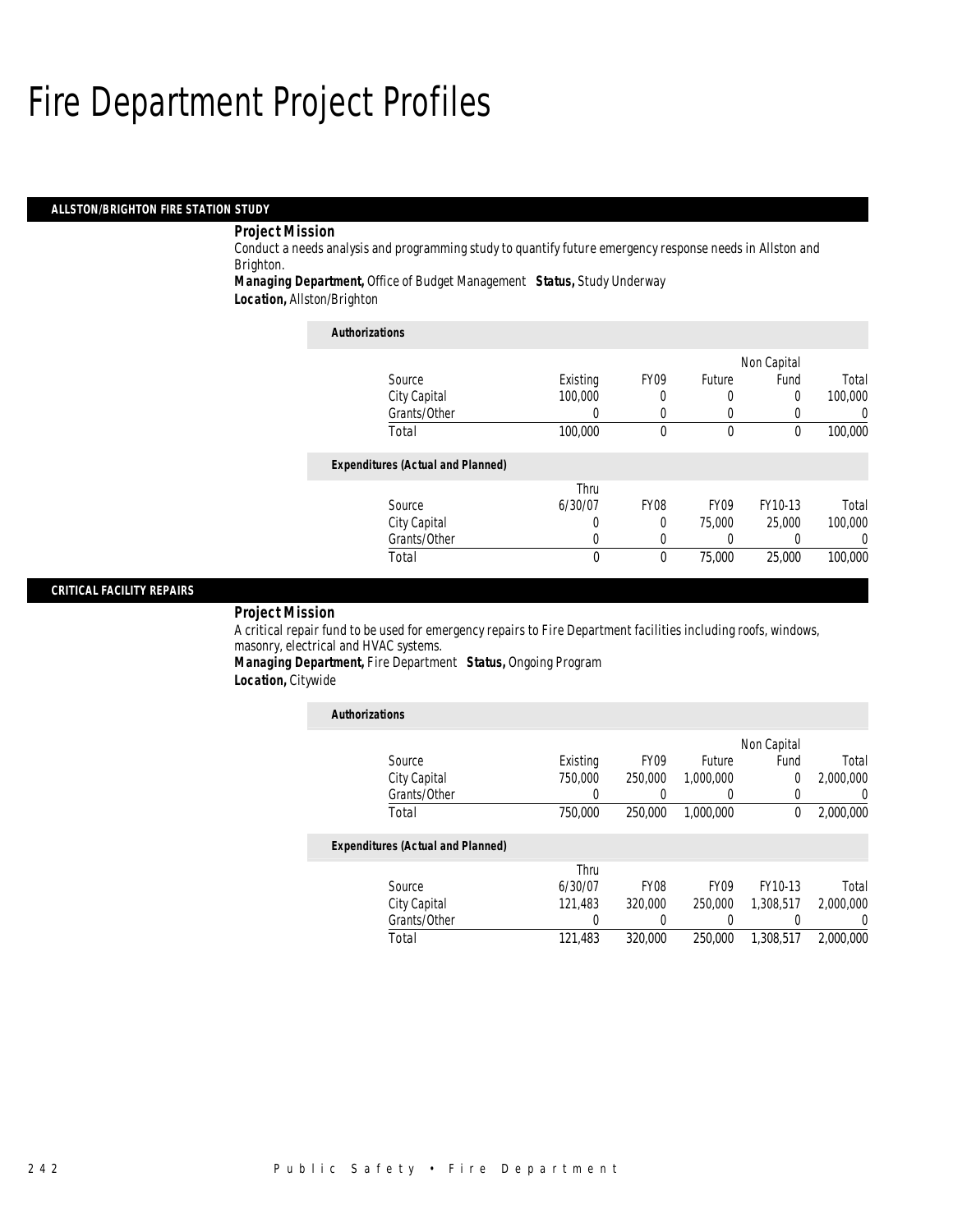### *EMERGENCY GENERATORS*

### *Project Mission*

Install emergency generators at 16 fire stations located throughout the City. *Managing Department,* Construction Management *Status,* To Be Scheduled *Location,* Various neighborhoods

| <b>Authorizations</b>                    |          |             |                  |         |         |  |  |  |
|------------------------------------------|----------|-------------|------------------|---------|---------|--|--|--|
| Non Capital                              |          |             |                  |         |         |  |  |  |
| Source                                   | Existing | <b>FY09</b> | Future           | Fund    | Total   |  |  |  |
| City Capital                             | 765,000  | 0           | 0                | 0       | 765,000 |  |  |  |
| Grants/Other                             | 0        | 0           |                  | 0       |         |  |  |  |
| Total                                    | 765,000  | $\theta$    | $\mathbf{0}$     | 0       | 765,000 |  |  |  |
| <b>Expenditures (Actual and Planned)</b> |          |             |                  |         |         |  |  |  |
|                                          | Thru     |             |                  |         |         |  |  |  |
| Source                                   | 6/30/07  | <b>FY08</b> | FY <sub>09</sub> | FY10-13 | Total   |  |  |  |
| City Capital                             | 0        | $\Omega$    | 300,000          | 465.000 | 765,000 |  |  |  |
| Grants/Other                             | 0        |             |                  | 0       |         |  |  |  |
| Total                                    | 0        | 0           | 300,000          | 465,000 | 765,000 |  |  |  |

*ENGINE 14* 

#### *Project Mission*

Comprehensive renovations to interior and exterior building systems and structure. *Managing Department,* Construction Management *Status,* To Be Scheduled *Location,* Roxbury

| <b>Authorizations</b>                    |          |                  |             |             |         |
|------------------------------------------|----------|------------------|-------------|-------------|---------|
|                                          |          |                  |             | Non Capital |         |
| Source                                   | Existing | FY <sub>09</sub> | Future      | Fund        | Total   |
| City Capital                             | O        | 0                | 308,000     | 0           | 308,000 |
| Grants/Other                             | O        |                  |             | 0           |         |
| Total                                    | 0        | $\theta$         | 308,000     | 0           | 308,000 |
| <b>Expenditures (Actual and Planned)</b> |          |                  |             |             |         |
|                                          | Thru     |                  |             |             |         |
| Source                                   | 6/30/07  | <b>FY08</b>      | <b>FY09</b> | FY10-13     | Total   |
| City Capital                             | O        |                  | 0           | 308,000     | 308,000 |
| Grants/Other                             | U        |                  |             |             |         |
| Total                                    | 0        | $\Omega$         | 0           | 308,000     | 308,000 |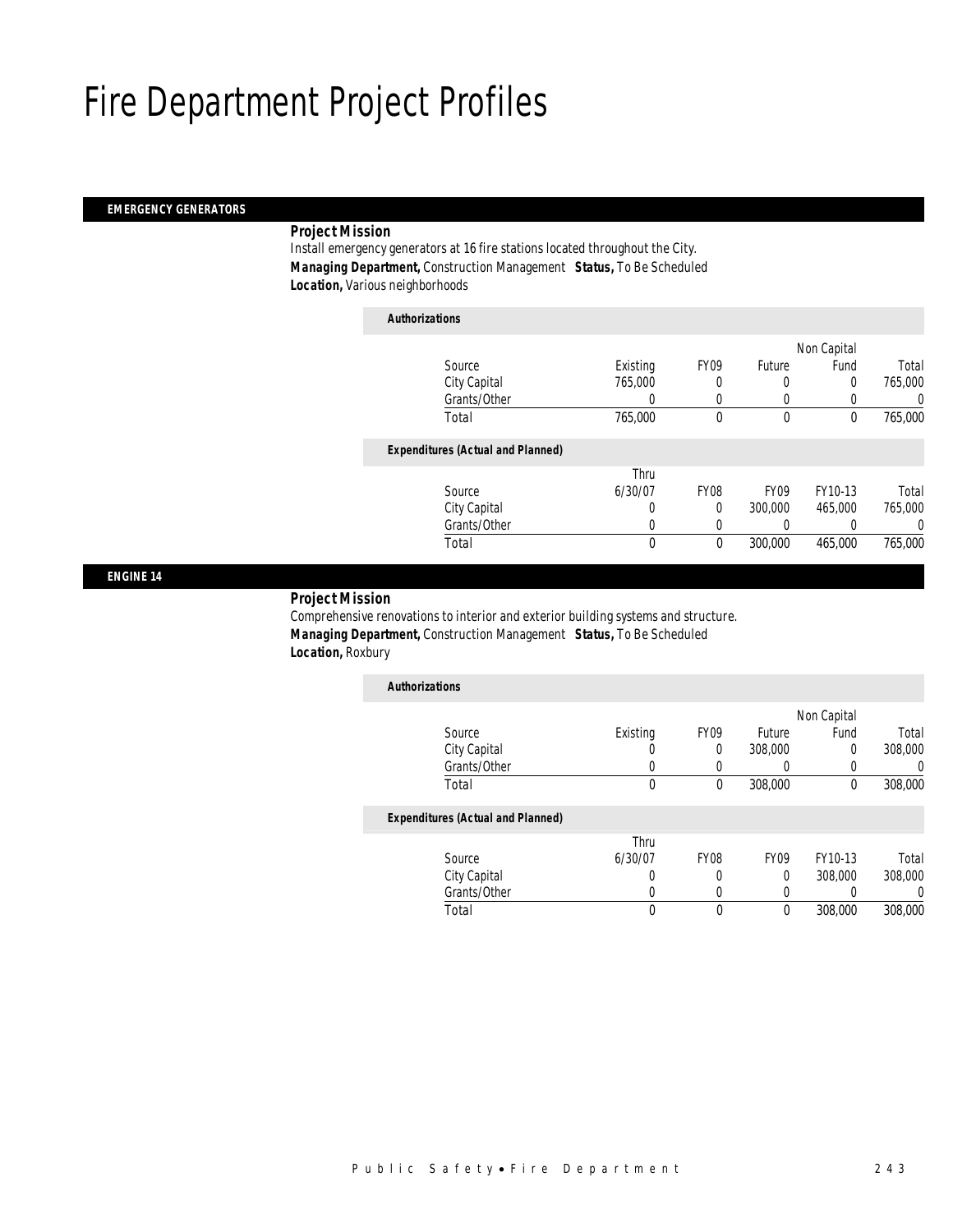### *ENGINE 17*

### *Project Mission*

Comprehensive renovations to interior and exterior building systems and structure. *Managing Department,* Construction Management *Status,* To Be Scheduled *Location,* Dorchester

| <b>Authorizations</b>                    |          |                  |         |             |          |
|------------------------------------------|----------|------------------|---------|-------------|----------|
|                                          |          |                  |         | Non Capital |          |
| Source                                   | Existing | FY <sub>09</sub> | Future  | Fund        | Total    |
| City Capital                             | 0        | 0                | 168,000 | 0           | 168,000  |
| Grants/Other                             | 0        | 0                | 0       |             | 0        |
| Total                                    | 0        | 0                | 168,000 | $\theta$    | 168,000  |
| <b>Expenditures (Actual and Planned)</b> |          |                  |         |             |          |
|                                          | Thru     |                  |         |             |          |
| Source                                   | 6/30/07  | <b>FY08</b>      | FY09    | FY10-13     | Total    |
| City Capital                             | 0        | 0                | 0       | 168,000     | 168,000  |
| Grants/Other                             | 0        | 0                | 0       |             | $\left($ |
| Total                                    | 0        | 0                | 0       | 168,000     | 168,000  |

#### *ENGINE 28*

#### *Project Mission*

Comprehensive renovations to interior and exterior building systems and structure. *Managing Department,* Construction Management *Status,* To Be Scheduled *Location,* Jamaica Plain

| <b>Authorizations</b> |          |                  |         |             |         |
|-----------------------|----------|------------------|---------|-------------|---------|
|                       |          |                  |         | Non Capital |         |
| Source                | Existing | FY <sub>09</sub> | Future  | Fund        | Total   |
| City Capital          | U        | 0                | 268,000 |             | 268,000 |
| Grants/Other          |          |                  |         |             |         |
| Total                 | 0        | 0                | 268,000 |             | 268,000 |
|                       |          |                  |         |             |         |

### *Expenditures (Actual and Planned)*

|              | Thru    |      |                  |         |         |
|--------------|---------|------|------------------|---------|---------|
| Source       | 6/30/07 | FY08 | FY <sub>09</sub> | FY10-13 | Total   |
| City Capital |         |      |                  | 268,000 | 268,000 |
| Grants/Other |         |      |                  |         |         |
| Total        |         |      |                  | 268,000 | 268,000 |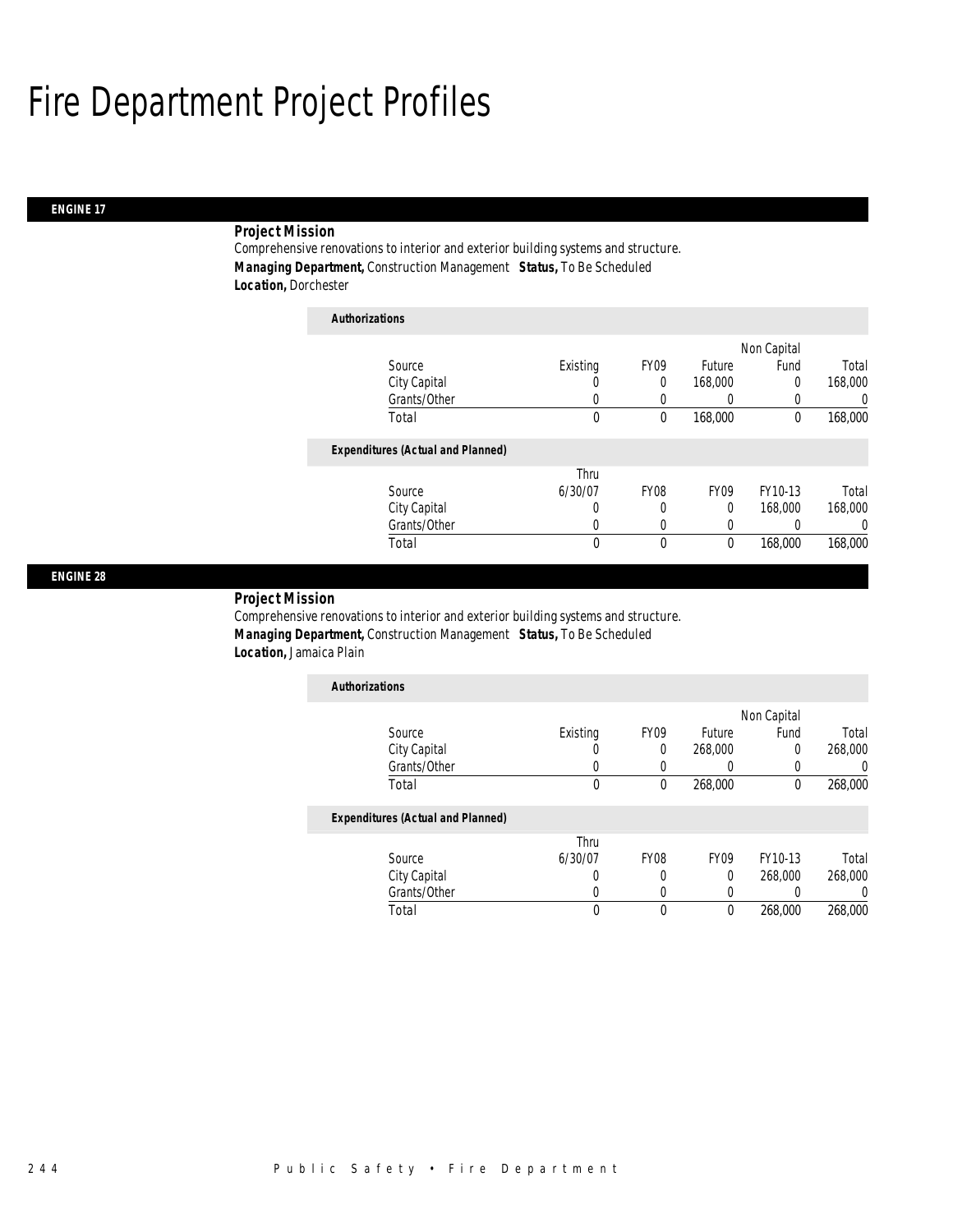#### *ENGINE 32*

### *Project Mission*

Comprehensive renovations to interior and exterior building systems and structure. *Managing Department,* Construction Management *Status,* To Be Scheduled *Location,* Charlestown

| <b>Authorizations</b>                    |              |                  |                  |             |         |
|------------------------------------------|--------------|------------------|------------------|-------------|---------|
|                                          |              |                  |                  | Non Capital |         |
| Source                                   | Existing     | FY <sub>09</sub> | Future           | Fund        | Total   |
| City Capital                             |              | $\theta$         | 221,000          | $\Omega$    | 221,000 |
| Grants/Other                             | 0            | 0                | $\left( \right)$ | 0           | 0       |
| Total                                    | 0            | 0                | 221,000          | 0           | 221,000 |
| <b>Expenditures (Actual and Planned)</b> |              |                  |                  |             |         |
|                                          | Thru         |                  |                  |             |         |
| Source                                   | 6/30/07      | <b>FY08</b>      | <b>FY09</b>      | FY10-13     | Total   |
| City Capital                             | 0            | 0                | $\Omega$         | 221,000     | 221,000 |
| Grants/Other                             | 0            | 0                |                  |             | 0       |
| Total                                    | $\mathbf{0}$ | $\theta$         | 0                | 221,000     | 221,000 |
|                                          |              |                  |                  |             |         |

*ENGINE 37* 

#### *Project Mission*

Facility upgrades including building envelope and miscellaneous interior improvements including mechanical, electrical and plumbing systems.

*Managing Department,* Construction Management *Status,* To Be Scheduled *Location,* Roxbury

| <b>Authorizations</b>                    |          |                  |                  |             |           |
|------------------------------------------|----------|------------------|------------------|-------------|-----------|
|                                          |          |                  |                  | Non Capital |           |
| Source                                   | Existing | FY <sub>09</sub> | Future           | Fund        | Total     |
| City Capital                             | 0        | 0                | 1,871,000        | $\Omega$    | 1,871,000 |
| Grants/Other                             | 0        | 0                |                  | 0           | 0         |
| Total                                    | 0        | 0                | 1.871.000        | $\theta$    | 1,871,000 |
| <b>Expenditures (Actual and Planned)</b> |          |                  |                  |             |           |
|                                          | Thru     |                  |                  |             |           |
| Source                                   | 6/30/07  | <b>FY08</b>      | FY <sub>09</sub> | FY10-13     | Total     |
| City Capital                             | 0        | 0                | 0                | 1,871,000   | 1,871,000 |
| Grants/Other                             | 0        | 0                | 0                |             | 0         |
| Total                                    | 0        | 0                | 0                | 1,871,000   | 1.871.000 |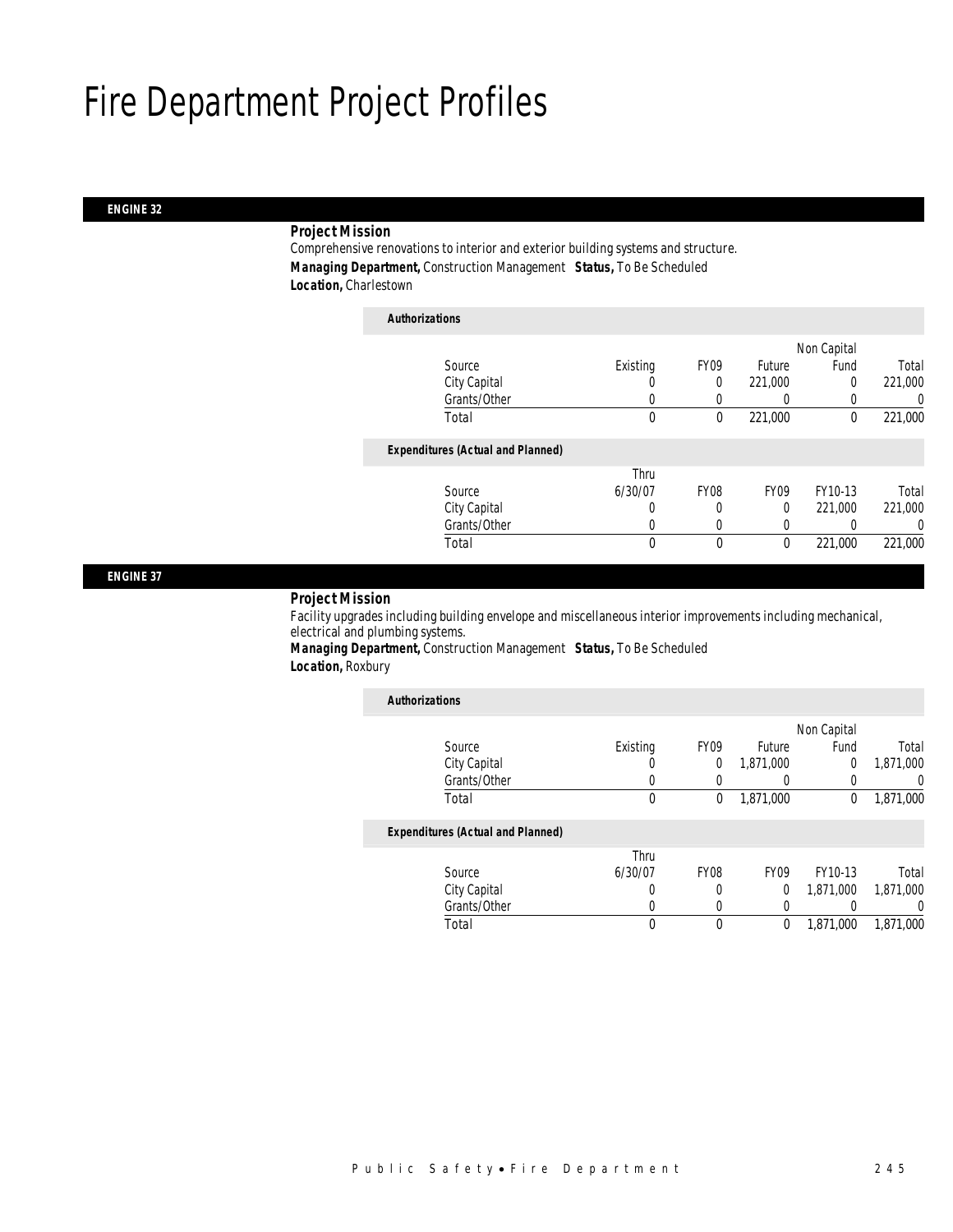#### *ENGINE 37*

 *Project Mission* Replace plumbing system. *Managing Department,* Construction Management *Status,* In Design *Location,* Roxbury

*Authorizations*

| Authorizations                           |          |                  |             |             |                  |
|------------------------------------------|----------|------------------|-------------|-------------|------------------|
|                                          |          |                  |             | Non Capital |                  |
| Source                                   | Existing | FY <sub>09</sub> | Future      | Fund        | Total            |
| City Capital                             | 378,000  | 0                | 0           | 0           | 378,000          |
| Grants/Other                             | 0        | $\left($         |             | 0           | 0                |
| Total                                    | 378,000  | 0                | $\mathbf 0$ | 0           | 378,000          |
| <b>Expenditures (Actual and Planned)</b> |          |                  |             |             |                  |
|                                          | Thru     |                  |             |             |                  |
| Source                                   | 6/30/07  | <b>FY08</b>      | <b>FY09</b> | FY10-13     | Total            |
| City Capital                             | 8.538    | 20,000           | 219.462     | 130,000     | 378,000          |
| Grants/Other                             | 0        | 0                |             |             | $\left( \right)$ |
| Total                                    | 8,538    | 20,000           | 219,462     | 130,000     | 378,000          |

#### *ENGINE 41*

*Project Mission* 

Exterior masonry repairs. *Managing Department,* Construction Management *Status,* In Design *Location,* Allston/Brighton

| <b>Authorizations</b>                    |          |                  |                  |             |         |
|------------------------------------------|----------|------------------|------------------|-------------|---------|
|                                          |          |                  |                  | Non Capital |         |
| Source                                   | Existing | FY <sub>09</sub> | Future           | Fund        | Total   |
| City Capital                             | 475,000  | 0                | 0                | 0           | 475,000 |
| Grants/Other                             |          | 0                | 0                | 0           |         |
| Total                                    | 475,000  | 0                | $\theta$         | 0           | 475,000 |
| <b>Expenditures (Actual and Planned)</b> |          |                  |                  |             |         |
|                                          | Thru     |                  |                  |             |         |
| Source                                   | 6/30/07  | FY <sub>08</sub> | FY <sub>09</sub> | FY10-13     | Total   |
| City Capital                             | 0        | 6.000            | 330,000          | 139,000     | 475,000 |
| Grants/Other                             |          |                  |                  |             |         |

Total 0 6,000 330,000 139,000 475,000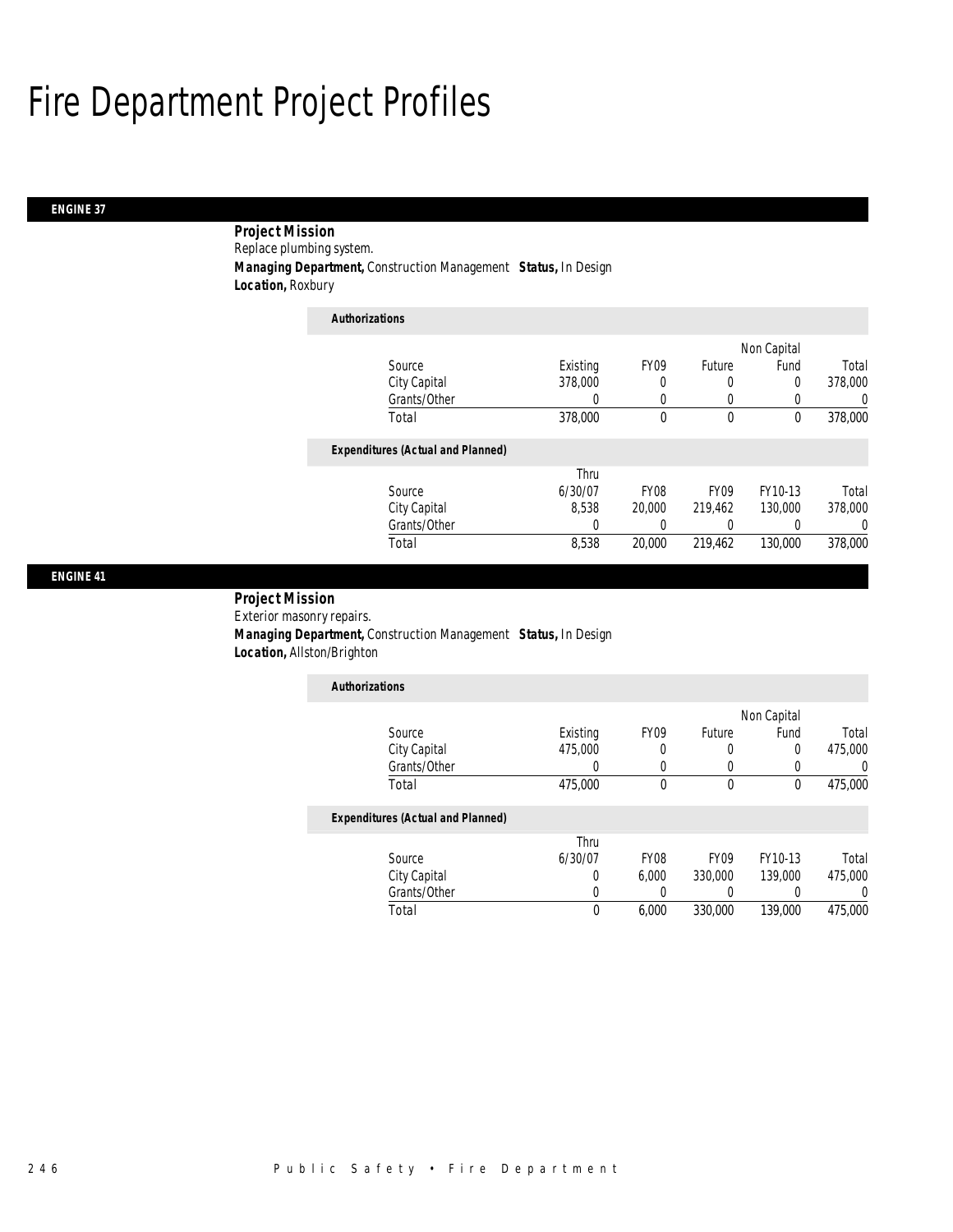#### *ENGINE 41*

### *Project Mission*

Comprehensive renovations to interior and exterior building systems and structure. *Managing Department,* Construction Management *Status,* To Be Scheduled *Location,* Allston/Brighton

| <b>Authorizations</b>                    |          |                  |             |             |         |
|------------------------------------------|----------|------------------|-------------|-------------|---------|
|                                          |          |                  |             | Non Capital |         |
| Source                                   | Existing | FY <sub>09</sub> | Future      | Fund        | Total   |
| City Capital                             |          | 0                | 239,000     | 0           | 239,000 |
| Grants/Other                             | 0        | 0                | 0           | 0           | 0       |
| Total                                    | 0        | 0                | 239,000     | 0           | 239,000 |
| <b>Expenditures (Actual and Planned)</b> |          |                  |             |             |         |
|                                          | Thru     |                  |             |             |         |
| Source                                   | 6/30/07  | <b>FY08</b>      | <b>FY09</b> | FY10-13     | Total   |
| City Capital                             | 0        | 0                | $\theta$    | 239,000     | 239,000 |
| Grants/Other                             |          |                  | 0           |             | 0       |
| Total                                    | 0        | 0                | 0           | 239,000     | 239,000 |

*ENGINE 42* 

#### *Project Mission*

Repair or replace exterior brick/inter block, windows, lockers, floor drains, doors and hardware. Update kitchen, electrical, plumbing and mechanical equipment. Install vinyl floor tiles and emergency generator. *Managing Department,* Construction Management *Status,* To Be Scheduled *Location,* Roxbury

| <b>Authorizations</b>                    |                  |                  |             |             |           |
|------------------------------------------|------------------|------------------|-------------|-------------|-----------|
|                                          |                  |                  |             | Non Capital |           |
| Source                                   | Existing         | FY <sub>09</sub> | Future      | Fund        | Total     |
| City Capital                             | $\left( \right)$ | $\Omega$         | 1,055,000   | $\Omega$    | 1,055,000 |
| Grants/Other                             |                  |                  |             |             | 0         |
| Total                                    | $\mathbf 0$      | 0                | 1,055,000   | 0           | 1,055,000 |
| <b>Expenditures (Actual and Planned)</b> |                  |                  |             |             |           |
|                                          | Thru             |                  |             |             |           |
| Source                                   | 6/30/07          | <b>FY08</b>      | <b>FY09</b> | FY10-13     | Total     |
| City Capital                             | 0                | 0                | 0           | 1,055,000   | 1,055,000 |
| Grants/Other                             |                  |                  |             |             | $\left($  |
| Total                                    | $\theta$         | $\theta$         | 0           | 1,055,000   | 1.055.000 |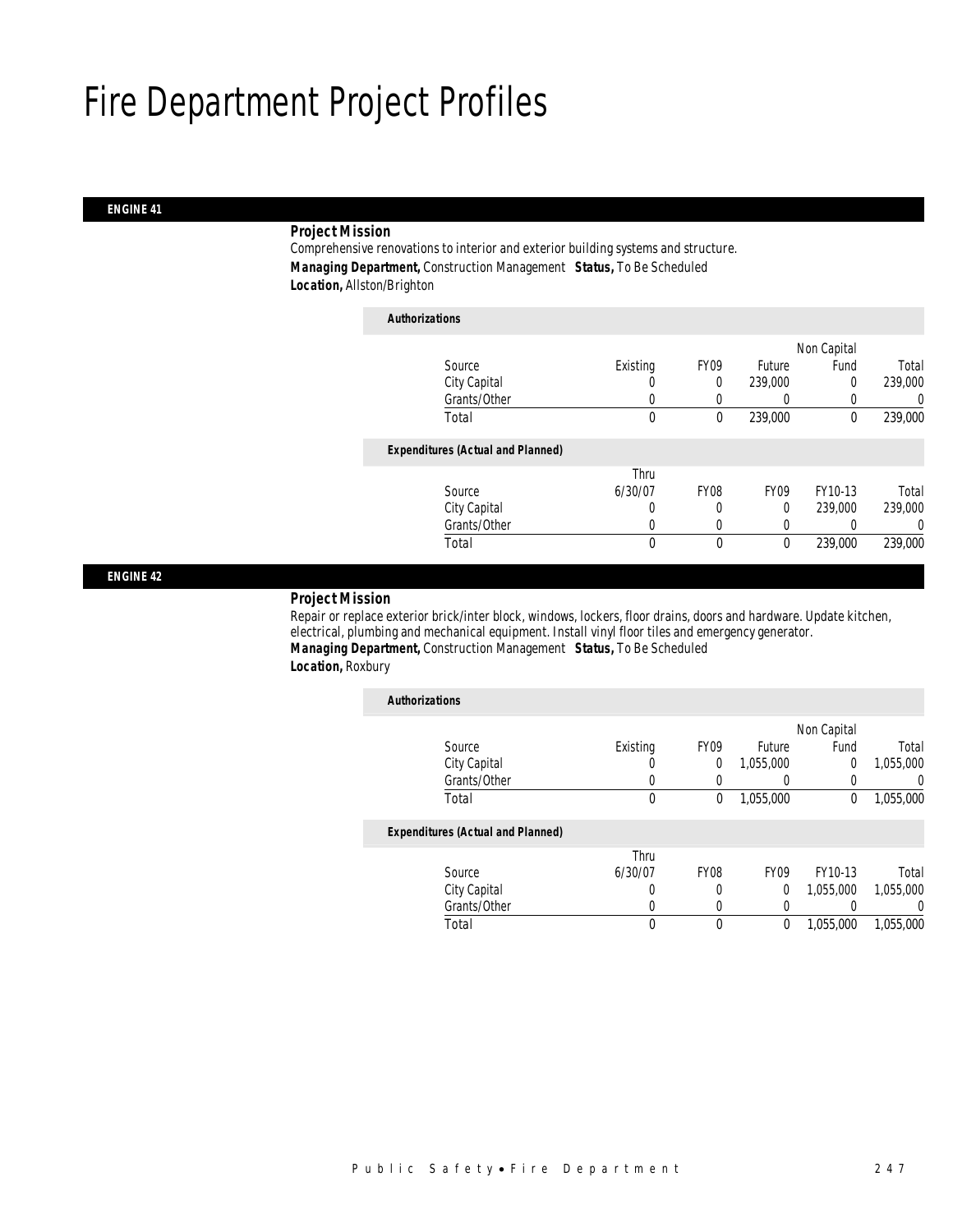### *ENGINE 48*

### *Project Mission*

Replace roof and apparatus floor slab. Repoint masonry. *Managing Department,* Construction Management *Status,* To Be Scheduled *Location,* Hyde Park

| <b>Authorizations</b>                    |          |             |               |             |                  |
|------------------------------------------|----------|-------------|---------------|-------------|------------------|
|                                          |          |             |               | Non Capital |                  |
| Source                                   | Existing | FY09        | <b>Future</b> | Fund        | Total            |
| City Capital                             | 401.000  | 0           | 0             | 0           | 401.000          |
| Grants/Other                             | 0        |             | 0             |             | $\left( \right)$ |
| Total                                    | 401,000  | 0           | 0             | 0           | 401,000          |
| <b>Expenditures (Actual and Planned)</b> |          |             |               |             |                  |
|                                          | Thru     |             |               |             |                  |
| Source                                   | 6/30/07  | <b>FY08</b> | <b>FY09</b>   | FY10-13     | Total            |
| City Capital                             | 0        | 0           | 0             | 401.000     | 401.000          |
| Grants/Other                             | 0        |             | 0             |             | $\left($         |
| Total                                    | 0        | 0           | 0             | 401.000     | 401.000          |

#### *ENGINE 50*

 *Project Mission* Major renovation.

 *Managing Department,* Construction Management *Status,* New Project *Location,* Charlestown

| <b>Authorizations</b> |          |                  |           |             |           |
|-----------------------|----------|------------------|-----------|-------------|-----------|
|                       |          |                  |           | Non Capital |           |
| Source                | Existing | FY <sub>09</sub> | Future    | Fund        | Total     |
| City Capital          |          | 400,000          | 1,720,000 |             | 2,120,000 |
| Grants/Other          |          |                  |           |             |           |
| Total                 |          | 400,000          | 1.720.000 |             | 2,120,000 |

#### *Expenditures (Actual and Planned)*

|              | Thru    |                  |                  |           |           |
|--------------|---------|------------------|------------------|-----------|-----------|
| Source       | 6/30/07 | FY <sub>08</sub> | FY <sub>09</sub> | FY10-13   | Total     |
| City Capital |         |                  | 100.000          | 2.020.000 | 2,120,000 |
| Grants/Other |         |                  |                  |           |           |
| Total        |         |                  | 100,000          | 2.020.000 | 2,120,000 |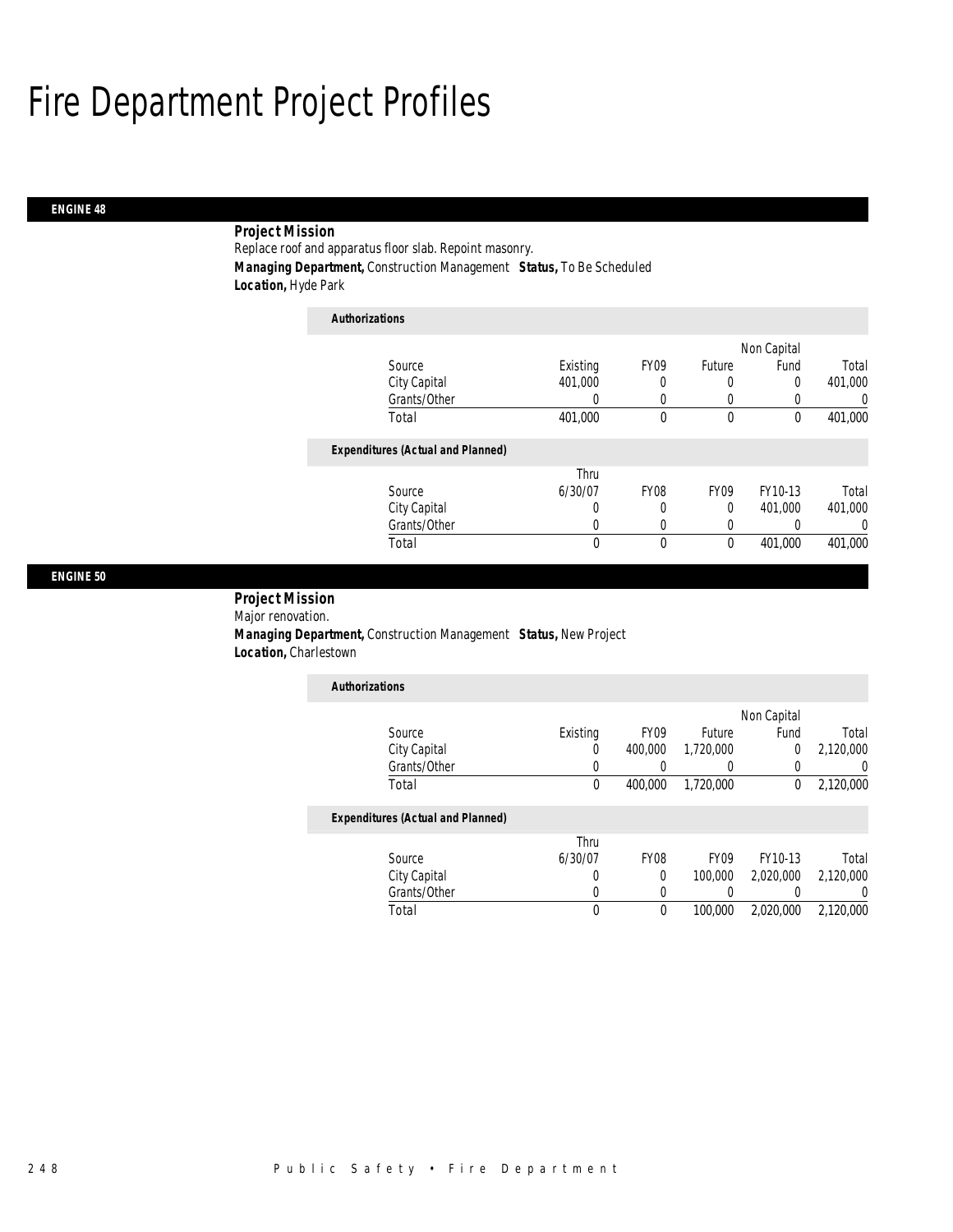#### *ENGINE 51*

### *Project Mission*

Address critical repairs for the station.

*Managing Department,* Construction Management *Status,* In Design

*Location,* Allston/Brighton

| <b>Authorizations</b>                    |           |                  |             |                |           |
|------------------------------------------|-----------|------------------|-------------|----------------|-----------|
|                                          |           |                  |             | Non Capital    |           |
| Source                                   | Existing  | FY <sub>09</sub> | Future      | Fund           | Total     |
| City Capital                             | 1,917,535 | 1,000,000        | 0           | $\overline{0}$ | 2,917,535 |
| Grants/Other                             |           | 0                | 0           | 0              | 0         |
| Total                                    | 1,917,535 | 1.000.000        | $\mathbf 0$ | 0              | 2,917,535 |
| <b>Expenditures (Actual and Planned)</b> |           |                  |             |                |           |
|                                          | Thru      |                  |             |                |           |
| Source                                   | 6/30/07   | FY <sub>08</sub> | <b>FY09</b> | FY10-13        | Total     |
| City Capital                             | 48.847    | 70,000           | 600,000     | 2.198.688      | 2,917,535 |
| Grants/Other                             | 0         | 0                |             |                | 0         |
| Total                                    | 48,847    | 70,000           | 600,000     | 2.198.688      | 2,917,535 |
|                                          |           |                  |             |                |           |

*ENGINE 53* 

#### *Project Mission*

Update kitchen, electrical, vinyl floor tiles and plumbing systems. Repair or replace concrete apron, bathrooms, kitchen, locker rooms, windows, doors and floor drain separator. Plaster and paint throughout the facility. *Managing Department,* Construction Management *Status,* To Be Scheduled *Location,* Roslindale

| <b>Authorizations</b>                    |          |                  |             |             |           |
|------------------------------------------|----------|------------------|-------------|-------------|-----------|
|                                          |          |                  |             | Non Capital |           |
| Source                                   | Existing | FY <sub>09</sub> | Future      | Fund        | Total     |
| City Capital                             | 0        | $\Omega$         | 1,076,000   | 0           | 1,076,000 |
| Grants/Other                             | 0        |                  | 0           | 0           | 0         |
| Total                                    | 0        | 0                | 1,076,000   | 0           | 1,076,000 |
| <b>Expenditures (Actual and Planned)</b> |          |                  |             |             |           |
|                                          | Thru     |                  |             |             |           |
| Source                                   | 6/30/07  | FY <sub>08</sub> | <b>FY09</b> | FY10-13     | Total     |
| City Capital                             | 0        | 0                | 0           | 1,076,000   | 1.076.000 |
| Grants/Other                             | 0        | 0                | 0           |             | $\left($  |
| Total                                    | 0        | $\Omega$         | 0           | 1.076.000   | 1.076.000 |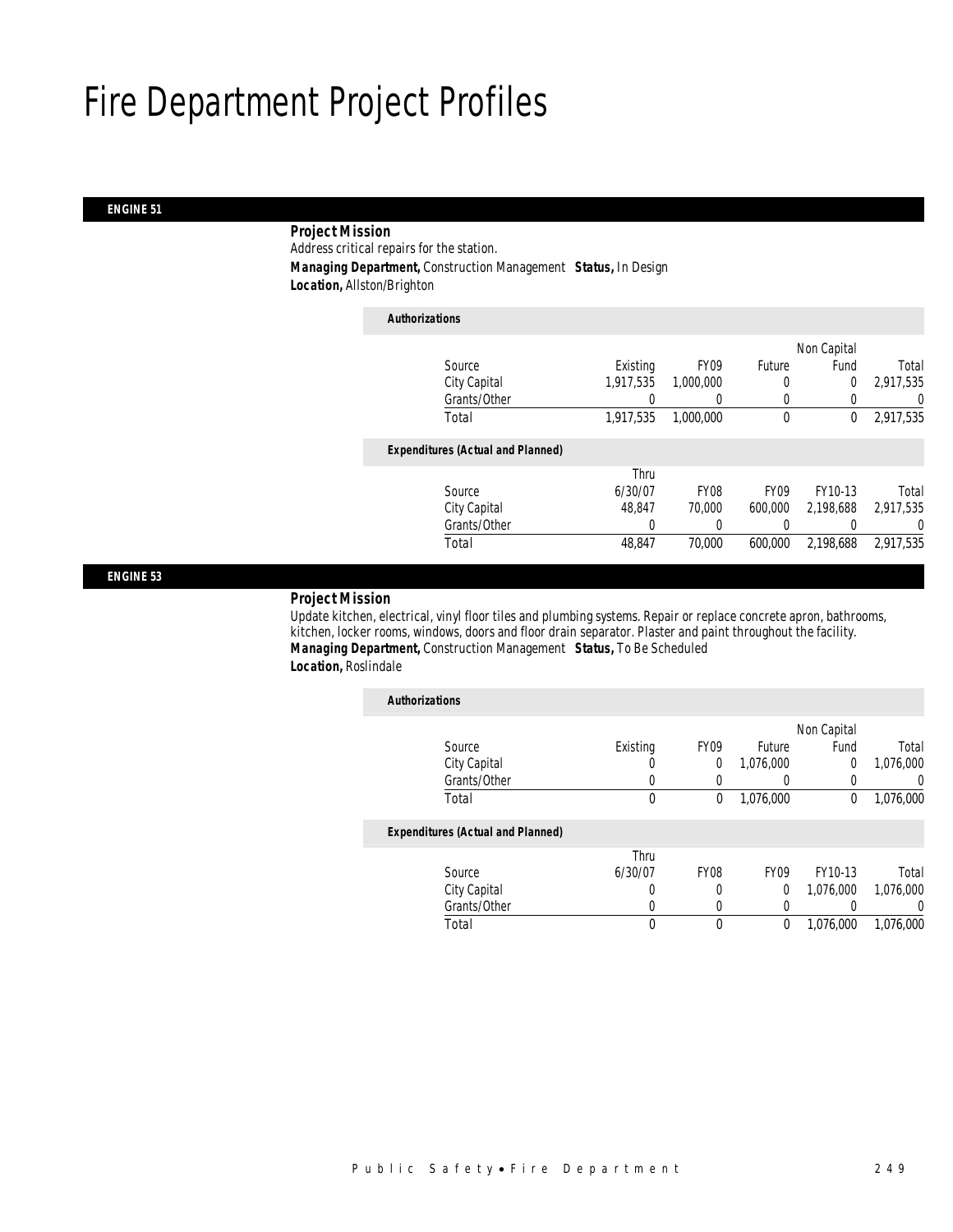#### *FIRE ACADEMY TRAINING SIMULATOR*

### *Project Mission*

Purchase a new fire training simulator to be used in live burn training exercises. Renovation includes a flashover simulator and new paving at the site.

*Managing Department,* Construction Management *Status,* In Construction

*Location,* Moon Island

| <b>Authorizations</b>                    |           |                  |                  |             |           |
|------------------------------------------|-----------|------------------|------------------|-------------|-----------|
|                                          |           |                  |                  | Non Capital |           |
| Source                                   | Existing  | <b>FY09</b>      | Future           | Fund        | Total     |
| City Capital                             | 4,000,000 | 0                | 0                | $\Omega$    | 4,000,000 |
| Grants/Other                             |           | 0                | 0                | 0           |           |
| Total                                    | 4,000,000 | $\theta$         | $\mathbf 0$      | 0           | 4,000,000 |
| <b>Expenditures (Actual and Planned)</b> |           |                  |                  |             |           |
|                                          | Thru      |                  |                  |             |           |
| Source                                   | 6/30/07   | FY <sub>08</sub> | FY <sub>09</sub> | FY10-13     | Total     |
| City Capital                             | 154,393   | 3.100.000        | 320.607          | 425,000     | 4.000.000 |
| Grants/Other                             |           | $\left($         | 0                | 0           | 0         |
| Total                                    | 154,393   | 3,100,000        | 320.607          | 425,000     | 4,000,000 |

### *FIRE ALARM*

### *Project Mission*

Comprehensive renovations to interior and exterior building systems and structure. *Managing Department,* Construction Management *Status,* To Be Scheduled *Location,* Fenway/Kenmore

| <b>Authorizations</b>                    |          |                  |               |             |         |
|------------------------------------------|----------|------------------|---------------|-------------|---------|
|                                          |          |                  |               | Non Capital |         |
| Source                                   | Existing | FY <sub>09</sub> | <b>Future</b> | Fund        | Total   |
| City Capital                             |          | $\Omega$         | 203,150       | 0           | 203,150 |
| Grants/Other                             |          |                  |               | 0           | 0       |
| Total                                    | 0        | $\theta$         | 203,150       | 0           | 203,150 |
| <b>Expenditures (Actual and Planned)</b> |          |                  |               |             |         |
|                                          | Thru     |                  |               |             |         |
| Source                                   | 6/30/07  | <b>FY08</b>      | <b>FY09</b>   | FY10-13     | Total   |
| City Capital                             | O        | 0                | $\theta$      | 203.150     | 203,150 |
| Grants/Other                             |          | $\left($         |               | 0           | 0       |
| Total                                    | 0        | $\Omega$         | $\theta$      | 203.150     | 203.150 |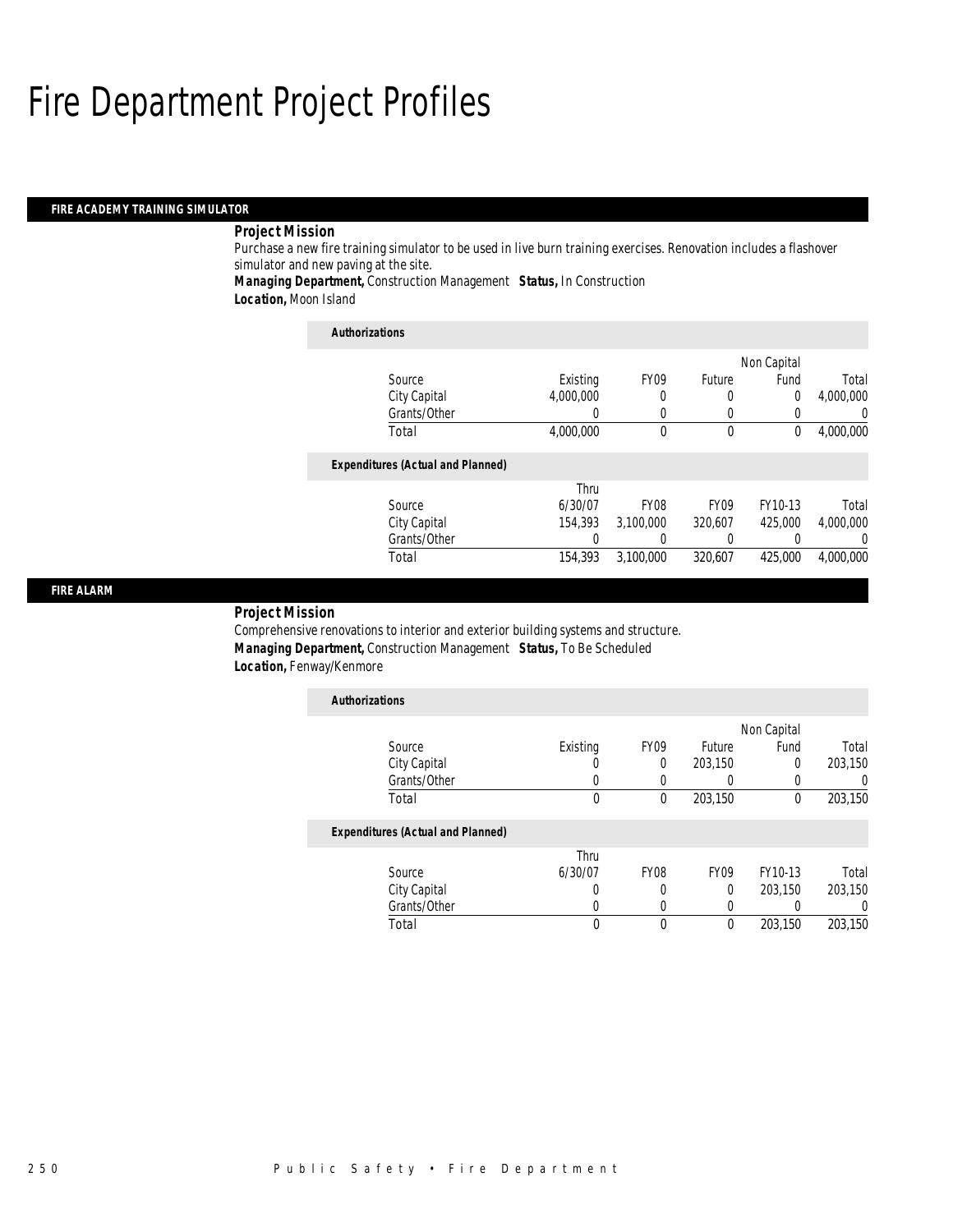### *FIRE ALARM*

*Project Mission* 

Replace sewer line.

*Managing Department,* Construction Management *Status,* In Design

*Location,* Fenway/Kenmore

| <b>Authorizations</b>                    |          |                  |             |             |         |
|------------------------------------------|----------|------------------|-------------|-------------|---------|
|                                          |          |                  |             | Non Capital |         |
| Source                                   | Existing | FY <sub>09</sub> | Future      | Fund        | Total   |
| City Capital                             | 40,000   | 460,000          | 0           | $\Omega$    | 500,000 |
| Grants/Other                             | 0        |                  | 0           | 0           | 0       |
| Total                                    | 40,000   | 460.000          | 0           | 0           | 500,000 |
| <b>Expenditures (Actual and Planned)</b> |          |                  |             |             |         |
|                                          | Thru     |                  |             |             |         |
| Source                                   | 6/30/07  | FY08             | <b>FY09</b> | FY10-13     | Total   |
| City Capital                             | 0        | 6.000            | 370,000     | 124,000     | 500,000 |
| Grants/Other                             | 0        |                  | 0           | 0           | 0       |
| Total                                    | 0        | 6.000            | 370,000     | 124,000     | 500,000 |

*FIRE BOAT* 

#### *Project Mission*

Design and acquisition of a new fire boat equipped to handle a variety of fire and non-fire hazards and emergency/rescue situations. *Managing Department,* Fire Department *Status,* To Be Scheduled

*Location,* NA

| <b>Authorizations</b>                    |           |             |                  |                |           |
|------------------------------------------|-----------|-------------|------------------|----------------|-----------|
|                                          |           |             |                  | Non Capital    |           |
| Source                                   | Existing  | <b>FY09</b> | Future           | Fund           | Total     |
| City Capital                             | 4,200,000 |             | 0                | $\overline{0}$ | 4,200,000 |
| Grants/Other                             |           | 0           | $\Omega$         |                | 0         |
| Total                                    | 4,200,000 | 0           | $\mathbf 0$      | 0              | 4,200,000 |
| <b>Expenditures (Actual and Planned)</b> |           |             |                  |                |           |
|                                          | Thru      |             |                  |                |           |
| Source                                   | 6/30/07   | <b>FY08</b> | FY <sub>09</sub> | FY10-13        | Total     |
| City Capital                             | 118,570   | 0           | $\Omega$         | 4,081,430      | 4,200,000 |
| Grants/Other                             | 0         | $\left($    | 0                |                | 0         |
| Total                                    | 118,570   | $\theta$    | 0                | 4,081,430      | 4.200.000 |
|                                          |           |             |                  |                |           |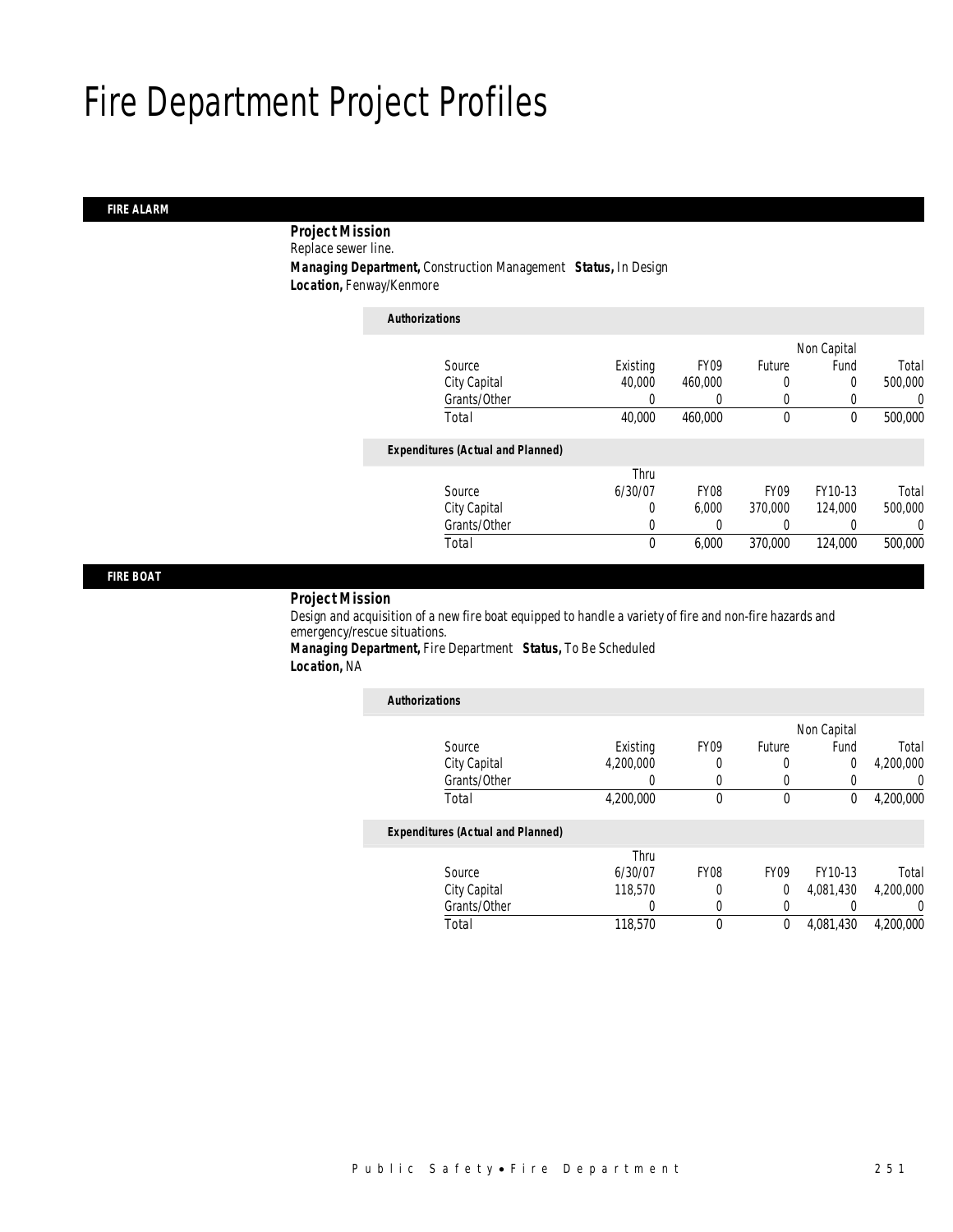#### *FIRE BOAT REPAIRS*

### *Project Mission*

Critical repair funds necessary to repair existing fire boat. *Managing Department,* Fire Department *Status,* Ongoing Program *Location,* Citywide

| <b>Authorizations</b>                    |                  |             |             |             |                  |
|------------------------------------------|------------------|-------------|-------------|-------------|------------------|
|                                          |                  |             |             | Non Capital |                  |
| Source                                   | Existing         | <b>FY09</b> | Future      | Fund        | Total            |
| City Capital                             | 115,000          | 0           |             | $\Omega$    | 115,000          |
| Grants/Other                             | $\left( \right)$ | 0           |             |             | $\left( \right)$ |
| Total                                    | 115,000          | $\theta$    | $\mathbf 0$ | $\theta$    | 115,000          |
| <b>Expenditures (Actual and Planned)</b> |                  |             |             |             |                  |
|                                          | Thru             |             |             |             |                  |
| Source                                   | 6/30/07          | <b>FY08</b> | <b>FY09</b> | FY10-13     | Total            |
| City Capital                             | 0                | 0           | 50,000      | 65,000      | 115,000          |
| Grants/Other                             | 0                | 0           |             |             | 0                |
| Total                                    | 0                | 0           | 50,000      | 65,000      | 115,000          |

#### *FIRE EQUIPMENT*

*Project Mission* 

Purchase new fire apparatus as scheduled in the Apparatus Replacement Plan. *Managing Department,* Fire Department *Status,* Ongoing Program *Location,* Citywide

| <b>Authorizations</b> |           |                  |           |             |            |
|-----------------------|-----------|------------------|-----------|-------------|------------|
|                       |           |                  |           | Non Capital |            |
| Source                | Existing  | FY <sub>09</sub> | Future    | Fund        | Total      |
| City Capital          | 3.000.000 | 3,000,000        | 6,000,000 |             | 12,000,000 |
| Grants/Other          |           |                  |           |             |            |
| Total                 | 3,000,000 | 3,000,000        | 6,000,000 |             | 12,000,000 |

#### *Expenditures (Actual and Planned)*

|              | Thru    |           |                  |           |                      |
|--------------|---------|-----------|------------------|-----------|----------------------|
| Source       | 6/30/07 | FY08      | FY <sub>09</sub> | FY10-13   | Total                |
| City Capital |         | 1,920,000 | 1,700,000        | 8.380.000 | 12,000,000           |
| Grants/Other |         |           |                  |           |                      |
| Total        |         | 1,920,000 | 1,700,000        |           | 8.380.000 12.000.000 |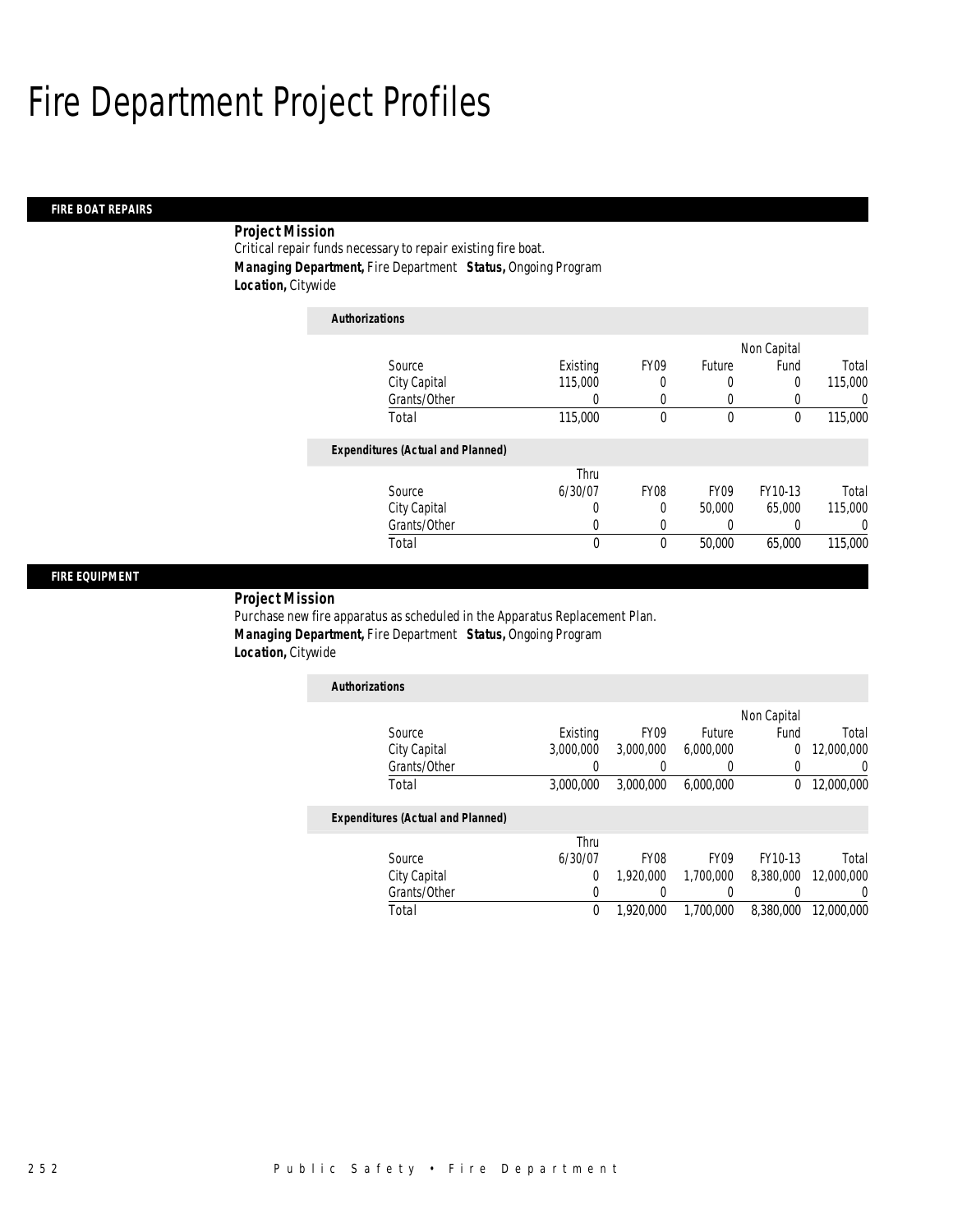### *FIRE HEADQUARTERS*

### *Project Mission*

Programming and site development for a new department headquarters. *Managing Department,* Construction Management *Status,* To Be Scheduled *Location,* Roxbury

| <b>Authorizations</b>                    |          |                  |                  |             |         |
|------------------------------------------|----------|------------------|------------------|-------------|---------|
|                                          |          |                  |                  | Non Capital |         |
| Source                                   | Existing | FY <sub>09</sub> | Future           | Fund        | Total   |
| City Capital                             | 150,000  |                  | $\left($         | 0           | 150,000 |
| Grants/Other                             |          | 0                | $\left($         |             | 0       |
| Total                                    | 150,000  | $\theta$         | $\mathbf 0$      | 0           | 150,000 |
| <b>Expenditures (Actual and Planned)</b> |          |                  |                  |             |         |
|                                          | Thru     |                  |                  |             |         |
| Source                                   | 6/30/07  | FY <sub>08</sub> | FY <sub>09</sub> | FY10-13     | Total   |
| City Capital                             | 0        | 0                | 0                | 150,000     | 150,000 |
| Grants/Other                             | 0        | $\left($         | $\left($         |             | 0       |
| Total                                    | 0        | $\theta$         | 0                | 150,000     | 150,000 |

#### *HEATING SYSTEMS AT 2 STATIONS*

*Project Mission* 

Install new boiler and heating systems at Engine 16 and Engine 56. *Managing Department,* Construction Management *Status,* To Be Scheduled *Location,* Various neighborhoods

| <b>Authorizations</b>                    |              |      |           |             |           |
|------------------------------------------|--------------|------|-----------|-------------|-----------|
|                                          |              |      |           | Non Capital |           |
| Source                                   | Existing     | FY09 | Future    | Fund        | Total     |
| City Capital                             | O            | 0    | 1,358,000 | 0           | 1,358,000 |
| Grants/Other                             |              |      |           |             |           |
| Total                                    | 0            | 0    | 1,358,000 | 0           | 1,358,000 |
| <b>Expenditures (Actual and Planned)</b> |              |      |           |             |           |
|                                          | $\mathbf{r}$ |      |           |             |           |

|              | Thru    |      |      |           |           |
|--------------|---------|------|------|-----------|-----------|
| Source       | 6/30/07 | FY08 | FY09 | FY10-13   | Total     |
| City Capital |         |      |      | 1,358,000 | 1,358,000 |
| Grants/Other |         |      |      |           |           |
| Total        |         |      |      | 1,358,000 | 1,358,000 |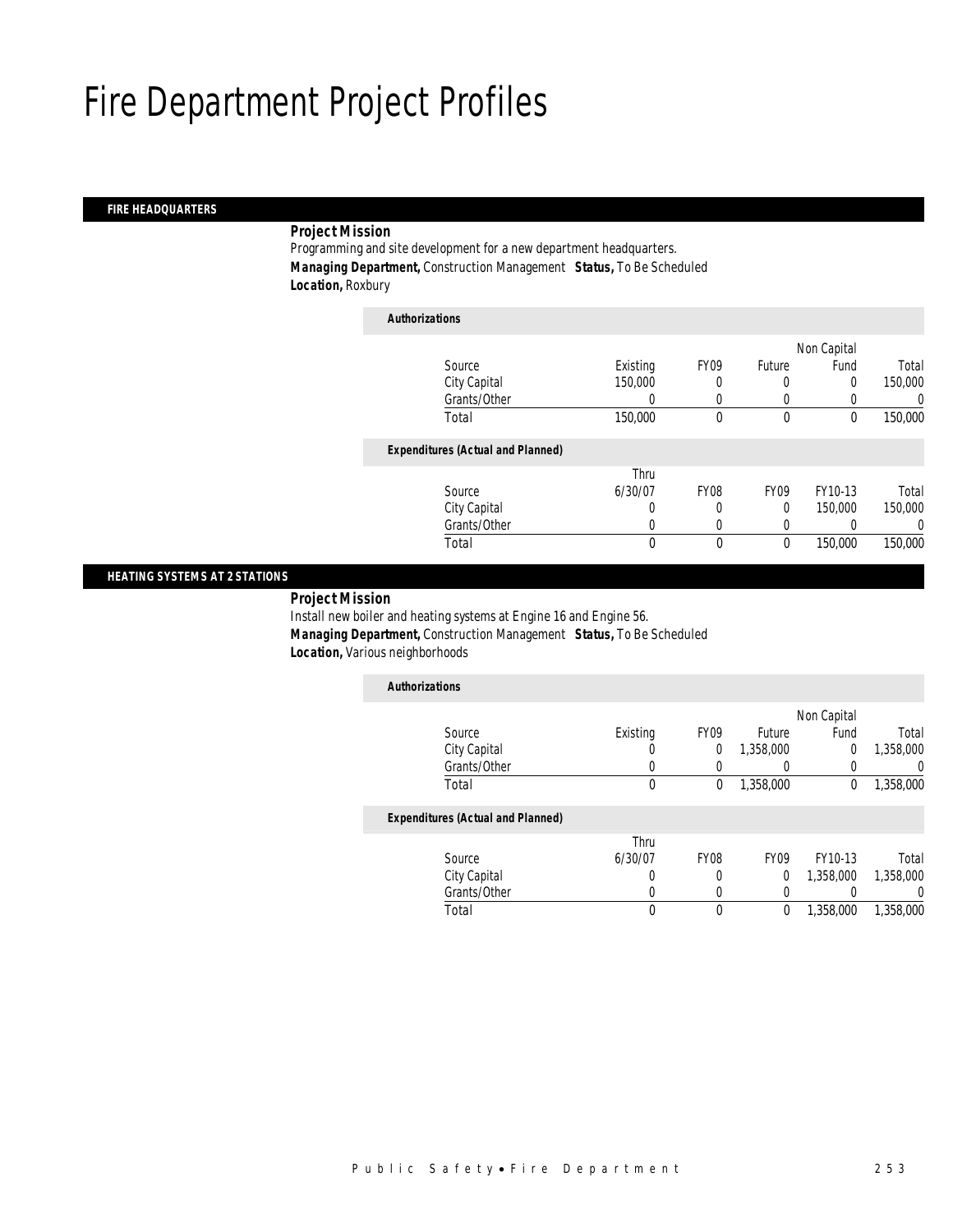#### *HVAC REPLACEMENT AT 10 STATIONS*

### *Project Mission*

Upgrade or replace HVAC units at Engines 9, 10, 14, 22, 28, 32, 33, 39, 41 and 53. *Managing Department,* Construction Management *Status,* To Be Scheduled *Location,* Various neighborhoods

| <b>Authorizations</b> |                                          |          |             |             |             |           |
|-----------------------|------------------------------------------|----------|-------------|-------------|-------------|-----------|
|                       |                                          |          |             |             | Non Capital |           |
|                       | Source                                   | Existing | <b>FY09</b> | Future      | Fund        | Total     |
|                       | City Capital                             | 0        | 500,000     | 6,500,000   | 0           | 7.000.000 |
|                       | Grants/Other                             | 0        |             |             | 0           | 0         |
|                       | Total                                    | 0        | 500,000     | 6,500,000   | 0           | 7,000,000 |
|                       | <b>Expenditures (Actual and Planned)</b> |          |             |             |             |           |
|                       |                                          | Thru     |             |             |             |           |
|                       | Source                                   | 6/30/07  | <b>FY08</b> | <b>FY09</b> | FY10-13     | Total     |
|                       | City Capital                             | 0        | 0           | 0           | 7.000.000   | 7.000.000 |
|                       | Grants/Other                             | 0        | 0           | 0           | 0           | 0         |
|                       | Total                                    | 0        | 0           | 0           | 7.000.000   | 7.000.000 |

#### *RADIO SYSTEM IMPROVEMENTS*

*Project Mission* 

Upgrade of radio communication system including site improvements at Brighton and Fire Alarm. *Managing Department,* Fire Department *Status,* To Be Scheduled *Location,* NA

| <b>Authorizations</b>             |           |                  |           |             |           |
|-----------------------------------|-----------|------------------|-----------|-------------|-----------|
|                                   |           |                  |           | Non Capital |           |
| Source                            | Existing  | FY <sub>09</sub> | Future    | Fund        | Total     |
| City Capital                      | 1,999,792 |                  | 6,650,000 |             | 8,649,792 |
| Grants/Other                      |           |                  |           |             |           |
| Total                             | 1,999,792 |                  | 6,650,000 |             | 8,649,792 |
| Expenditures (Actual and Planned) |           |                  |           |             |           |

#### *Expenditures (Actual and Planned)*

| Total        | 15,265  |                  | 300,000          | 8.334.527 | 8.649.792 |
|--------------|---------|------------------|------------------|-----------|-----------|
| Grants/Other |         |                  |                  |           |           |
| City Capital | 15.265  |                  | 300,000          | 8.334.527 | 8.649.792 |
| Source       | 6/30/07 | FY <sub>08</sub> | FY <sub>09</sub> | FY10-13   | Total     |
|              | Thru    |                  |                  |           |           |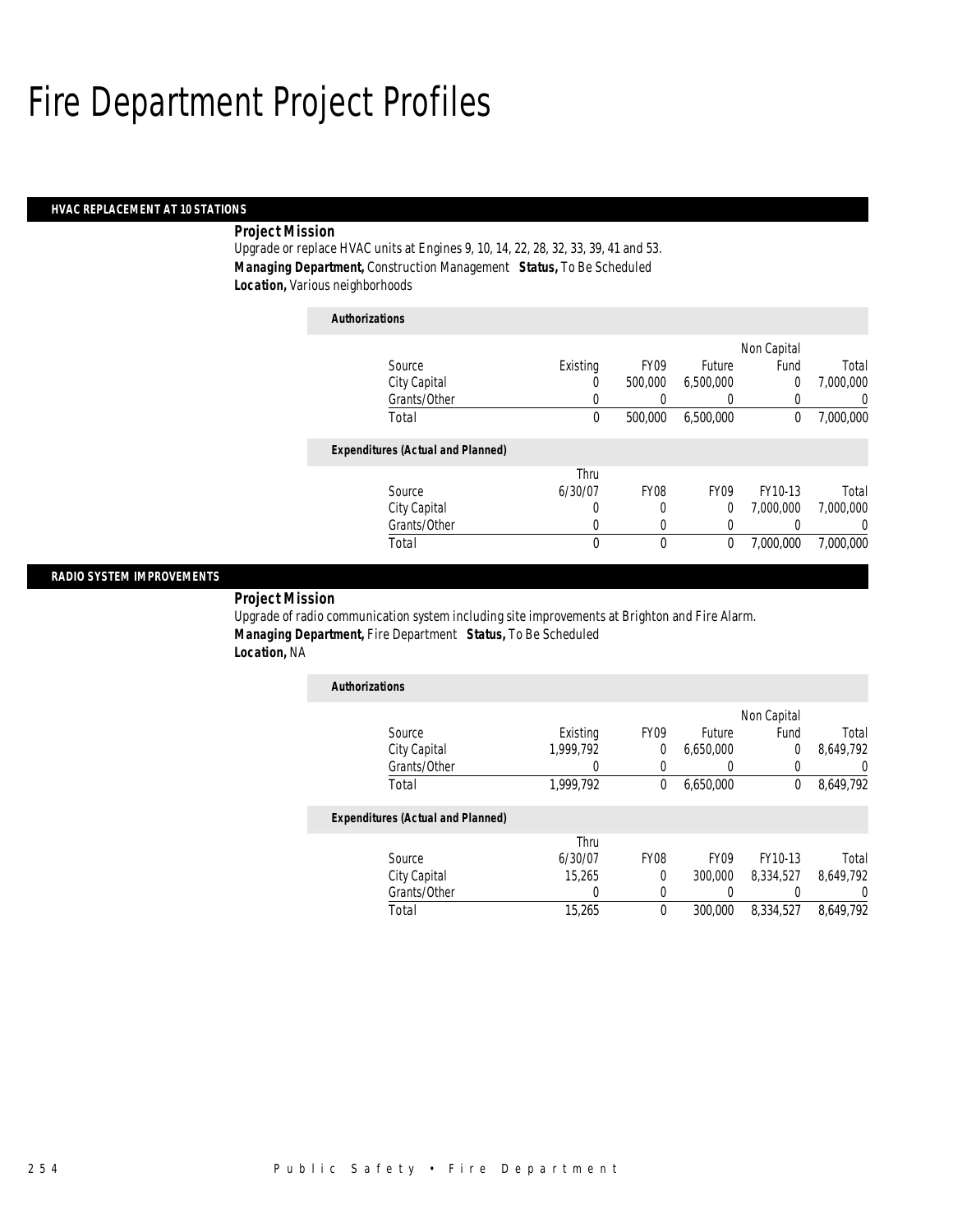### *SEAWALL AT MOON ISLAND*

### *Project Mission*

Repair seawall adjacent to the Fire Academy.

*Managing Department,* Construction Management *Status,* To Be Scheduled

*Location,* Moon Island

| <b>Authorizations</b>                    |          |                  |                  |             |         |
|------------------------------------------|----------|------------------|------------------|-------------|---------|
|                                          |          |                  |                  | Non Capital |         |
| Source                                   | Existing | FY <sub>09</sub> | Future           | Fund        | Total   |
| City Capital                             | 0        | 300,000          | 600,000          | 0           | 900,000 |
| Grants/Other                             | 0        |                  |                  |             | 0       |
| Total                                    | 0        | 300,000          | 600,000          | 0           | 900,000 |
| <b>Expenditures (Actual and Planned)</b> |          |                  |                  |             |         |
|                                          | Thru     |                  |                  |             |         |
| Source                                   | 6/30/07  | <b>FY08</b>      | FY <sub>09</sub> | FY10-13     | Total   |
| City Capital                             | 0        | 0                | $\Omega$         | 900.000     | 900,000 |
| Grants/Other                             | 0        | 0                | 0                |             | 0       |
| Total                                    | 0        | $\theta$         | 0                | 900,000     | 900,000 |

#### *SLAB SHORING AND SEALANT PHASE I*

*Project Mission* 

Reinforce shoring and add sealant at Engine 2, 5, 29 and 56. Sealant only at Engine 20. *Managing Department,* Construction Management *Status,* In Construction *Location,* Various neighborhoods

| <b>Authorizations</b>                    |                 |             |                  |             |              |
|------------------------------------------|-----------------|-------------|------------------|-------------|--------------|
|                                          |                 |             |                  | Non Capital |              |
| Source                                   | Existing        | FY09        | Future           | Fund        | Total        |
| City Capital                             | 750,000         | 0           | $\left( \right)$ | 0           | 750,000      |
| Grants/Other                             |                 |             |                  | 0           |              |
| Total                                    | 750,000         | 0           | 0                | 0           | 750,000      |
| <b>Expenditures (Actual and Planned)</b> |                 |             |                  |             |              |
| S <sub>Q</sub>                           | Thru<br>4/20/07 | <b>EVNQ</b> | <b>EVNO</b>      | EV10 12     | <b>Total</b> |

| Total        |         | 370,000          |                  | 380,000 | 750,000 |
|--------------|---------|------------------|------------------|---------|---------|
| Grants/Other |         |                  |                  |         |         |
| City Capital |         | 370,000          |                  | 380,000 | 750,000 |
| Source       | 6/30/07 | FY <sub>08</sub> | FY <sub>09</sub> | FY10-13 | Total   |
|              | .       |                  |                  |         |         |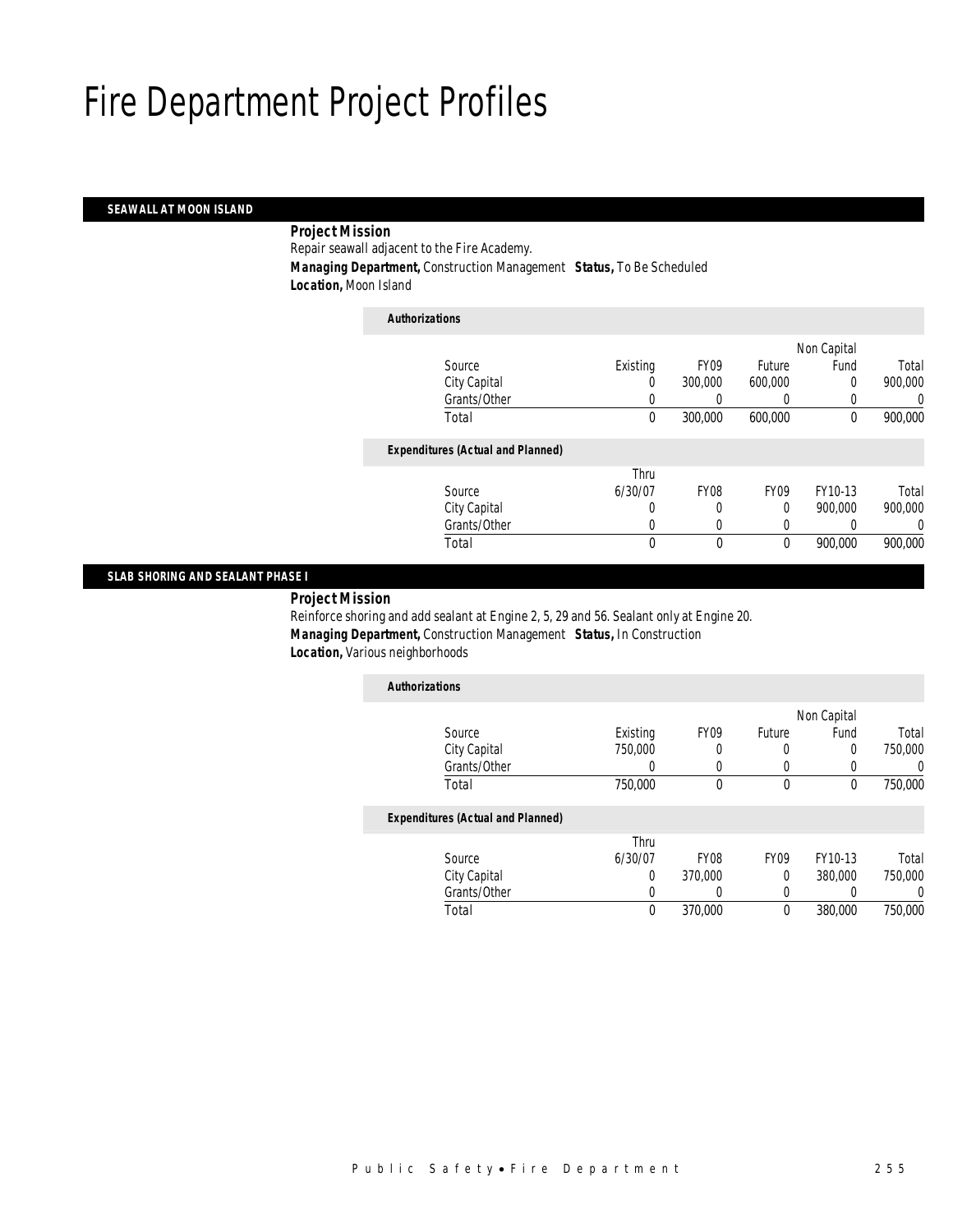#### *SLAB SHORING AND SEALANT PHASE II*

#### *Project Mission*

Reinforce shoring and add sealant at Engines 3, 16, 18, 21, 37, 49, 53 and 55. Sealant only at Engines 24, 33 and 50. *Managing Department,* Construction Management *Status,* To Be Scheduled *Location,* Various neighborhoods

| Authorizations                           |           |                  |              |             |           |
|------------------------------------------|-----------|------------------|--------------|-------------|-----------|
|                                          |           |                  |              | Non Capital |           |
| Source                                   | Existing  | FY <sub>09</sub> | Future       | Fund        | Total     |
| City Capital                             | 1,000,000 | 350,000          | 0            | $\Omega$    | 1,350,000 |
| Grants/Other                             |           |                  | 0            |             | 0         |
| Total                                    | 1,000,000 | 350,000          | $\mathbf{0}$ | 0           | 1,350,000 |
| <b>Expenditures (Actual and Planned)</b> |           |                  |              |             |           |
|                                          | Thru      |                  |              |             |           |
| Source                                   | 6/30/07   | <b>FY08</b>      | <b>FY09</b>  | FY10-13     | Total     |
| City Capital                             | 0         | 8.000            | 1.070.000    | 272,000     | 1.350.000 |
| Grants/Other                             | 0         | 0                | 0            | 0           | $\left($  |
| Total                                    | $\theta$  | 8,000            | 1.070.000    | 272,000     | 1.350.000 |
|                                          |           |                  |              |             |           |

#### *STATION ALERTING SYSTEM*

*Project Mission* 

Replace the 25-year old station alerting system.

*Authorizations*

*Managing Department,* Fire Department *Status,* To Be Scheduled

|  | Location, Various neighborhoods |
|--|---------------------------------|
|--|---------------------------------|

| <b>Authorizations</b>                                                                                                               |          |                  |        |             |         |
|-------------------------------------------------------------------------------------------------------------------------------------|----------|------------------|--------|-------------|---------|
|                                                                                                                                     |          |                  |        | Non Capital |         |
| Source                                                                                                                              | Existing | FY <sub>09</sub> | Future | Fund        | Total   |
| City Capital                                                                                                                        | 0        | 200,000          |        |             | 200,000 |
| Grants/Other                                                                                                                        |          |                  |        |             |         |
| Total                                                                                                                               | 0        | 200,000          |        |             | 200,000 |
| $\mathbf{F}$ and $\mathbf{F}$ and $\mathbf{F}$ and $\mathbf{F}$ and $\mathbf{F}$ and $\mathbf{F}$ and $\mathbf{F}$ and $\mathbf{F}$ |          |                  |        |             |         |

#### *Expenditures (Actual and Planned)*

|              | Thru    |             |      |         |         |
|--------------|---------|-------------|------|---------|---------|
| Source       | 6/30/07 | <b>FY08</b> | FY09 | FY10-13 | Total   |
| City Capital |         |             |      | 200,000 | 200,000 |
| Grants/Other |         |             |      |         |         |
| Total        |         |             |      | 200,000 | 200,000 |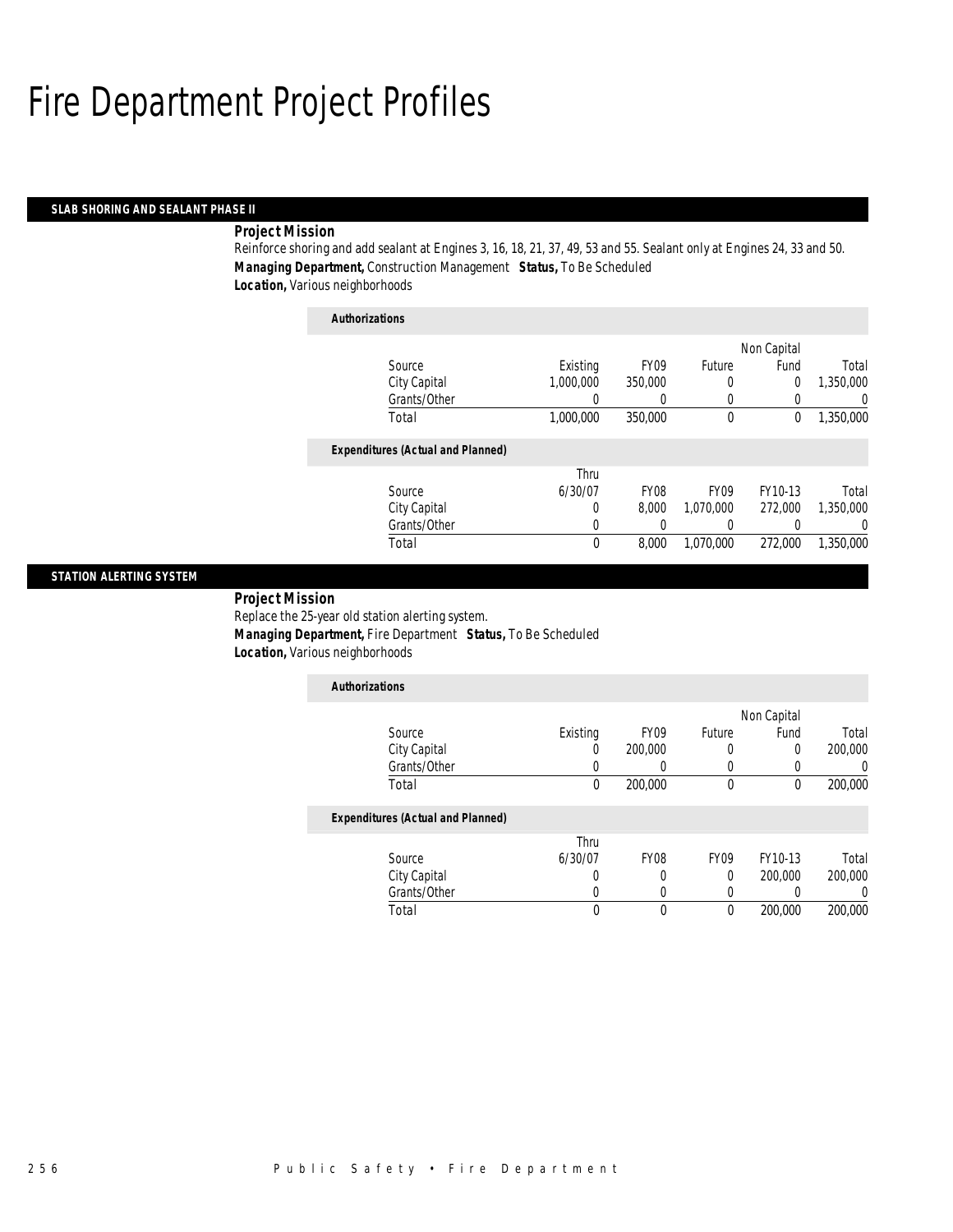## Police Department Operating Budget

#### *Edward F. Davis, Commissioner Appropriation: 211*

### *Department Mission*

The mission of the Police Department is Neighborhood Policing. The Department dedicates itself to work in partnership with the community to fight crime, reduce fear, and improve the quality of life in Boston's neighborhoods.

### *FY09 Performance Strategies*

- To maximize the number of incidents cleared.
- To maximize the number of vehicles in service.
- To minimize the number of outstanding warrants.
- To promote pedestrian and vehicular safety.
- To provide investigative expertise, support, and technical assistance in responding to and conducting investigations that contribute to the identification, apprehension, and prosecution of criminal offenders.
- To prevent and reduce violence and crime.

| <b>Operating Budget</b>      | Program Name                                                                    | <b>Total Actual '06</b>  | <b>Total Actual '07</b>  | Total Approp '08          | Total Budget '09          |
|------------------------------|---------------------------------------------------------------------------------|--------------------------|--------------------------|---------------------------|---------------------------|
|                              | Police Commissioner's Office                                                    | 5,282,744                | 6,390,327                | 7,997,907                 | 8,724,024                 |
|                              | <b>BAT-Operations</b>                                                           | 14,452,905               | 16,635,932               | 18,127,853                | 19,968,701                |
|                              | BAT-Admin & Technology                                                          | 41,643,327               | 43,899,245               | 45,789,244                | 48,789,401                |
|                              | Professional Development                                                        | 17,754,817               | 20,064,186               | $\Omega$                  | $\Omega$                  |
|                              | <b>Bureau of Field Services</b><br>Bureau of Professional Standards and Develop | 130,309,464<br>4,335,345 | 135,265,604<br>7,854,025 | 136,757,832<br>19,381,625 | 142,681,819<br>11,919,447 |
|                              | <b>Investigative Services</b>                                                   | 31,442,672               | 38,591,668               | 42,638,892                | 49,852,614                |
|                              |                                                                                 |                          |                          |                           |                           |
|                              | Total                                                                           | 245,221,274              | 268,700,987              | 270,693,353               | 281,936,006               |
|                              |                                                                                 |                          |                          |                           |                           |
| <b>External Funds Budget</b> | <b>Fund Name</b>                                                                | <b>Total Actual '06</b>  | <b>Total Actual '07</b>  | Total Approp '08          | <b>Total Budget '09</b>   |
|                              | Adult Gun Crime Reduction                                                       | 3,203                    | 132,212                  | 6,336                     |                           |
|                              | <b>AG Reentry Grant</b>                                                         | $\overline{0}$           | 12,281                   |                           |                           |
|                              | Anti-Gang Initiative                                                            | 285,706                  | 137,373                  |                           |                           |
|                              | Anti-Human Trafficking Task                                                     | 89,762                   | 98,737                   | 159,105                   | 212,145                   |
|                              | Archives Documentary Heritage                                                   | $\overline{0}$           | 4,000                    |                           | O                         |
|                              | B.J.A. Block Grant                                                              | 684,675                  | ſ                        |                           |                           |
|                              | <b>Buffer Zone Protection Project</b>                                           | 11,868                   | 130,258                  |                           |                           |
|                              | Child Abuse Unit Training Proj                                                  | 3,945                    | 36,056                   | 39,339                    | 30,000                    |
|                              | Child Passenger Safety Project                                                  | $\Omega$                 | 19,697                   |                           |                           |
|                              | Cities Readness Program                                                         | 238,277                  | 26,794                   | 23,482                    |                           |
|                              | <b>Community Partnerships</b>                                                   | 50,138                   | 0                        | 3,960                     | $\Omega$                  |
|                              | Comprehensive Community Safety Initiative                                       | 0                        |                          | 217,676                   | 391,816                   |
|                              | COPS - Secure Our Schools                                                       | $\overline{0}$           | $\Omega$                 | 162,714                   | 65,086                    |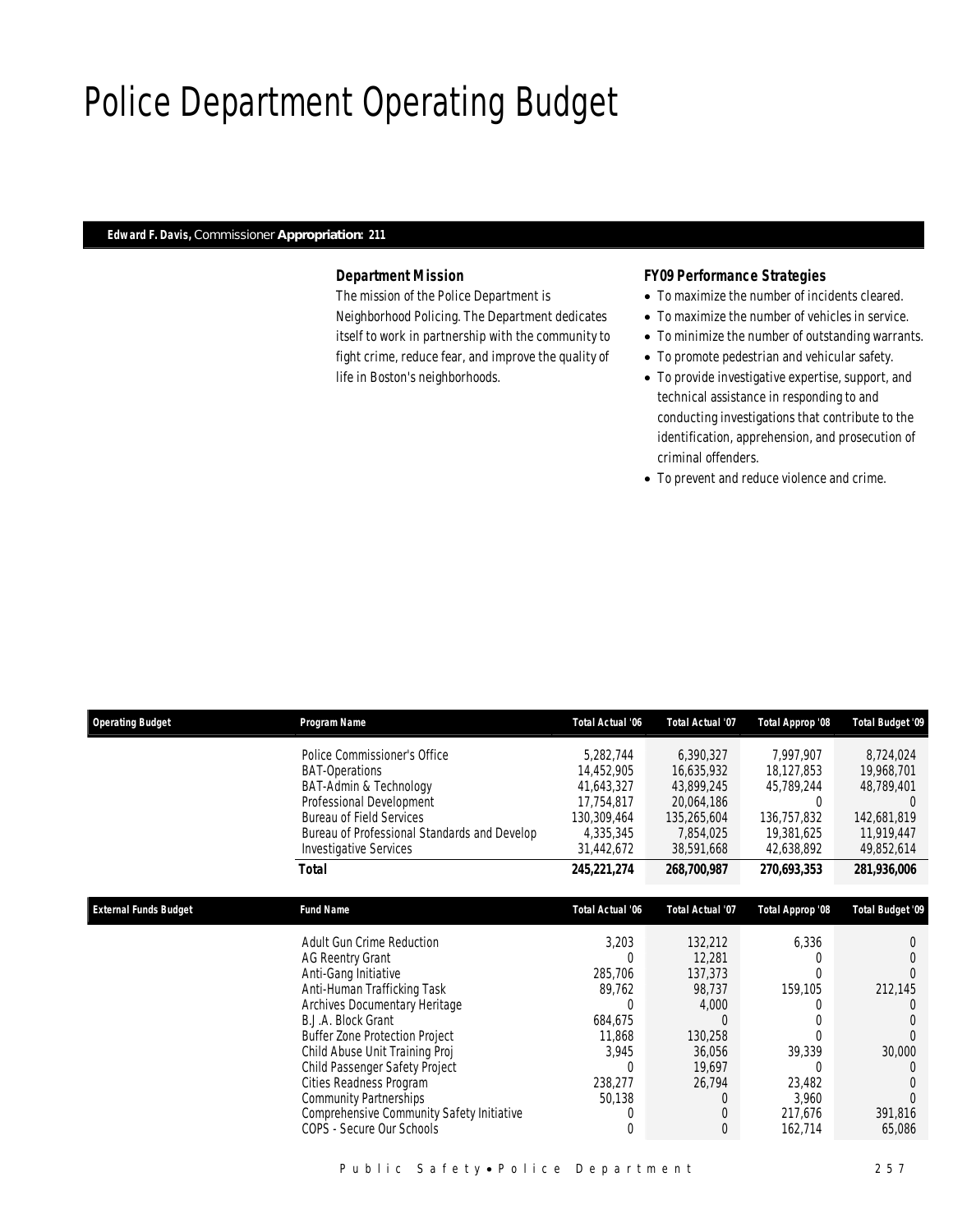|                             | Coverdell N.F.S.I.<br>Creating A Culture of Intergr | 17,309<br>0      | 8,244<br>45,578  | 158,990<br>63,632 | 97,725<br>$\overline{0}$ |
|-----------------------------|-----------------------------------------------------|------------------|------------------|-------------------|--------------------------|
|                             | Crime Lab Serial Number                             | $\overline{0}$   | $\theta$         | 1,472             | 0                        |
|                             | D.A.R.E.                                            | 5,141            | 157              | 0                 | $\Omega$                 |
|                             | DCU Multijuridictional Task                         | 78,001           | 86,546           | 201,494           | 171,843                  |
|                             | DNA Laboratory Initiative                           | 37,904           | 736              | 368,046           | 459,007                  |
|                             | DNA No Suspect Casework                             | 67,688           | 109,615          | 19,105            | $\overline{0}$           |
|                             | Drug-Free Communities                               | 3,889            | $\boldsymbol{0}$ | 0                 | $\overline{0}$           |
|                             | DYS - Reentry Project                               | 7,878            | $\theta$         | 0                 | 0                        |
|                             | <b>Enhancing Cultures Integrity</b>                 | 48,678           | 75,136           | 267,364           | $\Omega$                 |
|                             | G.R.E.A.T.                                          | 221,598          | 270,680          | 180,411           | 162,500                  |
|                             | <b>GHSB Traffic Enforcement</b>                     | 0                | 26,770           | 35,025            | $\overline{0}$           |
|                             | Goldstein Award                                     | $\mathbf 0$      | 868              | 0                 | 0                        |
|                             | Governors Highway Safety Grant                      | 96,114           | $\boldsymbol{0}$ | 280               | 0                        |
|                             | Hiring and Training                                 | $\Omega$         | $\theta$         | 1,500,000         | 0                        |
|                             | Homeland Security Initiative                        | 503,258          | $\overline{0}$   | $\Omega$          | $\Omega$                 |
|                             | Homicide Unit Gang-Related                          | 0                | 46,716           | 36,554            | 34,129                   |
|                             | ID Unit - Byrne Grant                               | 55,171           | 20,133           | 0                 | $\overline{0}$           |
|                             | Injury Surveillance Project                         | 11,058           | $\theta$         | 8,772             | 0                        |
|                             | INS Video Teleconferencing                          | 999              | $\theta$         | 0                 | 0                        |
|                             | Integrity Curricula                                 | 98,410           | $\theta$         | 11,233            | 0                        |
|                             | Interoperable Communication                         | 176,143          | $\overline{0}$   | 0                 | $\Omega$                 |
|                             | Judicial Oversight                                  | 738,180          | 75,470           | 0                 | $\Omega$                 |
|                             | Justice Assistance Grant (JAG)                      | 0                | 796,021          | 1,168,143         | 879,307                  |
|                             | Juvenile Accountability                             | $\overline{0}$   | 0                | 389               | 0                        |
|                             | Juvenile Gun Crime Reduction                        | 326              | $\theta$         | 1,311             | $\theta$                 |
|                             | New Horizons for Youth                              | $\Omega$         | 811              | 0                 | $\Omega$                 |
|                             | Police Auction                                      | 17,930           | 21,106           | 50,000            | 50,000                   |
|                             | Port Security                                       | 60,425           | 11,075           | 6,250             | 18,750                   |
|                             | Project Safe Neighborhood                           | 65,715           | 8,033            | 0                 | $\overline{0}$           |
|                             | R.C.P.I.                                            | 28,301           | 116,351          | 132,538           | 99,846                   |
|                             | Safe Neighborhood                                   | 65,835           | 96,918           | 4,714             | 75,000                   |
|                             | Safe Schools Healthy Students                       | 0                | $\theta$         | 200,000           | $\overline{0}$           |
|                             | Same Cop Same Neighborhood                          | 3,221,045        | 2,697,355        | 4,438,693         | 3,802,134                |
|                             | <b>SETB Training Grant</b>                          | 0                | 37,627           | 501,238           | 276,800                  |
|                             | Shannon Community Safety                            | 0                | 1,337,996        | 3,229,203         | 3,292,848                |
|                             | State Homeland Security                             | $\overline{0}$   | 674,545          | 0                 | 0                        |
|                             | <b>Target Grant</b>                                 | $\boldsymbol{0}$ | $\theta$         | 5,000             | $\Omega$                 |
|                             | <b>Traffic Enforcement Grant</b>                    | 0                | 28,625           | 76,321            | 102,773                  |
|                             | <b>Underage Drinking Enforcement</b>                | $\Omega$         | 11,223           | 5,765             | 0                        |
|                             | Value-Based Initiative                              | 234,386          | 34,738           | 34,437            | $\Omega$                 |
|                             | Violence Against Women                              | 59,832           | 183,086          | 308,150           | 385,150                  |
|                             | Weed & Seed                                         | 112,215          | 23,448           | 0                 | 0                        |
|                             | <b>YSPN Expansion Project</b>                       | 60,811           | 3,511            | 0                 | 0                        |
|                             | <b>Total</b>                                        | 7,461,814        | 7,446,526        | 13,627,142        | 10,606,859               |
|                             |                                                     |                  |                  |                   |                          |
| Selected Service Indicators |                                                     | Actual '06       | Actual '07       | Approp '08        | <b>Budget '09</b>        |
|                             | Personnel Services                                  | 221,050,921      | 240,120,714      | 238,520,527       | 248,745,462              |
|                             | Non Personnel                                       | 24,170,353       | 28,580,273       | 32,172,826        | 33,190,544               |
|                             | <b>Total</b>                                        | 245,221,274      | 268,700,987      | 270,693,353       | 281,936,006              |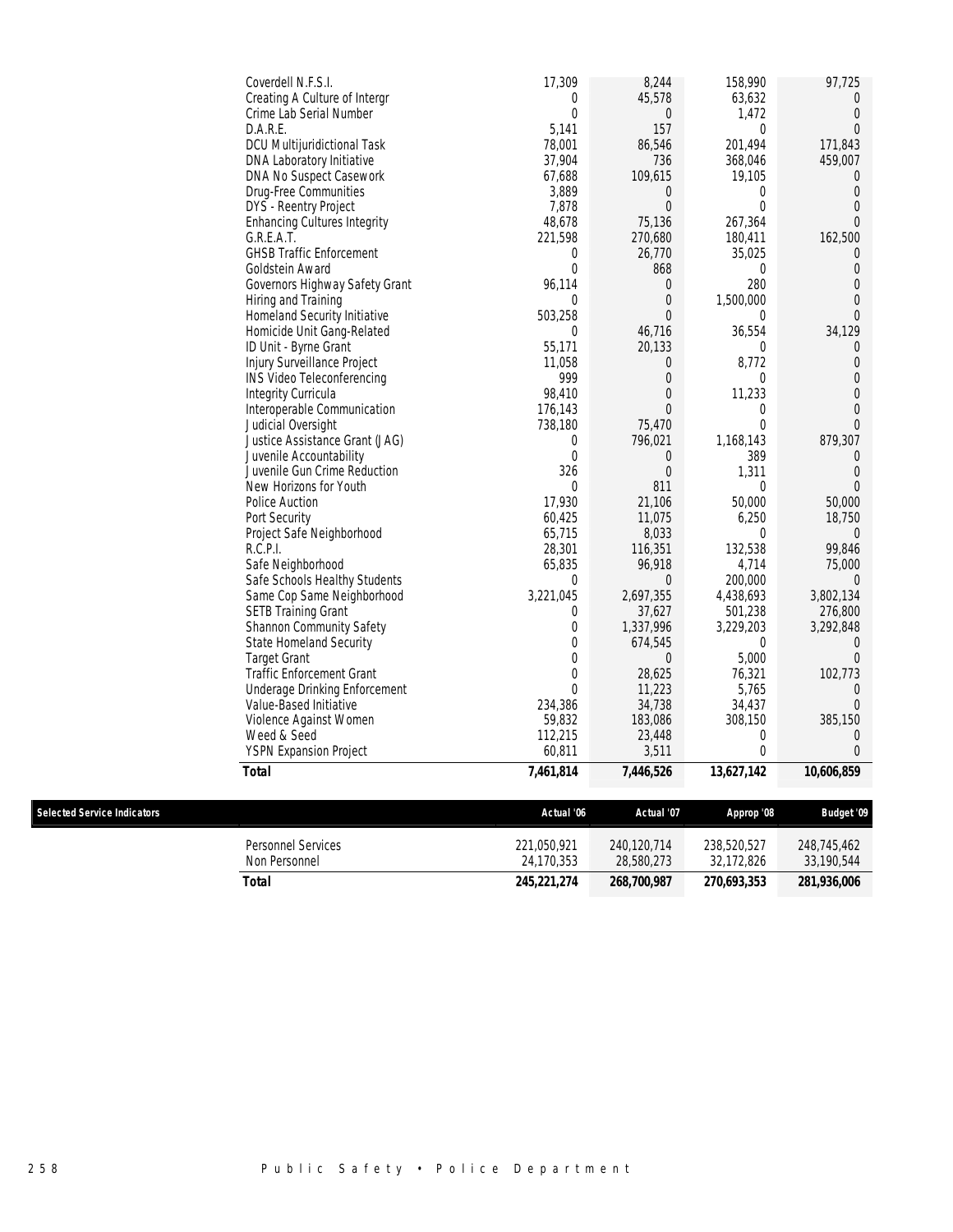## Police Department Operating Budget



### *Authorizing Statutes*

- Police Commissioner, CBC St. 11 § 1; 1962 Mass. Acts ch. 322.
- Appointment, Removal and Compensation of the Police and Complaints, CBC St. 11 § 4.
- Powers and Duties of the Police, CBC St. 11 § 5; M.G.L.A. c. 41, § 98.
- Detective Bureau, CBC St. 11 § 6.
- Generally, CBC St.11 §§ 1-25; CBC Ord. §§ 11-1.1- 11-1.6.
- Common Nuisance/Voiding of Lease , M.G.L.A. c. 139, § 19.
- Hackney Carriage, 1930 Mass. Acts ch. 392; 1931 Mass. Acts ch. 408 § 7; 1933 Mass. Acts ch. 306; 1934 Mass. Acts ch. 280.

#### *Description of Services*

The Department provides many services to protect and serve residents of and visitors to the City of Boston. The Department provides: A well trained force of patrol officers to solve problems and reduce crime, victimization, and fear; A well trained force of detectives to investigate incidents of crime A state-of-the-art Computer Aided Dispatch system; An administrative and management system to support the delivery of police services; An internal investigation function designed to ensure integrity of all employees.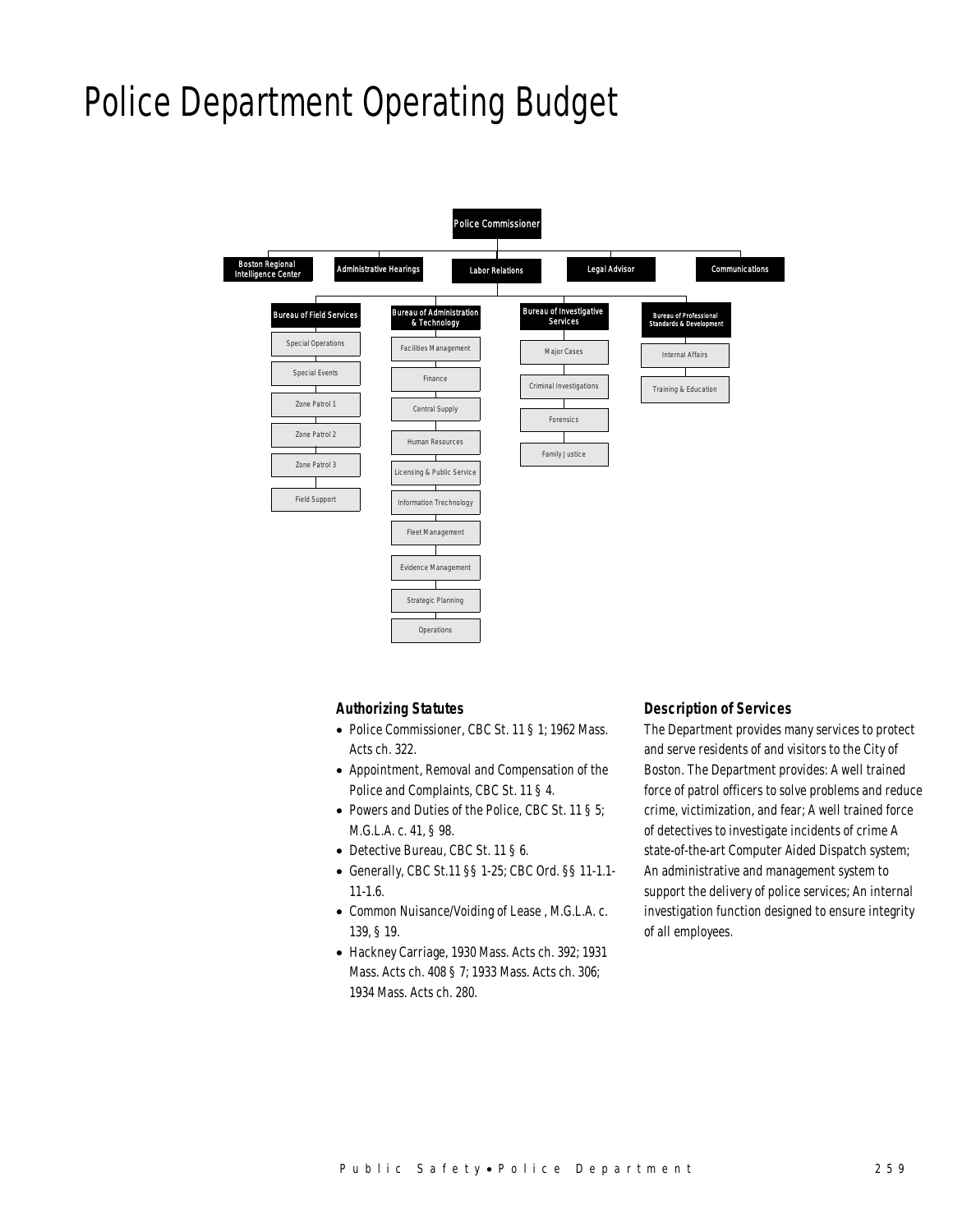## Department History

| <b>Personnel Services</b>       |                                                                                                                                                                                                                                                                                                      | FY06 Expenditure                                                                                      | FY07 Expenditure                                                                                                 | FY08 Appropriation                                                                                                    | FY09 Adopted                                                                                               | Inc/Dec 08 vs 09                                                                                                        |
|---------------------------------|------------------------------------------------------------------------------------------------------------------------------------------------------------------------------------------------------------------------------------------------------------------------------------------------------|-------------------------------------------------------------------------------------------------------|------------------------------------------------------------------------------------------------------------------|-----------------------------------------------------------------------------------------------------------------------|------------------------------------------------------------------------------------------------------------|-------------------------------------------------------------------------------------------------------------------------|
|                                 | 51000 Permanent Employees<br>51100 Emergency Employees<br>51200 Overtime<br>51600 Unemployment Compensation<br>51700 Workers' Compensation<br><b>Total Personnel Services</b>                                                                                                                        | 184,453,278<br>27,810<br>36,330,806<br>130,295<br>108,732<br>221,050,921                              | 194,072,960<br>11,401<br>45,832,920<br>47,555<br>155,878<br>240,120,714                                          | 209,107,960<br>27,567<br>29,085,000<br>175,000<br>125,000<br>238,520,527                                              | 218,197,062<br>0<br>30,248,400<br>175,000<br>125,000<br>248,745,462                                        | 9,089,102<br>$-27,567$<br>1,163,400<br>$\mathbf 0$<br>$\overline{0}$<br>10,224,935                                      |
| <b>Contractual Services</b>     |                                                                                                                                                                                                                                                                                                      | FY06 Expenditure                                                                                      | FY07 Expenditure                                                                                                 | FY08 Appropriation                                                                                                    | FY09 Adopted                                                                                               | Inc/Dec 08 vs 09                                                                                                        |
|                                 | 52100 Communications<br>52200 Utilities<br>52400 Snow Removal<br>52500 Garbage/Waste Removal<br>52600 Repairs Buildings & Structures<br>52700 Repairs & Service of Equipment<br>52800 Transportation of Persons<br>52900 Contracted Services<br><b>Total Contractual Services</b>                    | 2,209,836<br>2,402,619<br>0<br>102,572<br>1,088,696<br>1,736,435<br>46,886<br>3,037,492<br>10,624,536 | 2,518,497<br>2,236,921<br>0<br>129,824<br>1,446,240<br>1,669,287<br>61,393<br>3,398,024<br>11,460,186            | 2,809,099<br>2,642,060<br>$\mathbf{0}$<br>157,609<br>1,414,676<br>2,130,716<br>123,829<br>4,225,712<br>13,503,701     | 2,972,700<br>2,771,635<br>0<br>157,609<br>1,462,876<br>2,130,716<br>$\mathbf 0$<br>3,932,212<br>13,427,748 | 163,601<br>129,575<br>$\mathbf{0}$<br>$\Omega$<br>48,200<br>$\Omega$<br>$-123,829$<br>$-293,500$<br>$-75,953$           |
| <b>Supplies &amp; Materials</b> |                                                                                                                                                                                                                                                                                                      | FY06 Expenditure                                                                                      | FY07 Expenditure                                                                                                 | FY08 Appropriation                                                                                                    | FY09 Adopted                                                                                               | Inc/Dec 08 vs 09                                                                                                        |
|                                 | 53000 Auto Energy Supplies<br>53200 Food Supplies<br>53400 Custodial Supplies<br>53500 Med, Dental, & Hosp Supply<br>53600 Office Supplies and Materials<br>53700 Clothing Allowance<br>53800 Educational Supplies & Mat<br>53900 Misc Supplies & Materials<br><b>Total Supplies &amp; Materials</b> | 1,976,550<br>174,490<br>87,201<br>0<br>258.249<br>1,493,063<br>0<br>2,686,126<br>6,675,679            | 2,210,645<br>167,513<br>82,037<br>$\mathbf{0}$<br>276,373<br>1,469,457<br>$\mathbf{0}$<br>3,088,012<br>7,294,037 | 2,217,449<br>152,138<br>136,612<br>$\overline{0}$<br>353,384<br>1,898,197<br>$\overline{0}$<br>3,713,639<br>8,471,419 | 3,466,532<br>160,000<br>136,612<br>$\mathbf 0$<br>303,384<br>1,919,671<br>0<br>3,604,239<br>9,590,438      | 1,249,083<br>7,862<br>$\mathbf 0$<br>$\overline{0}$<br>$-50,000$<br>21,474<br>$\overline{0}$<br>$-109,400$<br>1,119,019 |
| Current Chgs & Oblig            |                                                                                                                                                                                                                                                                                                      | FY06 Expenditure                                                                                      | FY07 Expenditure                                                                                                 | FY08 Appropriation                                                                                                    | FY09 Adopted                                                                                               | Inc/Dec 08 vs 09                                                                                                        |
|                                 | 54300 Workers' Comp Medical<br>54400 Legal Liabilities<br>54500 Aid To Veterans<br>54600 Current Charges H&I<br>54700 Indemnification<br>54900 Other Current Charges<br>Total Current Chgs & Oblig                                                                                                   | 87,242<br>192,811<br>0<br>$\overline{0}$<br>3,056,462<br>698,139<br>4,034,654                         | 76,869<br>401,824<br>0<br>$\mathbf{0}$<br>2,100,846<br>647,431<br>3,226,970                                      | 100,000<br>1,257,082<br>0<br>$\overline{0}$<br>2,000,508<br>884,124<br>4,241,714                                      | 100,000<br>1,257,082<br>0<br>$\theta$<br>2,000,508<br>872,780<br>4,230,370                                 | $\mathbf 0$<br>$\mathbf 0$<br>$\overline{0}$<br>$\Omega$<br>$-11,344$<br>$-11,344$                                      |
| Equipment                       |                                                                                                                                                                                                                                                                                                      | FY06 Expenditure                                                                                      | FY07 Expenditure                                                                                                 | FY08 Appropriation                                                                                                    | FY09 Adopted                                                                                               | Inc/Dec 08 vs 09                                                                                                        |
|                                 | 55000 Automotive Equipment<br>55400 Lease/Purchase<br>55600 Office Furniture & Equipment<br>55900 Misc Equipment<br><b>Total Equipment</b>                                                                                                                                                           | 0<br>2,195,907<br>55,448<br>584,129<br>2,835,484                                                      | 38,471<br>3,778,158<br>83,087<br>2,699,364<br>6,599,080                                                          | 0<br>4,840,994<br>86,708<br>1,028,290<br>5,955,992                                                                    | 0<br>4,913,698<br>$\boldsymbol{0}$<br>1,028,290<br>5,941,988                                               | $\mathbf 0$<br>72,704<br>$-86,708$<br>$\Omega$<br>$-14,004$                                                             |
| <b>Other</b>                    |                                                                                                                                                                                                                                                                                                      | FY06 Expenditure                                                                                      | FY07 Expenditure                                                                                                 | FY08 Appropriation                                                                                                    | FY09 Adopted                                                                                               | Inc/Dec 08 vs 09                                                                                                        |
|                                 | 56200 Special Appropriation<br>57200 Structures & Improvements<br>58000 Land & Non-Structure<br><b>Total Other</b>                                                                                                                                                                                   | $\pmb{0}$<br>0<br>0<br>0                                                                              | $\boldsymbol{0}$<br>$\mathbf 0$<br>0<br>0                                                                        | 0<br>0<br>$\boldsymbol{0}$<br>$\bf 0$                                                                                 | $\boldsymbol{0}$<br>$\boldsymbol{0}$<br>0<br>0                                                             | 0<br>$\mathbf 0$<br>$\boldsymbol{0}$<br>$\mathbf{0}$                                                                    |
|                                 | <b>Grand Total</b>                                                                                                                                                                                                                                                                                   | 245,221,274                                                                                           | 268,700,987                                                                                                      | 270,693,353                                                                                                           | 281,936,006                                                                                                | 11,242,653                                                                                                              |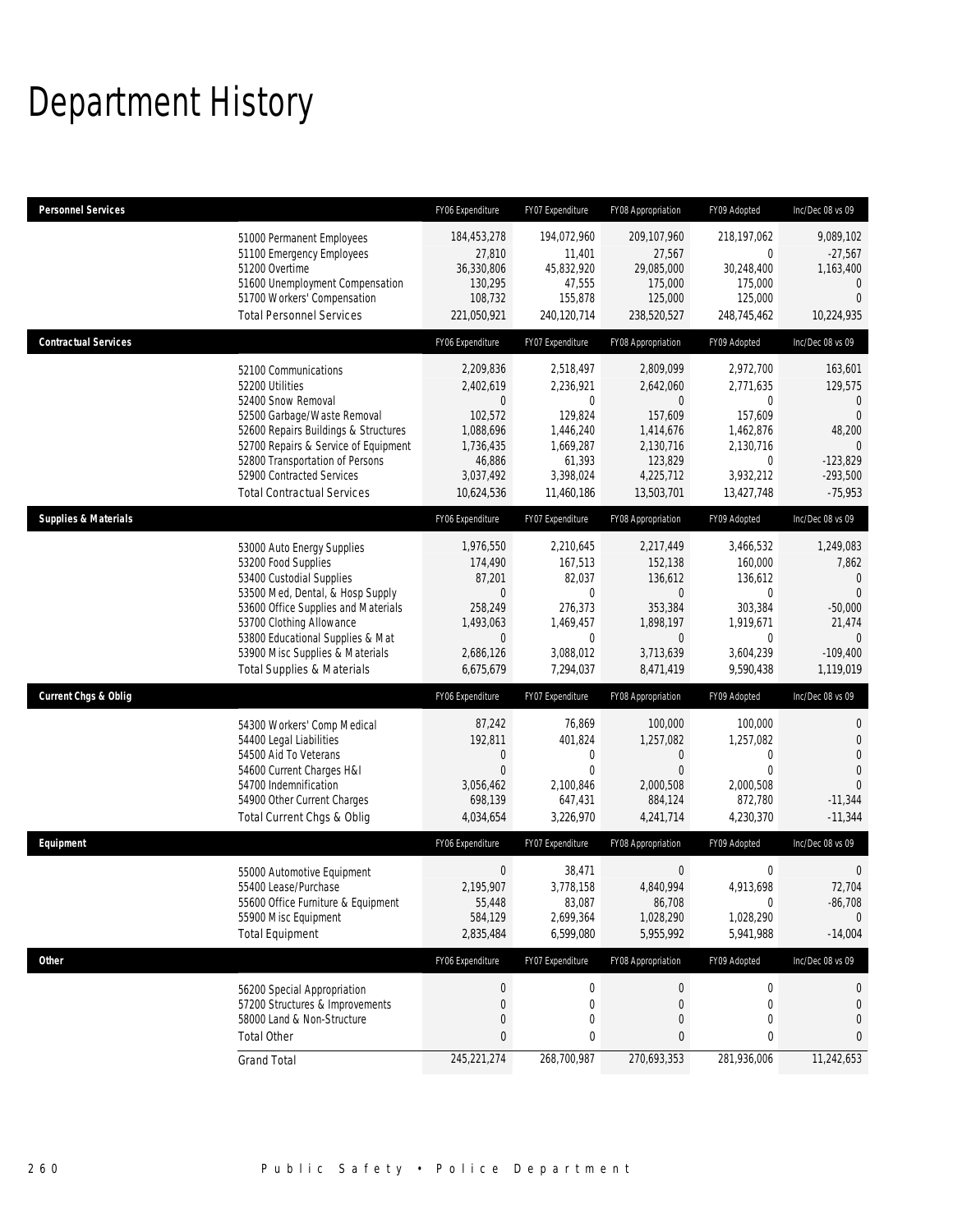## Department Personnel

| Title                           | Union<br>Code   | Grade     | Position | FY09 Salary | Title                              | Union<br>Code   | Grade | Position | FY09 Salary |
|---------------------------------|-----------------|-----------|----------|-------------|------------------------------------|-----------------|-------|----------|-------------|
|                                 |                 |           |          |             |                                    |                 |       |          |             |
| Commissioner (Bpd)              | CDH             | <b>NG</b> | 1.00     | 167,960     | Supv-Payrolls                      | SE <sub>1</sub> | 09    | 1.00     | 90,548      |
| Chaplain                        | <b>EXO</b>      | <b>NG</b> | 4.00     | 67,786      | Prin Admin Asst Asd Pers           | EXM             | 09    | 1.00     | 83,504      |
| Compositor                      | TGU             | <b>NG</b> | 1.00     | 54,663      | <b>Staff Asst (Administration)</b> | EXM             | 09    | 1.00     | 90,548      |
| Lawyer_I                        | <b>EXM</b>      | <b>NG</b> | 4.00     | 253,194     | JuniorBuildingCustodian            | AFI             | 08L   | 37.00    | 1,299,757   |
| Sr Management                   | EXM             | <b>NG</b> | 1.00     | 94,258      | Sr Data Proc Sys Analyst           | SE <sub>1</sub> | 08    | 4.00     | 287,020     |
| Staff Asst/Chf Bureau Adm Serv  | EXM             | <b>NG</b> | 1.00     | 119,968     | Sr Employee Development Asst       | SE <sub>1</sub> | 08    | 1.00     | 84,305      |
| Offset_Compositor               | TGU             | <b>NG</b> | 2.00     | 107,676     | Prin_Admin_Assistant               | SE <sub>1</sub> | 08    | 9.00     | 754,014     |
| Store Control Supv(Bpd Fleet)   | AFG             | 21        | 1.00     | 89,430      | Community Rel Specialist           | SE <sub>1</sub> | 08    | 1.00     | 84,305      |
| Supn Auto Maint(Bpdfleet)       | AFG             | 21        | 1.00     | 88,387      | Supn-Police Buildings              | SE <sub>1</sub> | 07    | 1.00     | 77,135      |
| Sr Criminalist                  | SU4             | 20        | 8.00     | 589,838     | PoliceOfficerBombSquad             | <b>BPP</b>      | 07    | 7.00     | 546,030     |
| Signalperson-Elec               | SU4             | 19        | 3.00     | 235,591     | PoliceOfficer/BombSquad            | <b>BPP</b>      | 07    | 7.00     | 546,942     |
| Supvmtrequprpprbpd              | AFI             | 19        | 1.00     | 77,640      | PoliceOfficer(CP)/ChfRadDispat     | <b>BPP</b>      | 07    | 2.00     | 132,298     |
| Supv Med Tech                   | SU4             | 19        | 1.00     | 59,546      | PoliceOfficerHdq Dispatch          | <b>BPP</b>      | 07    | 12.00    | 876,470     |
| <b>Head Trainer</b>             | SU4             | 18        | 1.00     | 62,903      | SupervisorContract-OrdersRpBpd     | SE <sub>1</sub> | 07    | 1.00     | 77,135      |
| Supn-Custodians (Buildings)     | SU4             | 18        | 1.00     | 57,221      | Sr Personnel Analyst               | SE <sub>1</sub> | 07    | 1.00     | 60,452      |
| Motor Equ RpprclassI(Bpdfleet)  | AFI             | 18        | 17.00    | 1,169,924   | Senior_Admin_Asst                  | SE <sub>1</sub> | 07    | 1.00     | 55,320      |
| Motor Equ RpprclassI(Bpdfleet)  | AFL             | 18        | 2.00     | 125,522     | Prin Admin Asst (BPD)              | SE <sub>1</sub> | 07    | 1.00     | 77,135      |
| Signalperson-Electrician        | SU4             | 18        | 2.00     | 111,444     | DP Sys Anl                         | SE <sub>1</sub> | 06    | 3.00     | 195,932     |
| Sr Radio Communications Tech    | SU4             | 18        | 8.00     | 579,085     | Asst Corp Counsel I                | EXM             | 06    | 1.00     | 96,100      |
| Criminalist                     | SU4             | 18        | 12.00    | 711,315     | Employee Development Coor          | SE <sub>1</sub> | 06    | 3.00     | 210,597     |
| <b>Bldg Maint Supv</b>          | AFI             | 18        | 1.00     | 58,175      | Sr Adm Anl                         | SE <sub>1</sub> | 06    | 4.00     | 259,823     |
| Admin Secretary (BPD)           | SU4             | 17        | 1.00     | 64,574      | Exec Sec(Bpd)                      | SE <sub>1</sub> | 06    | 2.00     | 140,398     |
| Data Proc Equip Tech(Bpd)       | SU4             | 17        | 6.00     | 317,969     | Asst Payroll Supv                  | SE <sub>1</sub> | 06    | 1.00     | 51,685      |
| Police Dispatcher               | SU4             | 17        | 41.00    | 2,347,891   | Prin Research Analyst              | SE <sub>1</sub> | 06    | 6.00     | 349,519     |
| Collection Agent I              | SU4             | 17        | 1.00     | 63,760      | PoliceOfficerRadioTech             | <b>BPP</b>      | 05    | 1.00     | 66,803      |
| MotorEquipRpprClassII(Bpdfleet) | AFI             | 16        | 8.00     | 465,565     | PoliceCaptain/DDC                  | PS <sub>O</sub> | 05    | 18.00    | 2,267,088   |
| Prin Accountant                 | SU4             | 16        | 3.00     | 163,081     | Police Captain-DDC/HRCD            | PS <sub>O</sub> | 05    | 1.00     | 129,799     |
| Employee Development Asst(Ems)  | SU4             | 16        | 1.00     | 59,712      | Cap.D.D.C-pdDetailsSection         | PS <sub>O</sub> | 05    | 1.00     | 127,721     |
| Sr Personnel Officer II         | SU4             | 16        | 2.00     | 116,030     | Sr_Adm_Asst                        | SE <sub>1</sub> | 05    | 2.00     | 107,763     |
| Medical Tech                    | SU4             | 16        | 1.00     | 47,259      | Management Analyst (Bpd)(Asse)     | SE <sub>1</sub> | 05    | 10.00    | 623,307     |
| Tape Librarian(Oper/Bpd)        | SU4             | 15        | 2.00     | 105,458     | <b>Community Services Officer</b>  | SE <sub>1</sub> | 05    | 2.00     | 113,448     |
| ChComEquipOperII(HdTrainer)     | SU4             | 15        | 1.00     | 40,374      | DataProcCoordinator                | SE <sub>1</sub> | 04    | 1.00     | 58,635      |
| Sr Programmer                   | SU4             | 15        | 7.00     | 354,226     | PoliceOfficer/AutoInvest           | <b>BPP</b>      | 04    | 5.00     | 357,728     |
| <b>Buyer</b>                    | SU4             | 15        | 2.00     | 110,439     | PoliceOfficer/FgrPrtEvTech         | <b>BPP</b>      | 04    | 18.00    | 1,346,568   |
| Chief Matron (Police)           | AFI             | 15        | 1.00     | 54,126      | PoliceOfficerFingerPrntTec         | <b>BPP</b>      | 04    | 1.00     | 79,635      |
| Sr Budget Analyst (Bpd)(H&H)    | SU4             | 15        | 4.00     | 203,851     | PoliceOfficer/JuvenileOffc         | <b>BPP</b>      | 04    | 1.00     | 68,600      |
| Collection Agent(Bpd)           | SU4             | 15        | 1.00     | 55,219      | PoliceOfficer/AutoInv              | <b>BPP</b>      | 04    | 1.00     | 74,836      |
| Legal Assistant (BPD)           | EXM             | 15        | 1.00     | 41,590      | PoliceOff/AutoInvest               | <b>BPP</b>      | 04    | 2.00     | 149,673     |
| Legal Assistant (BPD)           | SU4             | $15\,$    | 1.00     | 43,802      | PoliceOfficer/FgrPrtEvTch          | <b>BPP</b>      | 04    | 7.00     | 528,385     |
| Adm_Asst.                       | SU4             | 15        | 3.00     | 151,685     | PoliceOfficer/HospLiaison          | <b>BPP</b>      | 04    | 4.00     | 294,237     |
| Exec Sec (B.P.D.)               | SU4             | 15        | 12.00    | 612,349     | PoliceOff/JuvenileOffc             | <b>BPP</b>      | 04    | 9.00     | 611,297     |
| Head Administrative Clerk       | SU4             | 14        | 1.00     | 49,106      | Police Captain(Det)                | PDS             | 04    | 2.00     | 273,562     |
| Adm.Sec.                        | SU4             | 14        | 3.00     | 147,319     | PrinPersonnnelOfficer              | SE1             | 04    | 2.00     | 117,270     |
| Office_Mgr.                     | SU4             | 14        | 4.00     | 168,444     | AdminAsst(Police)                  | SE <sub>1</sub> | 04    | 1.00     | 42,366      |
| ChCommEquipOper I (SCTT)        | SU4             | 14        | 16.00    | 762,915     | ExecSec(Int)                       | SE <sub>1</sub> | 04    | 2.00     | 99,826      |
| <b>Head Strkpr</b>              | SU4             | 14        | 1.00     | 49,106      | PoliceOfficerCommServ              | <b>BPP</b>      | 03    | 7.00     | 507,228     |
| Maint Mech (Painter-Bpd)        | AFI             | 14        | 2.00     | 81,658      | PoliceOfficerHarborboat            | <b>BPP</b>      | 03    | 4.00     | 288,307     |
| Motor Equip Rep Class III       | AFL             | 14        | 1.00     | 34,467      | PoliceOfficerHackneyInvest         | <b>BPP</b>      | 03    | 7.00     | 488,904     |
| Radio Repairprs                 | SU <sub>4</sub> | 14        | 1.00     | 44,678      | PoliceOfficerAideComm              | <b>BPP</b>      | 03    | 1.00     | 66,499      |
| Asst Prin Accountant            | SU <sub>4</sub> | 14        | 4.00     | 160,221     | PoliceOfficerCommServOffcr         | <b>BPP</b>      | 03    | 31.00    | 2,226,009   |
| Staff Asst To Pol Comm          | EXM             | 14        | 2.00     | 237,939     | PoliceOfficerHackneyInves          | <b>BPP</b>      | 03    | 3.00     | 204,063     |
| Statistical Analyst(Bpd)        | SU4             | 14        | 3.00     | 112,088     | PoliceOffHarborboat                | <b>BPP</b>      | 03    | 5.00     | 368,846     |
| Adm.Anlst.                      | SU4             | 14        | 1.00     | 42,826      | PoliceOfficerTeletypeOp            | <b>BPP</b>      | 03    | 1.00     | 66,499      |
| Lab Tech                        | SU4             | 14        | 1.00     | 37,590      | PoliceLieutenant(Det)              | PDS             | 03    | 19.00    | 2,290,395   |
|                                 |                 |           |          |             |                                    |                 |       |          |             |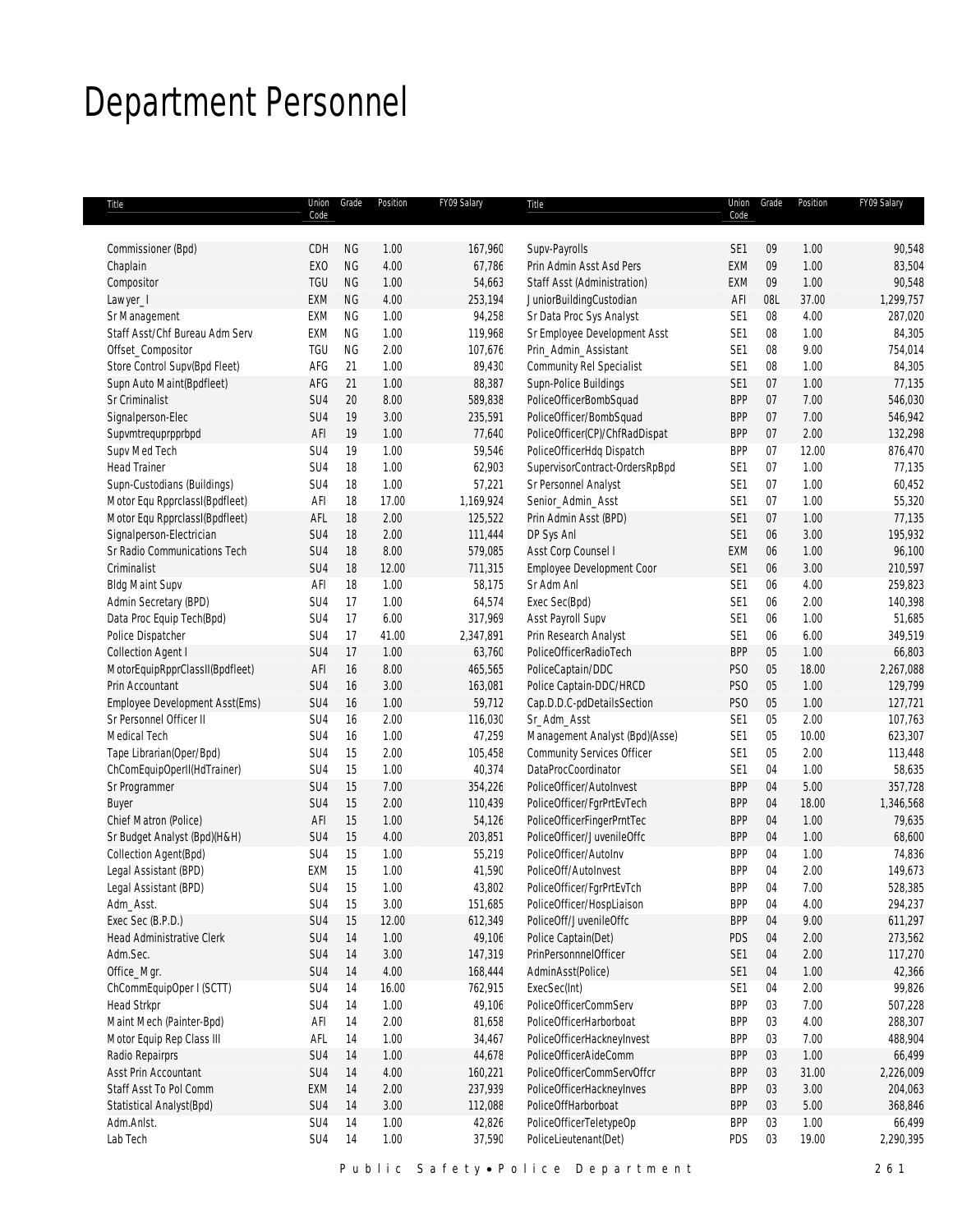| Union<br>Code   |  | Grade | Position<br>FY09 Salary |
|-----------------|--|-------|-------------------------|
| PS <sub>O</sub> |  | 03    | 4,701,874<br>45.00      |
| PS <sub>O</sub> |  | 03    | 3.00<br>327,753         |
| PS <sub>O</sub> |  | 03    | 105,152<br>1.00         |
| PS <sub>O</sub> |  | 03    | 105,152<br>1.00         |
| PDS             |  | 03    | 1.00<br>120,733         |
| SE <sub>1</sub> |  | 03    | 41,778<br>1.00          |
| EXM             |  | 03    | 1.00<br>43,881          |
| SE <sub>1</sub> |  | 03    | 1.00<br>53,317          |
| EXM             |  | 02    | 15.00<br>2,068,375      |
| PS <sub>O</sub> |  | 02    | 179,215<br>2.00         |
| <b>BPP</b>      |  | 02    | 2.00<br>141,943         |
| <b>BPP</b>      |  | 02    | 5.00<br>342,541         |
| <b>BPP</b>      |  | 02    | 2.00<br>149,224         |
| <b>BPP</b>      |  | 02    | 20.00<br>1,436,661      |
| <b>BPP</b>      |  | 02    | 9.00<br>657,385         |
| <b>BPP</b>      |  | 02    | 49.00<br>3,420,445      |
| <b>BPP</b>      |  | 02    | 7.00<br>478,516         |
| PDS             |  | 02    | 6,237,489<br>61.00      |
| PDS             |  | 02    | 4.00<br>404,059         |
| PS <sub>O</sub> |  | 02    | 135.00<br>11,955,633    |
| PS <sub>O</sub> |  | 02    | 2.00<br>183,257         |
| PS <sub>O</sub> |  | 02    | 5.00<br>433,422         |
| PS <sub>O</sub> |  | 02    | 3.00<br>267,435         |
| PS <sub>O</sub> |  | 02    | 91,582<br>1.00          |
| PDS             |  | 02    | 38.00<br>3,822,351      |
| PS <sub>O</sub> |  | 02    | 3.00<br>269,535         |
| PS <sub>0</sub> |  | 02    | 6.00<br>528,341         |
| PS <sub>O</sub> |  | 02    | 7.00<br>594,273         |
| PS <sub>O</sub> |  | 02    | 2.00<br>155,558         |
| PS <sub>O</sub> |  | 02    | 6.00<br>533,192         |
| PS <sub>O</sub> |  | 02    | 2.00<br>182,919         |
| PS <sub>O</sub> |  | 02    | 5.00<br>432,045         |
| PS <sub>O</sub> |  | 02    | 1.00<br>86,707          |
| EXM             |  | 01    | 4.00<br>596,600         |
| <b>BPC</b>      |  | 01    | 58.00<br>1,376,498      |
| EXM             |  | 01    | 1.00<br>166,604         |
| <b>BPP</b>      |  | 01    | 3.00<br>220,338         |
| <b>BPP</b>      |  | 01    | 1,409.00<br>93,163,374  |
| PDB             |  | 01    | 285.00<br>22,629,345    |
| <b>STS</b>      |  | 01    | 218.00<br>2,517,217     |
|                 |  |       | 3,215<br>207,036,133    |
|                 |  |       |                         |

| <b>FY09 Total Request</b>             | 218,197,063  |
|---------------------------------------|--------------|
| <b>Salary Savings</b>                 | $-5,709,410$ |
| Chargebacks                           | 60,000       |
| Other                                 | 16,810,340   |
| <b>Differential Payments</b>          | $\cap$       |
| , , , , , , , , , , , , , , , , , , , |              |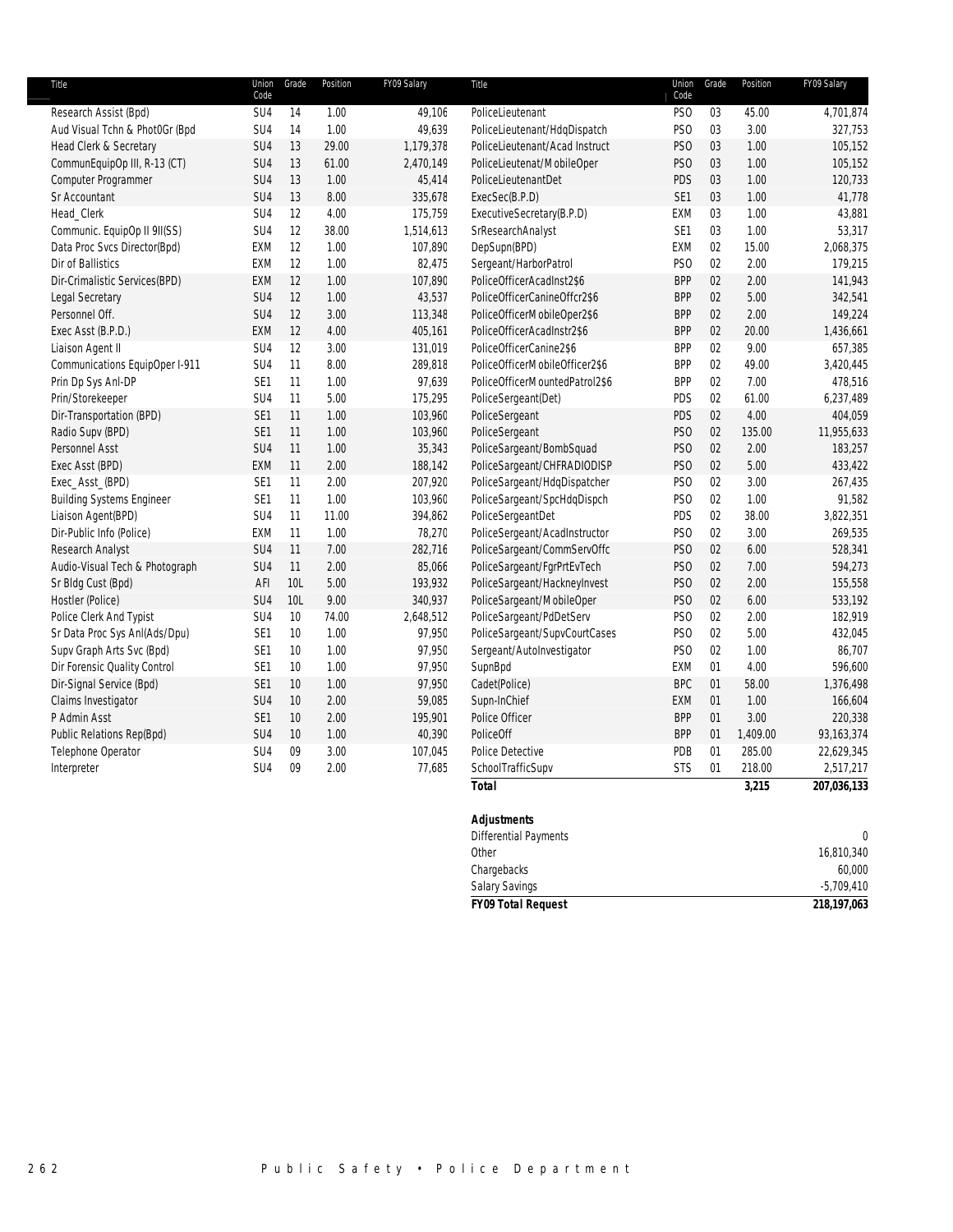## External Funds History

| <b>Personnel Services</b>                                                                                                                                                                                                                                                                                        | FY06 Expenditure                                                                                                                                | FY07 Expenditure                                                                                                    | FY08 Appropriation                                                                                                                                             | FY09 Adopted                                                                                                                                    | Inc/Dec 08 vs 09                                                                                                                                            |
|------------------------------------------------------------------------------------------------------------------------------------------------------------------------------------------------------------------------------------------------------------------------------------------------------------------|-------------------------------------------------------------------------------------------------------------------------------------------------|---------------------------------------------------------------------------------------------------------------------|----------------------------------------------------------------------------------------------------------------------------------------------------------------|-------------------------------------------------------------------------------------------------------------------------------------------------|-------------------------------------------------------------------------------------------------------------------------------------------------------------|
| 51000 Permanent Employees<br>51100 Emergency Employees<br>51200 Overtime<br>51300 Part Time Employees<br>51400 Health Insurance<br>51500 Pension & Annunity<br>51600 Unemployment Compensation<br>51700 Workers' Compensation<br>51800 Indirect Costs<br>51900 Medicare                                          | 1,345,360<br>$\mathbf 0$<br>3,374,130<br>$\mathbf 0$<br>136,223<br>188,526<br>0<br>$\overline{0}$<br>40,504<br>18,590                           | 1,477,074<br>$\mathbf 0$<br>2,288,752<br>$\mathbf 0$<br>153,598<br>186,813<br>$\mathbf 0$<br>0<br>273,082<br>20,169 | 3,001,493<br>$\mathbf 0$<br>2,944,481<br>$\mathbf 0$<br>344,365<br>133,839<br>$\mathbf 0$<br>$\mathbf{0}$<br>845,084<br>23,217                                 | 1,533,656<br>$\mathbf 0$<br>757,440<br>0<br>222,749<br>130,196<br>0<br>$\mathbf 0$<br>162,863<br>22,250                                         | $-1,467,837$<br>$\mathbf 0$<br>$-2,187,041$<br>$\mathbf{0}$<br>$-121,616$<br>$-3,643$<br>$\mathbf{0}$<br>$\mathbf{0}$<br>$-682,221$<br>$-967$               |
| <b>Total Personnel Services</b>                                                                                                                                                                                                                                                                                  | 5,103,333                                                                                                                                       | 4,399,488                                                                                                           | 7,292,479                                                                                                                                                      | 2,829,154                                                                                                                                       | $-4,463,325$                                                                                                                                                |
| <b>Contractual Services</b><br>52100 Communications<br>52200 Utilities<br>52400 Snow Removal<br>52500 Garbage/Waste Removal<br>52600 Repairs Buildings & Structures<br>52700 Repairs & Service of Equipment<br>52800 Transportation of Persons<br>52900 Contracted Services<br><b>Total Contractual Services</b> | FY06 Expenditure<br>$\boldsymbol{0}$<br>$\mathbf{0}$<br>$\Omega$<br>$\overline{0}$<br>$\mathbf{0}$<br>7,153<br>14,714<br>1,771,397<br>1,793,264 | FY07 Expenditure<br>$\mathbf 0$<br>0<br>0<br>0<br>$\Omega$<br>11,075<br>14,799<br>1,898,479<br>1,924,353            | FY08 Appropriation<br>$\boldsymbol{0}$<br>$\mathbf{0}$<br>$\overline{0}$<br>$\theta$<br>$\overline{0}$<br>$\overline{0}$<br>80,869<br>4,082,868<br>4, 163, 737 | FY09 Adopted<br>$\boldsymbol{0}$<br>$\mathbf 0$<br>$\mathbf{0}$<br>$\mathbf{0}$<br>$\mathbf{0}$<br>$\theta$<br>39,275<br>1,626,511<br>1,665,786 | Inc/Dec 08 vs 09<br>$\mathbf 0$<br>$\mathbf{0}$<br>$\mathbf 0$<br>$\overline{0}$<br>$\overline{0}$<br>$\Omega$<br>$-41,594$<br>$-2,456,357$<br>$-2,497,951$ |
| <b>Supplies &amp; Materials</b>                                                                                                                                                                                                                                                                                  | FY06 Expenditure                                                                                                                                | FY07 Expenditure                                                                                                    | FY08 Appropriation                                                                                                                                             | FY09 Adopted                                                                                                                                    | Inc/Dec 08 vs 09                                                                                                                                            |
| 53000 Auto Energy Supplies<br>53200 Food Supplies<br>53400 Custodial Supplies<br>53500 Med, Dental, & Hosp Supply<br>53600 Office Supplies and Materials<br>53700 Clothing Allowance<br>53900 Misc Supplies & Materials<br><b>Total Supplies &amp; Materials</b>                                                 | 18,710<br>328<br>$\mathbf{0}$<br>$\overline{0}$<br>$\overline{0}$<br>$\overline{0}$<br>427,437<br>446,475                                       | $\mathbf 0$<br>3,992<br>0<br>0<br>0<br>$\Omega$<br>268,163<br>272,155                                               | $\mathbf 0$<br>22,248<br>$\overline{0}$<br>$\theta$<br>$\mathbf{0}$<br>$\Omega$<br>640,231<br>662,479                                                          | $\pmb{0}$<br>2,590<br>0<br>0<br>$\mathbf{0}$<br>$\theta$<br>70,501<br>73,091                                                                    | $\mathbf 0$<br>$-19,658$<br>$\overline{0}$<br>$\overline{0}$<br>$\overline{0}$<br>$\Omega$<br>$-569,730$<br>$-589,388$                                      |
| <b>Current Chgs &amp; Oblig</b>                                                                                                                                                                                                                                                                                  | FY06 Expenditure                                                                                                                                | FY07 Expenditure                                                                                                    | FY08 Appropriation                                                                                                                                             | FY09 Adopted                                                                                                                                    | Inc/Dec 08 vs 09                                                                                                                                            |
| 54300 Workers' Comp Medical<br>54400 Legal Liabilities<br>54600 Current Charges H&I<br>54700 Indemnification<br>54800 Reserve Account<br>54900 Other Current Charges<br>Total Current Chgs & Oblig                                                                                                               | $\boldsymbol{0}$<br>0<br>0<br>$\mathbf{0}$<br>$\overline{0}$<br>399<br>399                                                                      | $\mathbf 0$<br>0<br>0<br>0<br>0<br>0<br>0                                                                           | $\boldsymbol{0}$<br>$\mathbf 0$<br>$\mathbf{0}$<br>$\overline{0}$<br>$\mathbf{0}$<br>22,730<br>22,730                                                          | $\boldsymbol{0}$<br>$\mathbf 0$<br>$\mathbf{0}$<br>$\overline{0}$<br>$\mathbf 0$<br>10,000<br>10,000                                            | $\mathbf{0}$<br>$\mathbf{0}$<br>$\overline{0}$<br>$\overline{0}$<br>$\Omega$<br>$-12,730$<br>$-12,730$                                                      |
| Equipment                                                                                                                                                                                                                                                                                                        | FY06 Expenditure                                                                                                                                | FY07 Expenditure                                                                                                    | FY08 Appropriation                                                                                                                                             | FY09 Adopted                                                                                                                                    | Inc/Dec 08 vs 09                                                                                                                                            |
| 55000 Automotive Equipment<br>55400 Lease/Purchase<br>55600 Office Furniture & Equipment<br>55900 Misc Equipment<br><b>Total Equipment</b>                                                                                                                                                                       | 63,786<br>$\boldsymbol{0}$<br>$\mathbf 0$<br>54,557<br>118,343                                                                                  | 67,188<br>$\boldsymbol{0}$<br>$\mathbf 0$<br>783,342<br>850,530                                                     | 19,995<br>$\boldsymbol{0}$<br>$\mathbf{0}$<br>951,546<br>971,541                                                                                               | 11,997<br>0<br>$\boldsymbol{0}$<br>394,616<br>406,613                                                                                           | $-7,998$<br>0<br>$\theta$<br>$-556,930$<br>$-564,928$                                                                                                       |
| <b>Other</b>                                                                                                                                                                                                                                                                                                     | FY06 Expenditure                                                                                                                                | FY07 Expenditure                                                                                                    | FY08 Appropriation                                                                                                                                             | FY09 Adopted                                                                                                                                    | Inc/Dec 08 vs 09                                                                                                                                            |
| 56200 Special Appropriation<br>57200 Structures & Improvements<br>58000 Land & Non-Structure<br><b>Total Other</b><br><b>Grand Total</b>                                                                                                                                                                         | $\boldsymbol{0}$<br>$\boldsymbol{0}$<br>0<br>$\bf 0$<br>7,461,814                                                                               | $\boldsymbol{0}$<br>$\mathbf 0$<br>0<br>0<br>7,446,526                                                              | 514,176<br>$\boldsymbol{0}$<br>$\mathbf{0}$<br>514,176<br>13,627,142                                                                                           | 5,622,215<br>0<br>0<br>5,622,215<br>10,606,859                                                                                                  | 5,108,039<br>0<br>$\mathbf{0}$<br>5,108,039<br>$-3,020,283$                                                                                                 |
|                                                                                                                                                                                                                                                                                                                  |                                                                                                                                                 |                                                                                                                     |                                                                                                                                                                |                                                                                                                                                 |                                                                                                                                                             |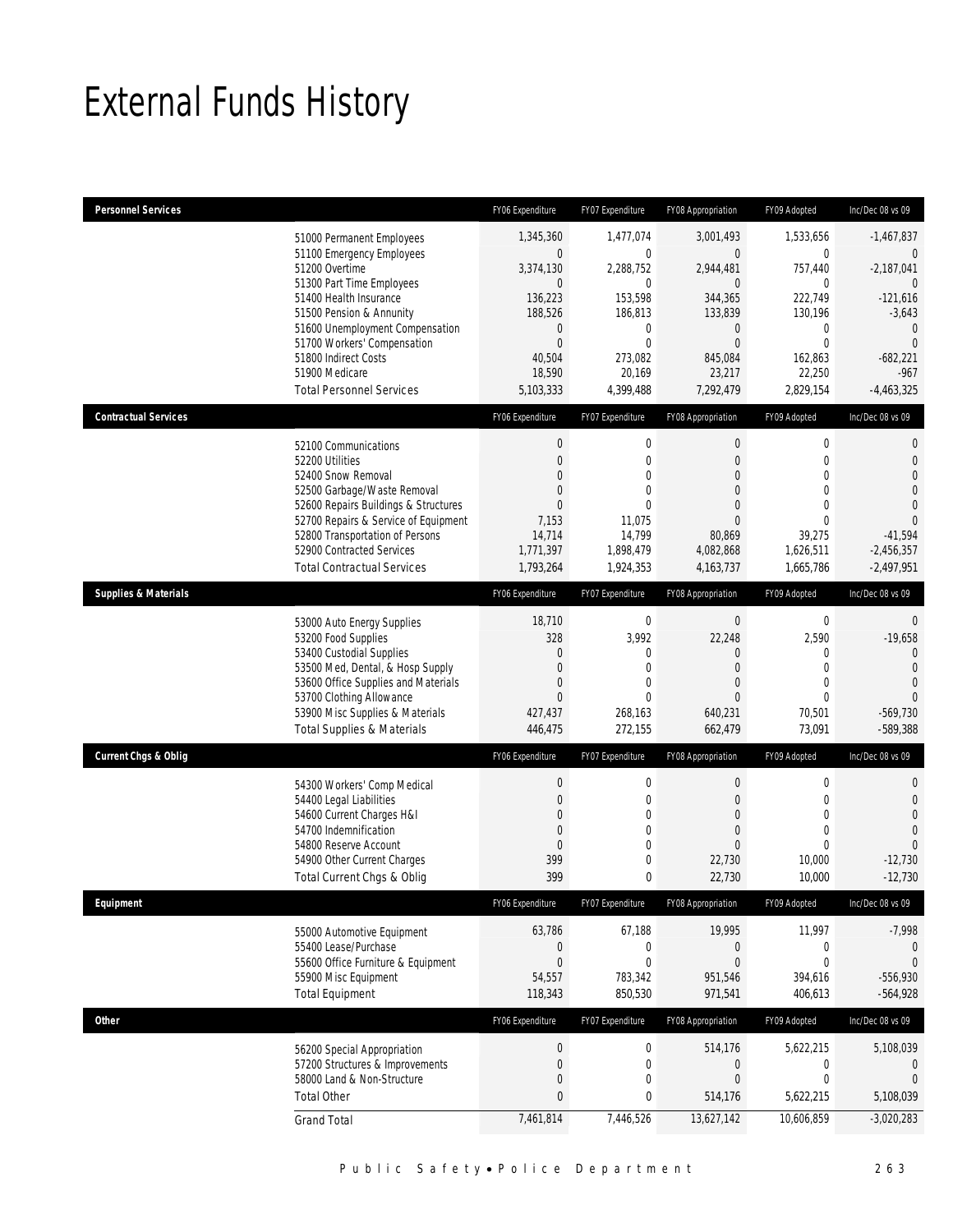## External Funds Personnel

| Title                                                           | Union<br>Code                                         | Grade                              | Position             | FY09 Salary                 | Title                                                                                                                | Union<br>Code                                                            | Grade                | Position                      | FY09 Salary                                     |
|-----------------------------------------------------------------|-------------------------------------------------------|------------------------------------|----------------------|-----------------------------|----------------------------------------------------------------------------------------------------------------------|--------------------------------------------------------------------------|----------------------|-------------------------------|-------------------------------------------------|
| Student Intern<br>Social Worker(Bpd)<br>Police Clerk And Typist | EX <sub>0</sub><br>SU <sub>4</sub><br>SU <sub>4</sub> | <b>NG</b><br>16<br>10 <sup>°</sup> | 4.00<br>8.00<br>1.00 | 87,600<br>421,839<br>36,270 | Prin_Admin_Assistant<br>Prin Research Analyst<br>Management Analyst (Bpd)(Asse)<br><b>Community Services Officer</b> | SE <sub>1</sub><br>SE <sub>1</sub><br>SE <sub>1</sub><br>SE <sub>1</sub> | 08<br>06<br>05<br>05 | 1.00<br>1.00<br>3.00<br>11.00 | 78,936<br>70,199<br>177,375<br>661,438          |
|                                                                 |                                                       |                                    |                      |                             | <b>Total</b>                                                                                                         |                                                                          |                      | 29                            | 1,533,657                                       |
|                                                                 |                                                       |                                    |                      |                             | <b>Adjustments</b><br>Differential Payments<br>Other<br>Chargebacks<br>Salary Savings                                |                                                                          |                      |                               | $\mathbf{0}$<br>$\mathbf 0$<br>0<br>$\mathbf 0$ |
|                                                                 |                                                       |                                    |                      |                             | <b>FY09 Total Request</b>                                                                                            |                                                                          |                      |                               | 1,533,657                                       |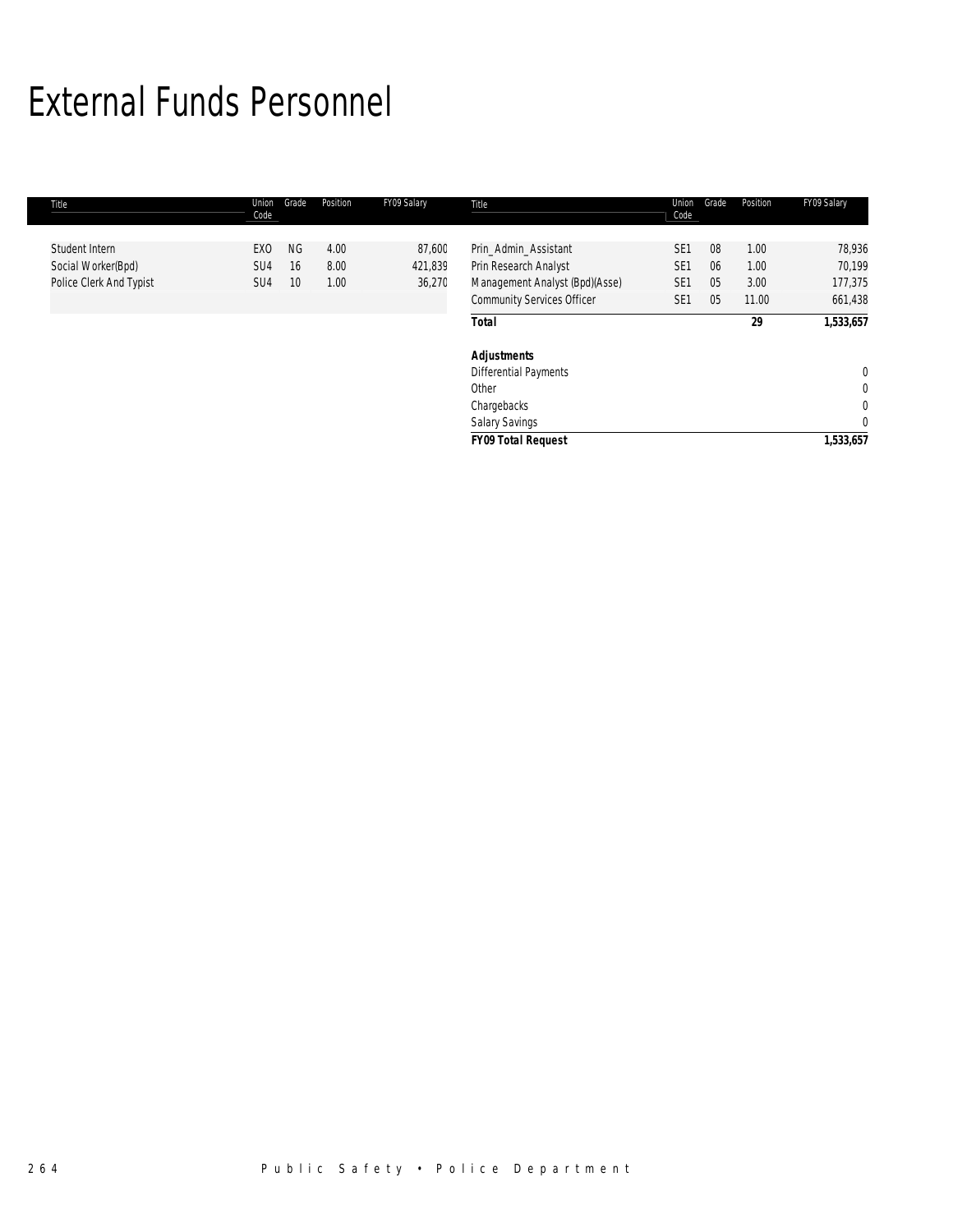## Program 1. Police Commissioner's Office

### *Edward F. Davis, Manager Organization: 211100*

#### *Program Description*

The Office of the Police Commissioner sets the priorities and direction of the Police Department. Units located under the Commissioner are responsible for monitoring the performance of the Department and its personnel, planning for its future, and providing information to the public and other law enforcement agencies. Included in this program are the Office of Administrative Hearings, Office of the Legal Advisor, Office of Labor Relations, the Boston Regional Intelligence Center (BRIC), and the Office of Strategic Planning and Research.

- To prevent and reduce violence and crime.
- To inform policy, legal, and organizational decision making.

| <b>Selected Service Indicators</b>  | Actual '06           | Actual '07           | Approp '08           | <b>Budget '09</b>    |
|-------------------------------------|----------------------|----------------------|----------------------|----------------------|
| Personnel Services<br>Non Personnel | 4.623.188<br>659.556 | 5.788.503<br>601.824 | 7.068.253<br>929.654 | 7,898,938<br>825,086 |
| Total                               | 5,282,744            | 6,390,327            | 7,997,907            | 8,724,024            |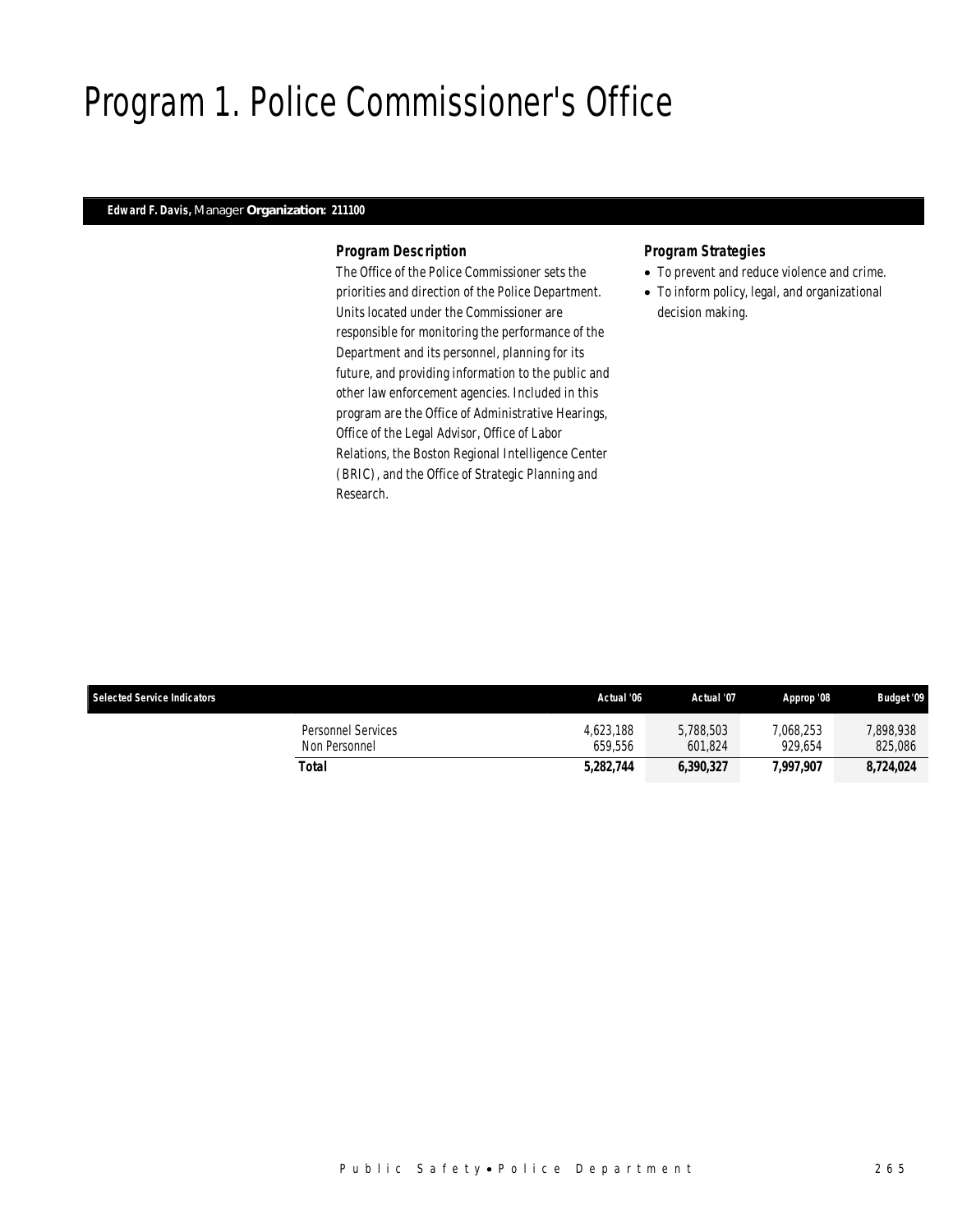## Program 2. BAT-Operations

### *Christopher A. Fox, Manager Organization: 211200*

### *Program Description*

The Bureau of Administration and Technology Operations Program provides logistic support and maintenance in the areas of fleet management, communications and building maintenance.

- To maximize the number of vehicles in service.
- To ensure communications and interopability.
- To optimize existing and potential use of facilities.

| <b>Performance Measures</b>                | Actual '06             | Actual '07              | Projected '08           | Target '09              |
|--------------------------------------------|------------------------|-------------------------|-------------------------|-------------------------|
| % of total vehicles available for service  |                        | 92%                     | 95%                     | 96%                     |
| Total # of marked vehicles                 |                        | 500                     | 453                     | 449                     |
| Total # of police vehicles                 |                        | 962                     | 937                     | 944                     |
| Total # of unmarked vehicles               |                        | 462                     | 484                     | 495                     |
|                                            |                        |                         |                         |                         |
| <b>Selected Service Indicators</b>         | Actual '06             | Actual '07              | Approp '08              | <b>Budget '09</b>       |
| <b>Personnel Services</b><br>Non Personnel | 5.881.979<br>8.570.926 | 6.099.069<br>10,536,863 | 5.849.073<br>12.278.780 | 6,065,085<br>13,903,616 |
| Total                                      | 14,452,905             | 16,635,932              | 18,127,853              | 19,968,701              |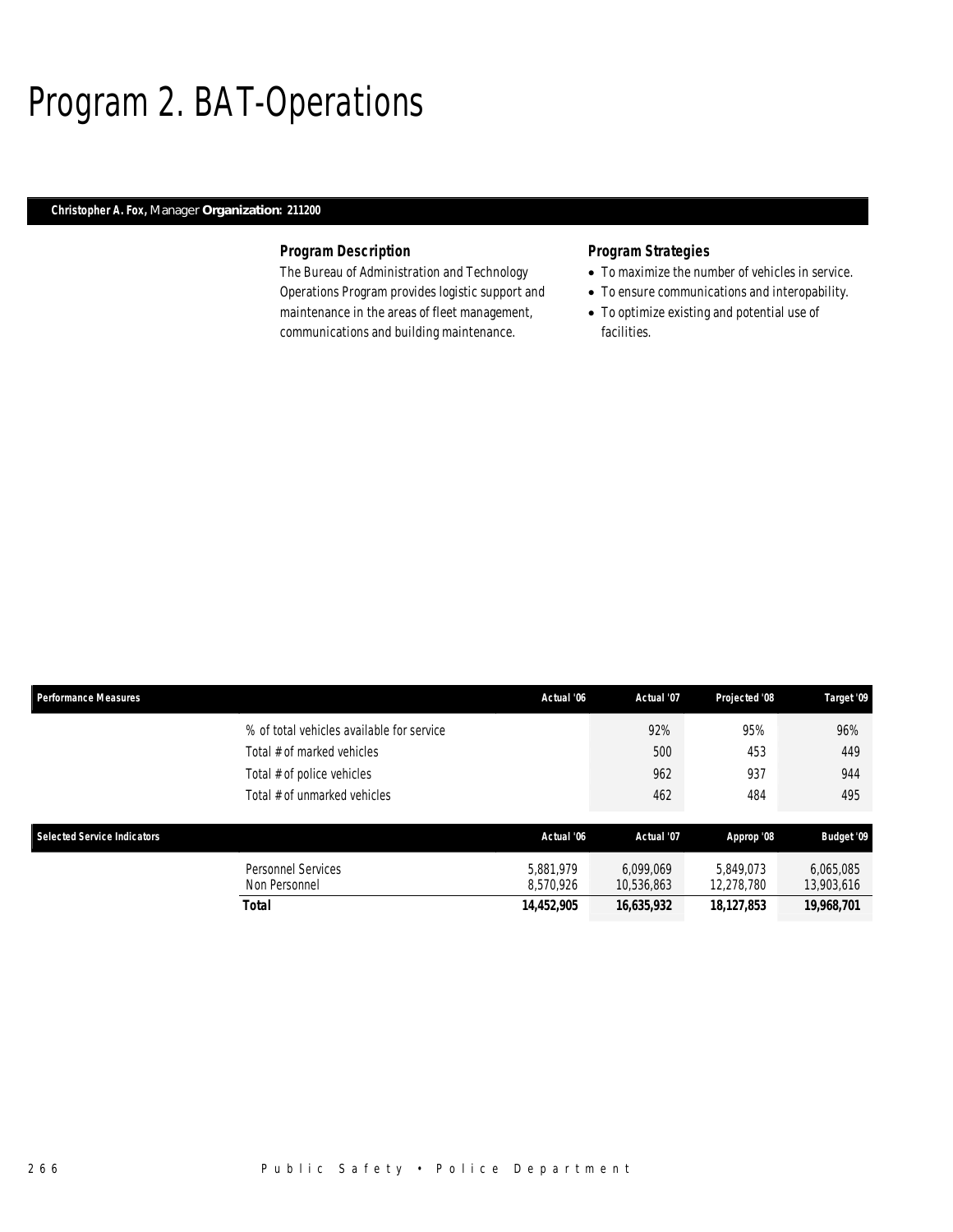## Program 3. BAT-Admin & Technology

### *Christopher A. Fox, Manager Organization: 211300*

#### *Program Description*

The Bureau of Administration and Technology Program is responsible for the effective utilization of departmental funds, equipment and informational systems in support of department operations. Division sections include Human Resources, Finance, Central Supply, Licensing, Support Services, Information Technology, and the Operations Division.

- To provide administrative support to departmental units.
- To return sworn personnel to active duty as quickly as possible.

| <b>Performance Measures</b>        |                                                                 | Actual '06               | Actual '07               | Projected '08            | Target '09               |
|------------------------------------|-----------------------------------------------------------------|--------------------------|--------------------------|--------------------------|--------------------------|
|                                    | % of sworn personnel available for duty                         |                          | 91%                      | 90%                      | 90%                      |
|                                    | Median Response Time Priority One Calls:<br>Receipt to arrival  | 7 min.                   | 7.36 min.                | 7.24 min.                | 8 min.                   |
|                                    | Median Response Time Priority One Calls:<br>Receipt to dispatch | $2$ min.                 | $1.62$ min.              | 1.34 min.                | $2$ min.                 |
|                                    | Median Response Time Priority One Calls:<br>Dispatch to arrival | $5$ min.                 | 4.99 min.                | 5.08 min.                | 6 min.                   |
| <b>Selected Service Indicators</b> |                                                                 | Actual '06               | Actual '07               | Approp '08               | Budget '09               |
|                                    | <b>Personnel Services</b><br>Non Personnel                      | 29.845.156<br>11.798.171 | 29.930.975<br>13.968.270 | 31.165.695<br>14.623.549 | 34.496.959<br>14,292,442 |
|                                    | <b>Total</b>                                                    | 41,643,327               | 43,899,245               | 45,789,244               | 48,789,401               |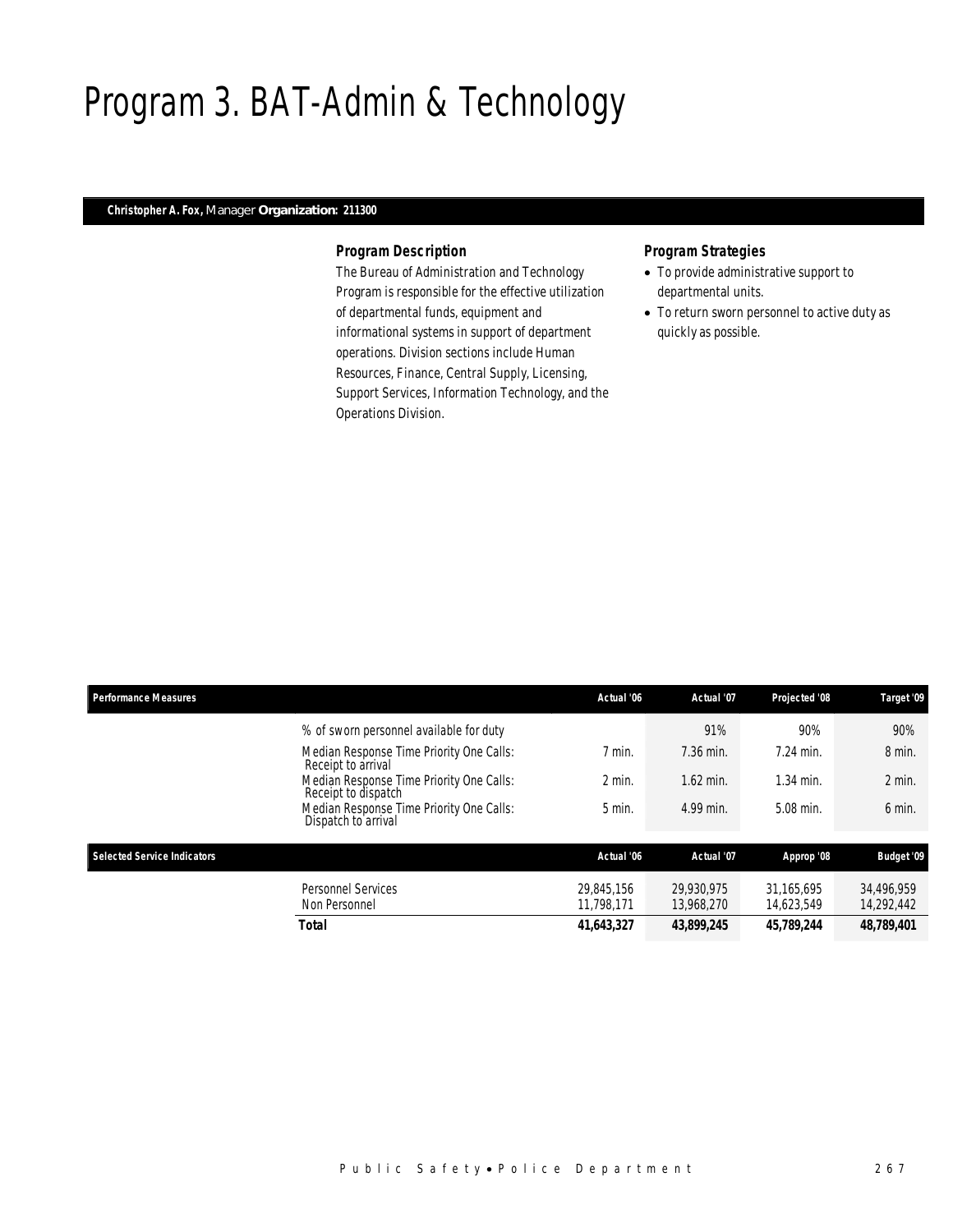## Program 4. Professional Development

### *Organization: 211400*

### *Program Description*

\* Note

The Bureau of Professional Development was merged into the Bureau of Professional Standards & Development in FY08.

| <b>Selected Service Indicators</b>  | Actual '06            | Actual '07            | Approp '08 | <b>Budget '09</b> |
|-------------------------------------|-----------------------|-----------------------|------------|-------------------|
| Personnel Services<br>Non Personnel | 17,342,752<br>412.065 | 19.426.491<br>637.695 |            |                   |
| Total                               | 17.754.817            | 20,064,186            |            | 0                 |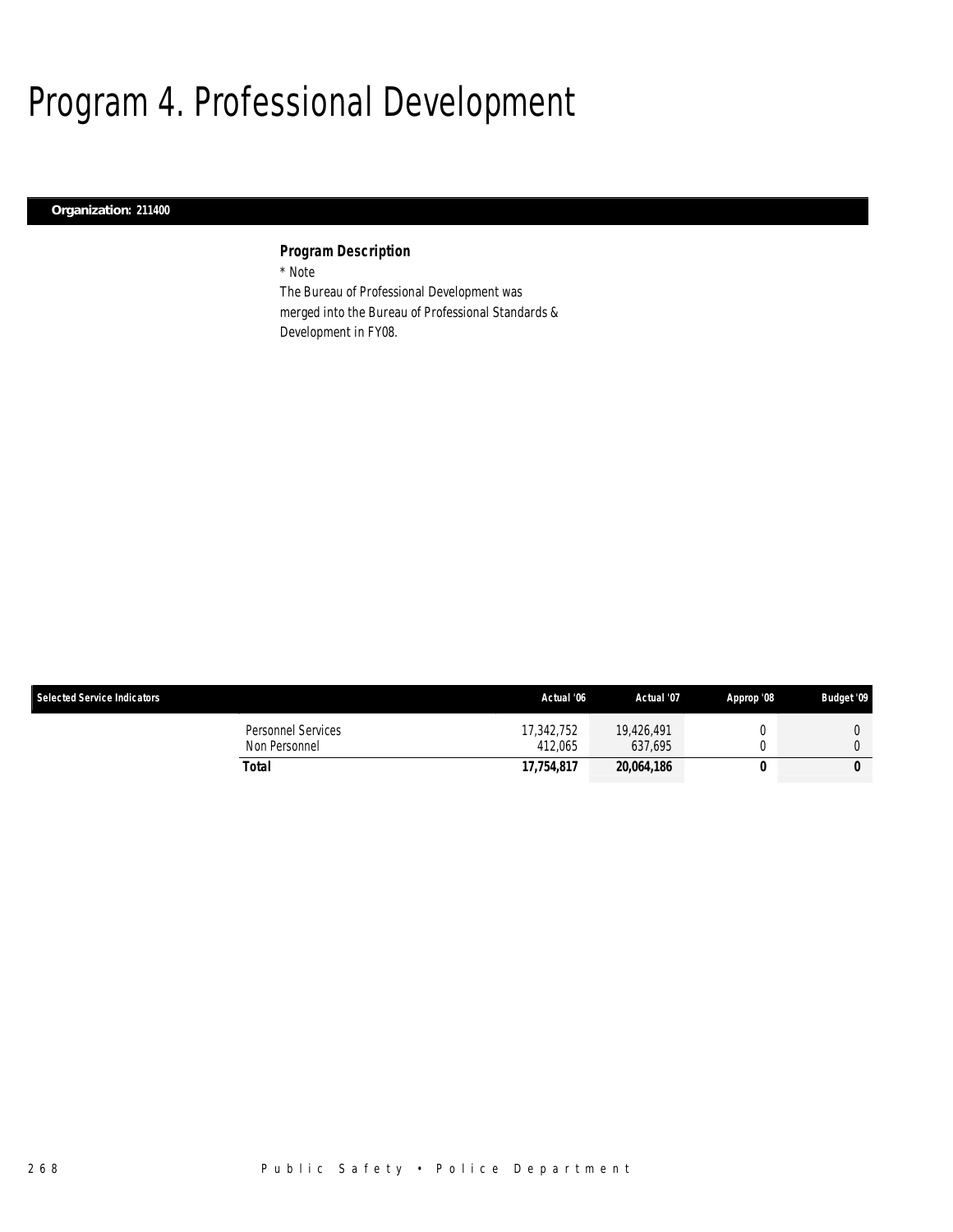## Program 5. Bureau of Field Services

### *Daniel P. Linskey, Manager Organization: 211500*

#### *Program Description*

The Bureau of Field Services has primary responsibility for the delivery of police services throughout the City of Boston. The program includes all personnel assigned to the eleven police districts, Special Operations Division, Field Support Division, Special Events Management, and Emergency Preparedness. Also assigned to this program are the Neighborhood Crime Watch Program, Senior Service Officer, and the Paid Details Assignment Unit.

- To maximize the number of incidents cleared.
- To minimize the number of outstanding warrants.
- To promote pedestrian and vehicular safety.

| <b>Performance Measures</b> |                                                                                                                                                              | Actual '06                                             | Actual '07                                                      | Projected '08                                                   | Target '09                                                   |
|-----------------------------|--------------------------------------------------------------------------------------------------------------------------------------------------------------|--------------------------------------------------------|-----------------------------------------------------------------|-----------------------------------------------------------------|--------------------------------------------------------------|
|                             | # of moving violations<br># of Part 1 Crimes<br># of Part 2 Crimes<br># of warrant arrests<br># of warrants cleared<br>Total # of shootings<br>Total arrests | 74.950<br>33,319<br>45,666<br>3,603<br>5,707<br>19,936 | 113.891<br>32.249<br>41.040<br>7.464<br>13.168<br>309<br>22,131 | 120.814<br>29.136<br>47.791<br>7.652<br>13.915<br>297<br>24,331 | 126,854<br>26,223<br>43,012<br>8,034<br>14,610<br>267<br>TBR |
| Selected Service Indicators |                                                                                                                                                              | Actual '06                                             | Actual '07                                                      | Approp '08                                                      | <b>Budget '09</b>                                            |
|                             | <b>Personnel Services</b><br>Non Personnel                                                                                                                   | 128,302,295<br>2.007.169                               | 133.239.152<br>2,026,452                                        | 133,901,992<br>2,855,840                                        | 139,806,442<br>2,875,377                                     |
|                             | Total                                                                                                                                                        | 130,309,464                                            | 135,265,604                                                     | 136,757,832                                                     | 142,681,819                                                  |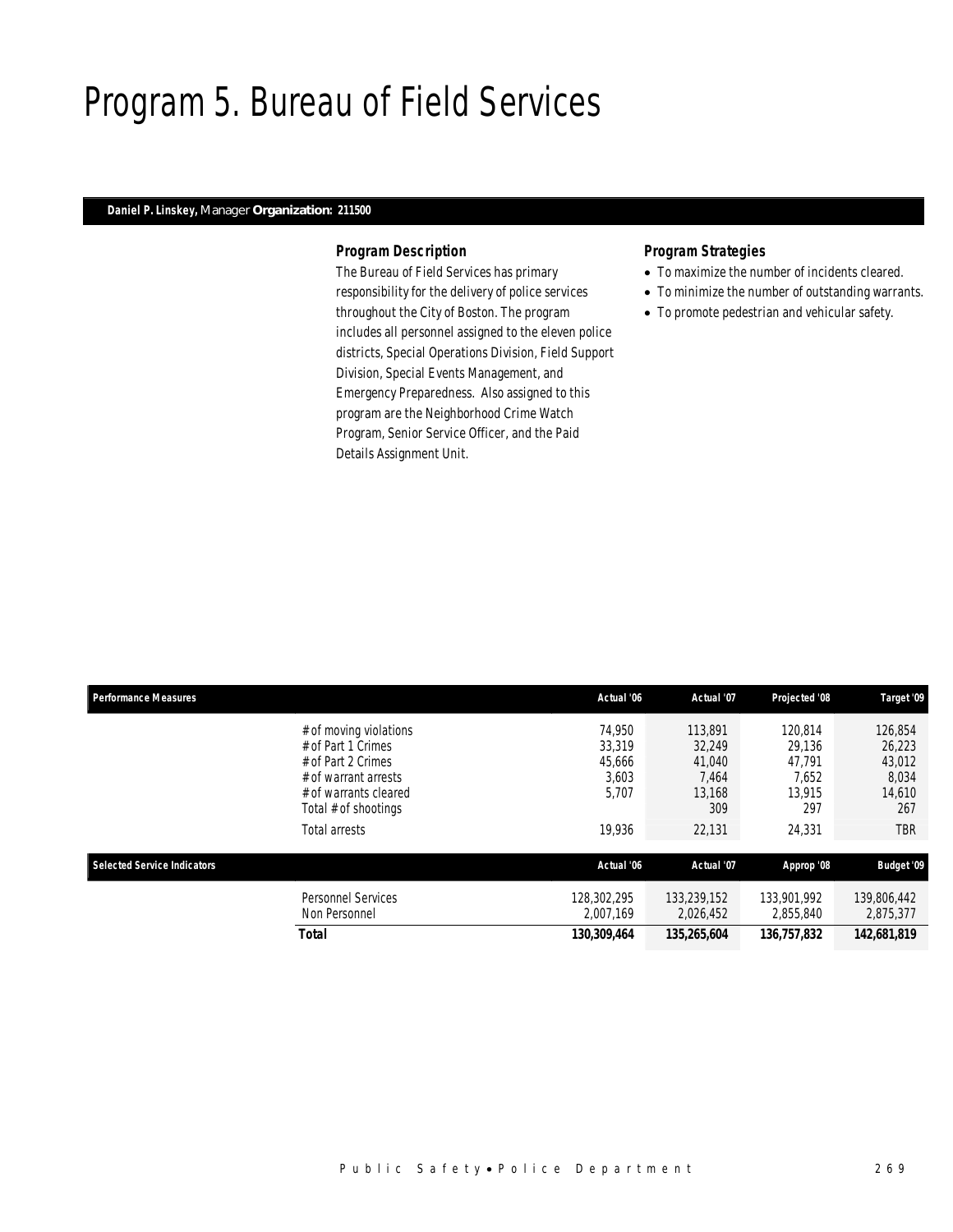## Program 6. Bureau of Professional Standards and Development

#### *Kenneth Fong, Manager Organization: 211600*

#### *Program Description*

The Bureau of Professional Standards and Development has responsibility for ensuring that the professional standards and integrity of the Department and its members are maintained. It also is responsible for providing training to Department personnel at all levels, including recruits, cadets, in-service, and specialized education programs, and to ensure that such training reflects the mission and values of the Department. The Bureau is comprised of three divisions. The Anti-Corruption Division investigates criminal misconduct allegations against City employees that involve corruption or misuse of authority. Internal Affairs includes the Internal Investigations Unit and the Recruit Investigation Unit. The Training and Education Division includes the Academy and the Firearms Training Unit.

- To improve levels of community trust in police services through thorough investigations into allegations of police misconduct.
- To train recruits for sworn positions.

| <b>Performance Measures</b>        |                                                                  | Actual '06           | Actual '07           | Projected '08         | Target '09            |
|------------------------------------|------------------------------------------------------------------|----------------------|----------------------|-----------------------|-----------------------|
|                                    | % of recruits completing academy<br>Complaints against civilians | 81%                  | 85%<br>27            | 70%<br>72             | 88%<br>TBR            |
|                                    | Complaints against sworn officers                                |                      | 279                  | 186                   | TBR                   |
|                                    | <b>IAD</b> cases                                                 |                      | 261                  | 235                   | TBR                   |
|                                    |                                                                  |                      |                      |                       |                       |
| <b>Selected Service Indicators</b> |                                                                  | Actual '06           | Actual '07           | Approp '08            | <b>Budget '09</b>     |
|                                    | <b>Personnel Services</b><br>Non Personnel                       | 4,168,542<br>166,803 | 7,674,183<br>179,842 | 18,702,085<br>679,540 | 11,255,847<br>663,600 |
|                                    | Total                                                            | 4,335,345            | 7,854,025            | 19,381,625            | 11,919,447            |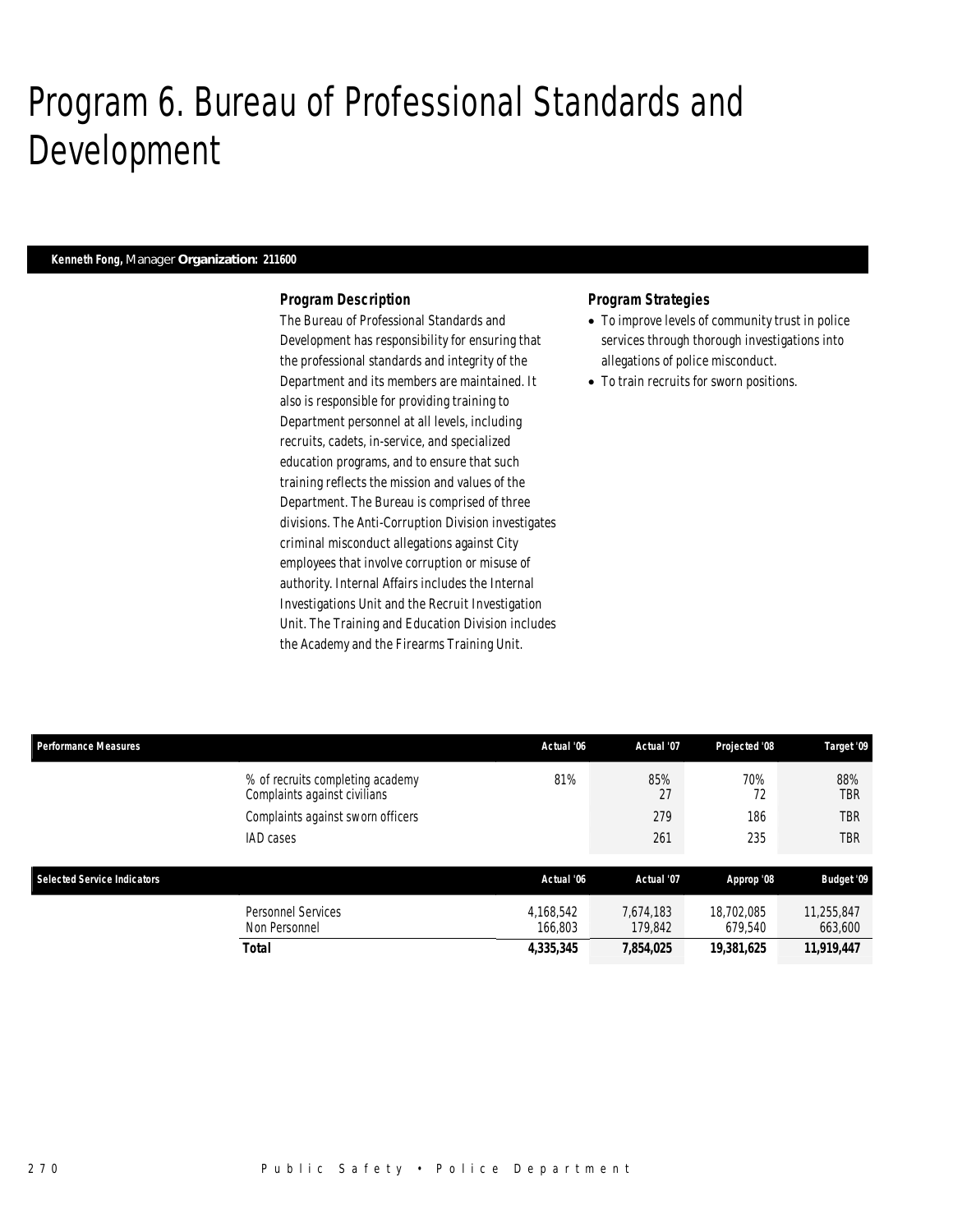## Program 7. Investigative Services

#### *Bruce A. Holloway, Manager Organization: 211700*

#### *Program Description*

The Bureau of Investigative Services is responsible for providing investigative and forensic technical support to all victims, witnesses and crime prevention units of the Department. The Bureau of Investigative Services will be comprised of 3 Divisions, the Major Case Division, the Family Justice Division, the Forensic Division, and the Criminal Investigative Division. The program coordinates all specialized units (e.g. homicide, sexual assault, drug control, domestic violence district detectives), and the general investigative units (e.g. auto theft, fugitive, fraud and missing person/exploited children and also includes the Community Disorders Unit).

#### *Program Strategies*

• To provide investigative expertise, support, and technical assistance in responding to and conducting investigations which contribute to the identification, apprehension, and prosecution of criminal offenders.

| <b>Performance Measures</b> |                                                  | Actual '06            | Actual '07            | Projected '08         | Target '09            |
|-----------------------------|--------------------------------------------------|-----------------------|-----------------------|-----------------------|-----------------------|
|                             | # of Part 1 Crimes<br># of Part 1 Crimes cleared | 33,319                | 32.249<br>6,085       | 29.136<br>5.936       | 26,223<br>5,769       |
|                             | Clearance rate for Part 1 Crimes                 | 18%                   | 19%                   | 20%                   | 22%                   |
|                             |                                                  |                       |                       |                       |                       |
|                             |                                                  |                       |                       |                       |                       |
| Selected Service Indicators |                                                  | Actual '06            | Actual '07            | Approp '08            | <b>Budget '09</b>     |
|                             | Personnel Services<br>Non Personnel              | 30.887.009<br>555.663 | 37.962.341<br>629,327 | 41,833,429<br>805,463 | 49.222.191<br>630,423 |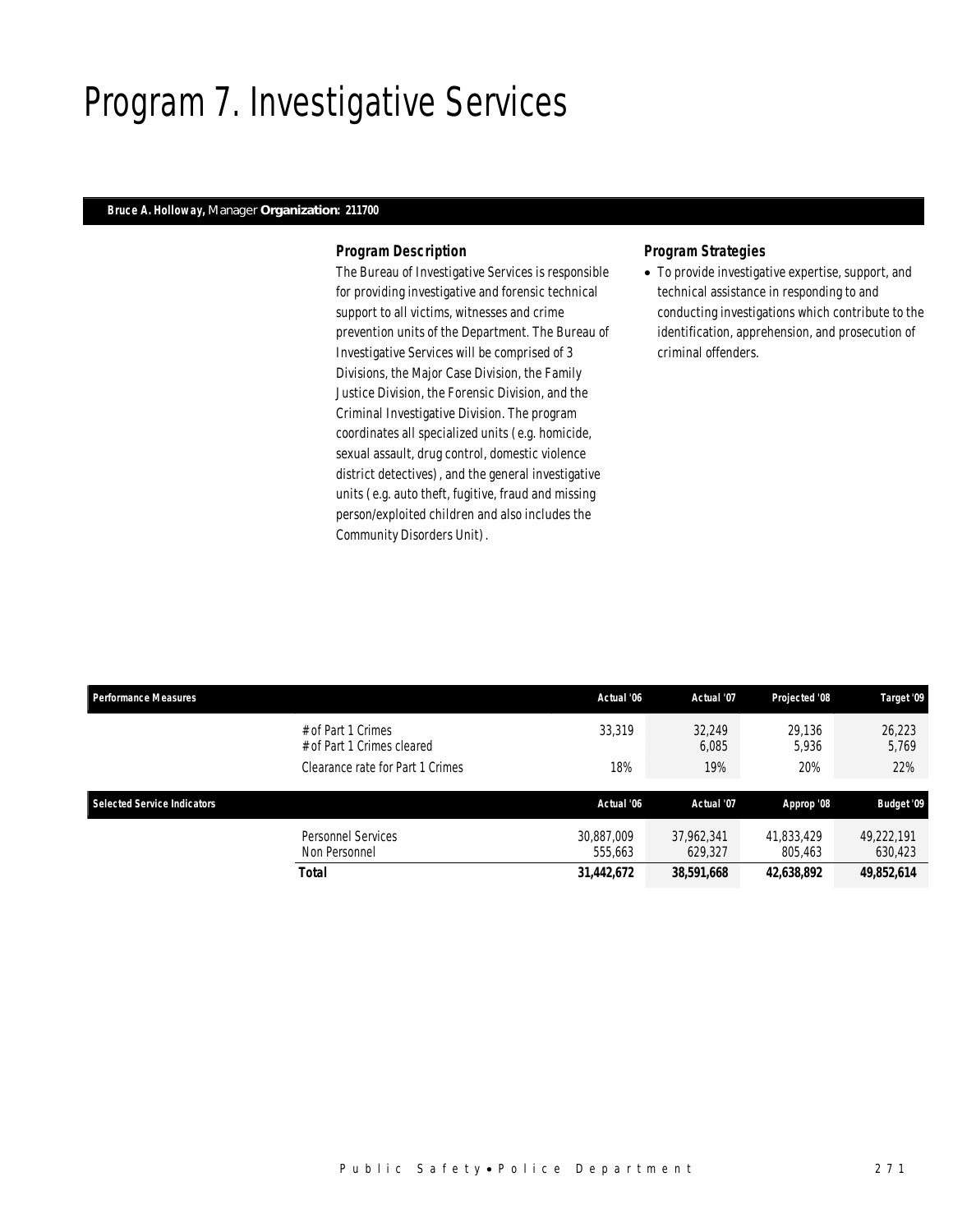## External Funds Projects

*Anti-Gang Violence Project* 

#### *Project Mission*

This project, funded by the Commonwealth of Massachusetts, Executive Office of Public Safety is currently in the application phase. The proposal addresses prevention, intervention and enforcement programs focused toward a comprehensive citywide strategy for youth gang and gun violence. The award amount shown is an estimate; expected timeframe is June 1, 2006 through May 31, 2007.

#### *Anti-Human Trafficking*

#### *Project Mission*

Funding from the U.S. Department of Justice, Bureau of Justice Assistance is provided to implement a multijurisdictional and multi-disciplinary task force on human trafficking that will work to improve identification, investigation, rescue and services in cases of human trafficking in the Boston area. The project start date was December 1, 2004; it runs through November 30, 2007.

#### *Byrne Grant ID Unit*

#### *Project Mission*

Funds are provided by the Bureau of Justice Assistance through the Executive Office of Public Safety Programs Division. The mission of the project is to work towards the accreditation of the Latent Print section of the ID Unit, to develop policies and procedures, conduct personnel assessments and trainings and conduct backlog reduction work. A Crime Scene Response section will also be developed within the ID Unit. This project start date was January 6, 2005; the term was recently extended through 12/31/06.

#### *Comprehensive Community Safety Initiative Family Strengthening Project*

Î

#### *Project Mission*

Funded through U.S. Department of Justice, Office of Juvenile Justice and Delinquency Prevention. Funding to be used for Family focused intervention in the following areas, Research evaluation from a local academic partner, direct services including a family support facilitator from a community service organization and a project coordinator responsible for managing several components of the project including the documentation reporting of the process and findings. The project start date was October 1, 2007 through September 30, 2009.

#### *Coverdell Formula Grant*

#### *Project Mission*

This grant, awarded by the National Institute of Justice through the Massachusetts State Police, funds the work related to the accreditation of the Latent Print Section of the ID Unit. The BPD has received funding for various projects from June 1, 2003 through September 30, 2006.

#### *Creating A Culture of Integrity*

#### *Project Mission*

Funding is provided by the U.S. Department of Justice, Office of Community Oriented Policing Services (COPS). This grant is intended to create an innovative and comprehensive training curriculum for police officers in the Department's Use of Force policy. Funds will be used for development of the curriculum based on best practices nationally. The original project period was September 1, 2002 through August 31, 2004. A request to change the scope of service was recently approved by the COPS Office; this grant is now extended through September 30, 2006.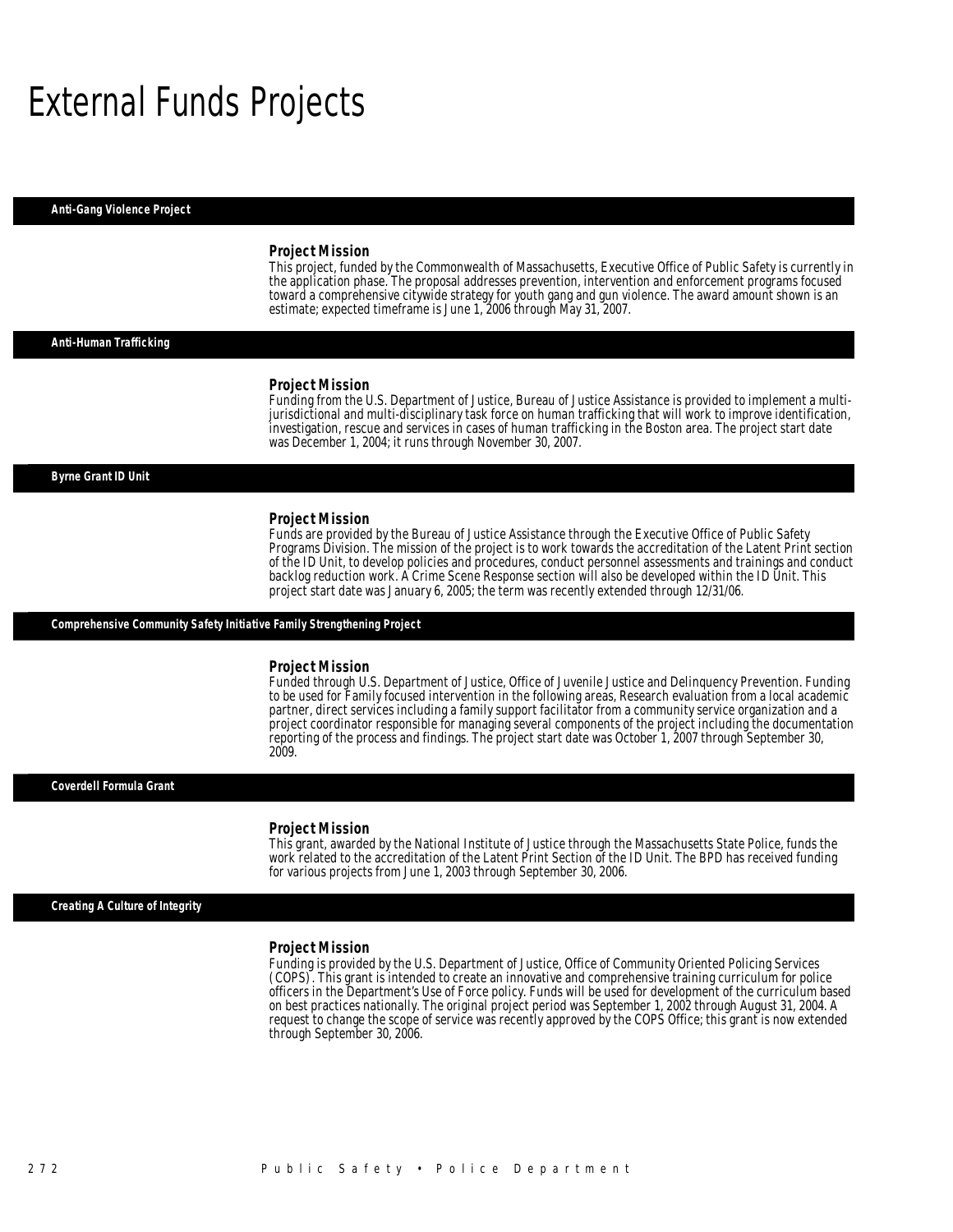Funding is provided by Edward H, Byrne Memorial Justice Assistance through the Executive Office of Public Safety. This grant supports the BPD Multi-jurisdictional Drug Task Force in working with other law enforcement partners in identifying drug hot spots, designing enforcement strategy and implementing/assessing enforcement operations to stop drug trafficking in and around Boston. The project period began November 17, 2005 and runs through September 30, 2006. Î

#### *Department of Homeland Security, Preparedness Directorate*

#### *Project Mission*

This project was awarded by the Department of Homeland Security, Preparedness Directorate. Funds are being utilized by the Harbor Patrol Unit to purchase Satellite/Camera system hardware that will enhance the level of security, which in turn will improve ability to respond quickly and effectively to emergency situations. The project start date was June 1,2007 through May 31, 2010.

#### *DNA Capacity Enhancement grant*

#### *Project Mission*

This project was awarded by the U.S. Department of Justice, National Institute of Justice programs. Funding to be used for the designing, planning and reconstruction of the DNA section of the Crime Laboratory. The completed renovation and equipment purchase will allow for more analysts to be working at one time, increasing the efficiency of the Crime Lab. The project start date was September 5, 2006 through September 30, 2008.

*DNA No Suspect Casework* 

#### *Project Mission*

The project is funded by the U.S. Department of Justice, National Institute of Justice. This grant is intended to focus resources on solving old homicide and sexual assault cases where there was no suspect identified - "cold cases". Funds are being used for overtime for detectives to further investigate these cases, and for criminalists to process evidence (DNA testing, etc.). Funds are also used to purchase supplies necessary for DNA testing of evidence in these cases. Funding has been received for several years and for various DNA projects beginning in November 1, 2002 and extending through September 30, 2006. Î

#### *Domestic Violence Technology*

#### *Project Mission*

To examine the utility of computerized domestic violence information system to identify indicators of potential domestic violence problems over time and across police, courts, probation, and EMS services. The proposed project will also assess what are the information systems requirements to collect and analyze data of domestic violence risk factors and assess the service delivery implications and responsibilities associated with identifying high-risk victims and offenders of domestic violence.

#### *Enhancing A Culture of Integrity*

#### *Project Mission*

Funding was provided by the U.S. Department of Justice, Office of Community Oriented Policing Services (COPS). This grant is intended to be used to review and develop new policy and training in four areas of current importance that involve essential issues of civil liberties in the areas of privacy, redress of grievances, freedom of speech and freedom of assembly. These key areas are: citizens redress of grievance through the complaints process; the gathering of intelligence within the spirit and limits of the Constitution; an innovative and rigorous system for accounting for police decisions in sensitive areas of operations; and providing first-line leaders with the key assets – training and information – they need to work effectively in partnership with the community. The project started September 1, 2003 and extends through August 31, 2006.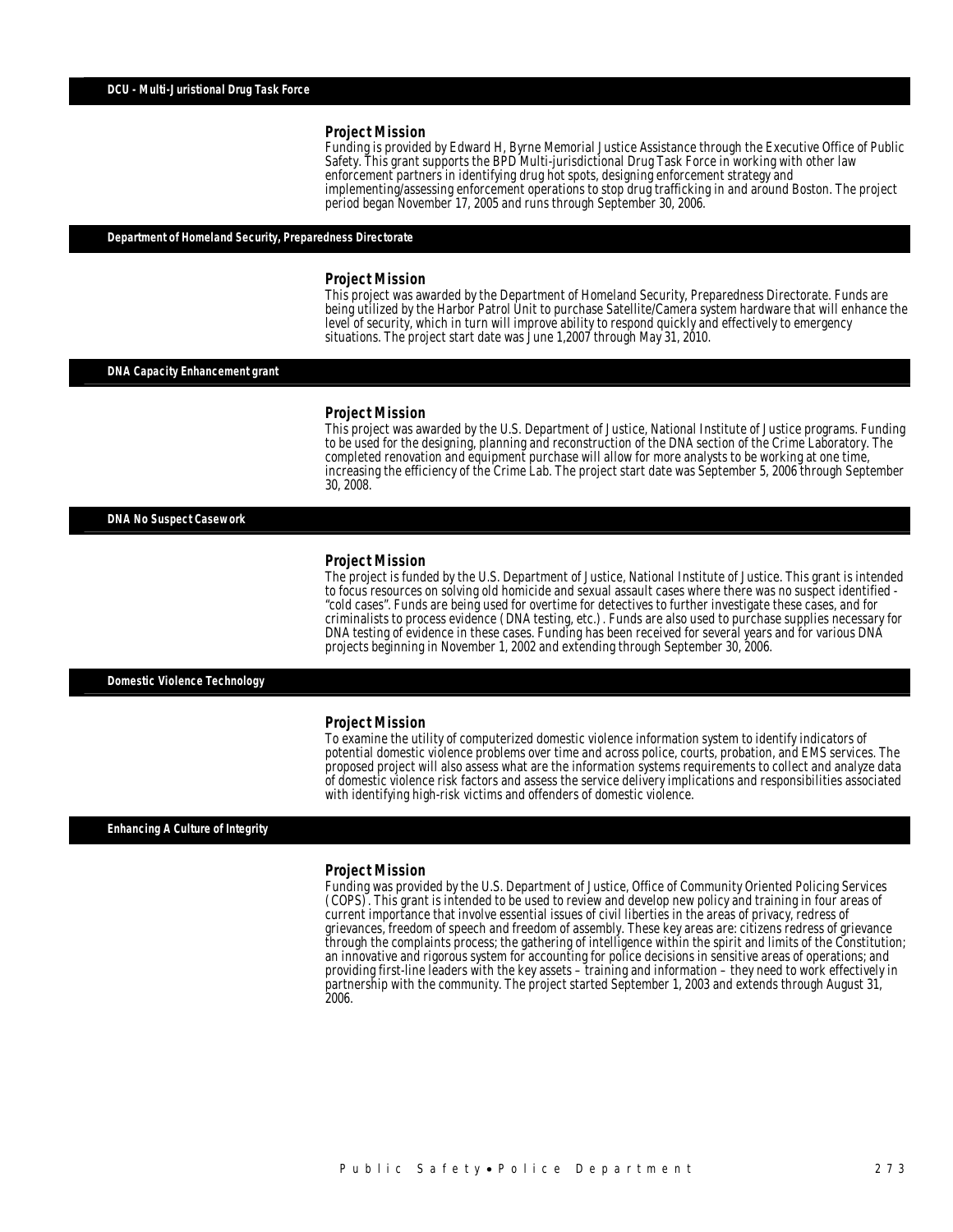The funding for the G.R.E.A.T. program was provided by the Department of Justice, Bureau of Justice Assistance. The G.R.E.A.T. Program aims to prevent youth from becoming involved with gangs and criminal activity associated with gang involvement. This is a multi-year project that started January 1, 2004 and runs through June 30, 2006. Additional funding is anticipated as well as an extension of the current term.

#### *Harbor Patrol Renovation Grant*

#### *Project Mission*

This project was awarded by the Executive Office of Public Safety and Security. Funds will be used for the planning and construction of new Pier floats at the existing Harbor Patrol Facility. The floats are designed to be transportable to meet future Harbor Patrol Facility needs. The project start date was October 15, 2007 through December 30, 2008.

#### *J.O.D.I.*

#### *Project Mission*

Funding is provided by the U.S. Department of Justice, Violence Against Women Office. The mission of the Judicial Oversight Demonstration Initiative is to increase offender accountability and improve victim safety through the development and implementation of the Dorchester Domestic Violence Court. This Court, together with its community partners, will create a comprehensive community-based response to domestic violence which reflects what we've learned about preventing violence and holding offenders accountable. This project began October 1, 1999 and ends August 31, 2006.

#### *Juvenile Assistance Grant (JAG)*

#### *Project Mission*

The grant was awarded by the U.S. Department of Justice, Bureau of Justice Assistance. These funds provide for the continuation of several successful initiatives, including: Domestic Violence Advocacy at the District Level, the Youth Service Providers Network, Crime and Intelligence Analysis, Research and Analysis Capacity at the Youth Violence Strike Force, Strategic Planning and Policy Analysis, and Improving Crime Reporting Capabilities. The project period is October 1, 2004 through September 30, 2006.

#### *Office of Violence Against Women*

#### *Project Mission*

Funding is provided by the U.S. Department of Justice, Office of Violence Against Women. These funds are used to coordinate and more broadly utilize domestic violence advocacy resources to provide culturally responsive advocacy services to victims presenting at DMC, the Suffolk County Family Justice Center (SCFJC), four Boston Police district stations, the Asian Task Force Against Domestic Violence (ATASK) and/or the Association of Haitian Women in Boston (AFAB). The project period is January 1, 2006 through December 31, 2007.

#### *Operation Viper - Weed & Seed*

#### *Project Mission*

Î

Funding for this project is provided by the U.S. Department of Justice through the Office of the Attorney General. This grant is intended to be used to disrupt illegal drug trafficking in Grove Hall. Funds will be used by the Drug Control Unit to support overtime for investigations, surveillance, and intervention efforts. The project began October 1, 2005 and runs through September 30, 2006.

*Paul Coverdell National Forensic Grant* 

#### *Project Mission*

This project was awarded by the U.S. Department of Justice, National Institute of Justice programs. Funds will be utilized to identify a vendor who will provide LIMS services and items based on comprehensive assessment- best suited to the Boston Police Department. The project start date was October 1, 2007 through September 30, 2008.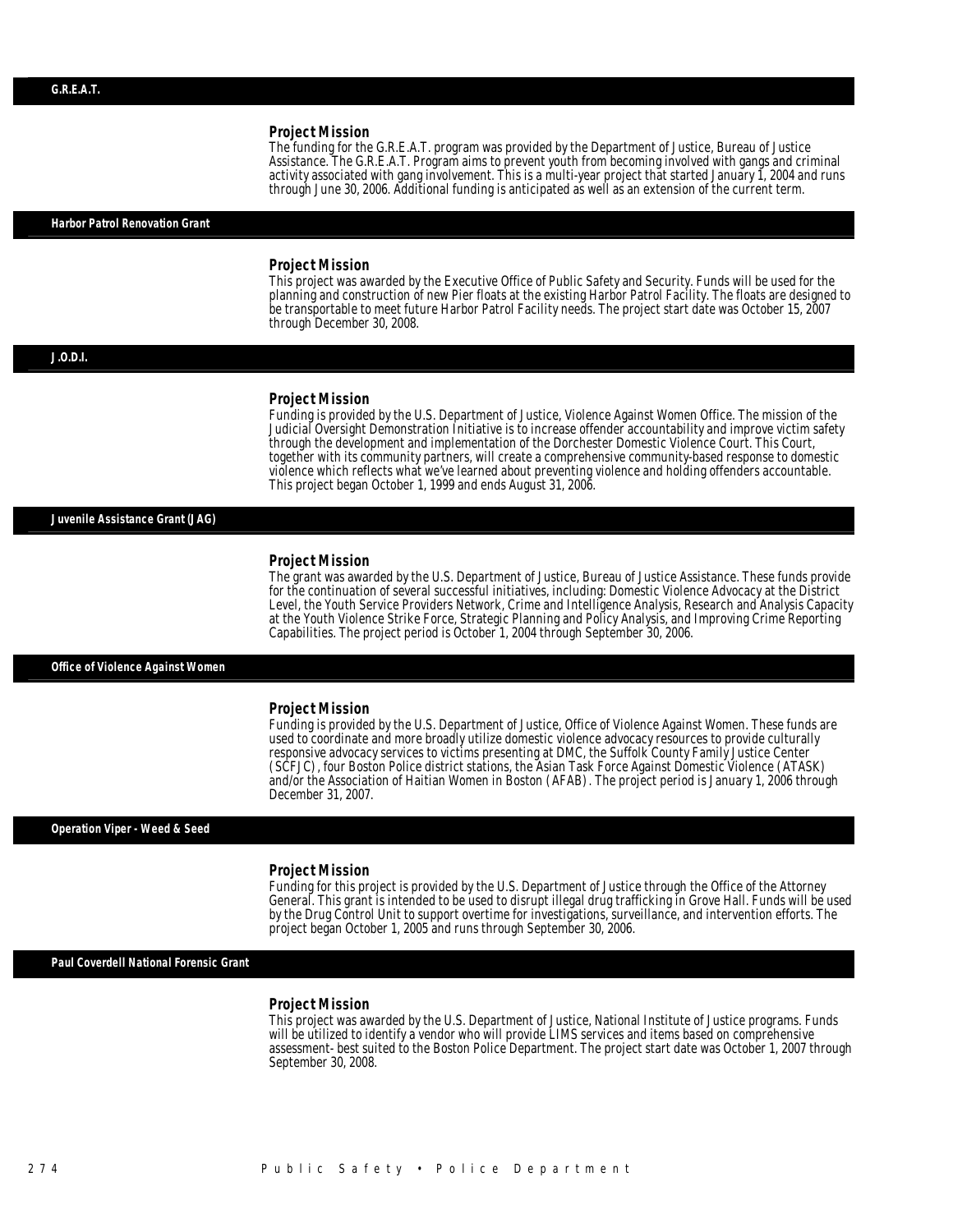Funding for the program was provided by the U.S. Department of Justice, Office of Community Oriented Policing (COPS). This program serves as the model for a new strategy of professional education in moral decision making and integrity that includes citizens, civilians, and other stakeholders and emphasizes new areas of knowledge, skills and techniques required to successfully practice, manage and serve as partners in the delivery of community policing. This program has received funding since 1995 and is due to expire on March 31, 2006. Upon expiration, the grant will be directly awarded to Northeastern University. The BPD will continue to receive funding as a sub-recipient.

#### *Safe Schools*

#### *Project Mission*

This funding is received as a result of a Memorandum of Agreement (MOA) with the Boston Public Schools; the source of the funding is a Safe Schools Healthy Student Grant. Fund are used to address gaps in safety, mental health, and violence and substance abuse services and to ensure safe learning environments and effective programs for child and adolescent mental health in ten high-incidence schools. The MOA remains in effect from FY05 through FY07.

#### *Same Cop Same Neighborhood*

#### *Project Mission*

Funding is provided by the Commonwealth of Massachusetts, Executive Office of Public Safety, Programs Division. This program supports community policing which is an integral part of combating crime and improving the quality of life within the City of Boston. The program has been funded since 1994. The current contact period is July 1, 2002 through June 30, 2007. All funding is subject to annual appropriation by the Legislature and annual award of funds by the Programs Division.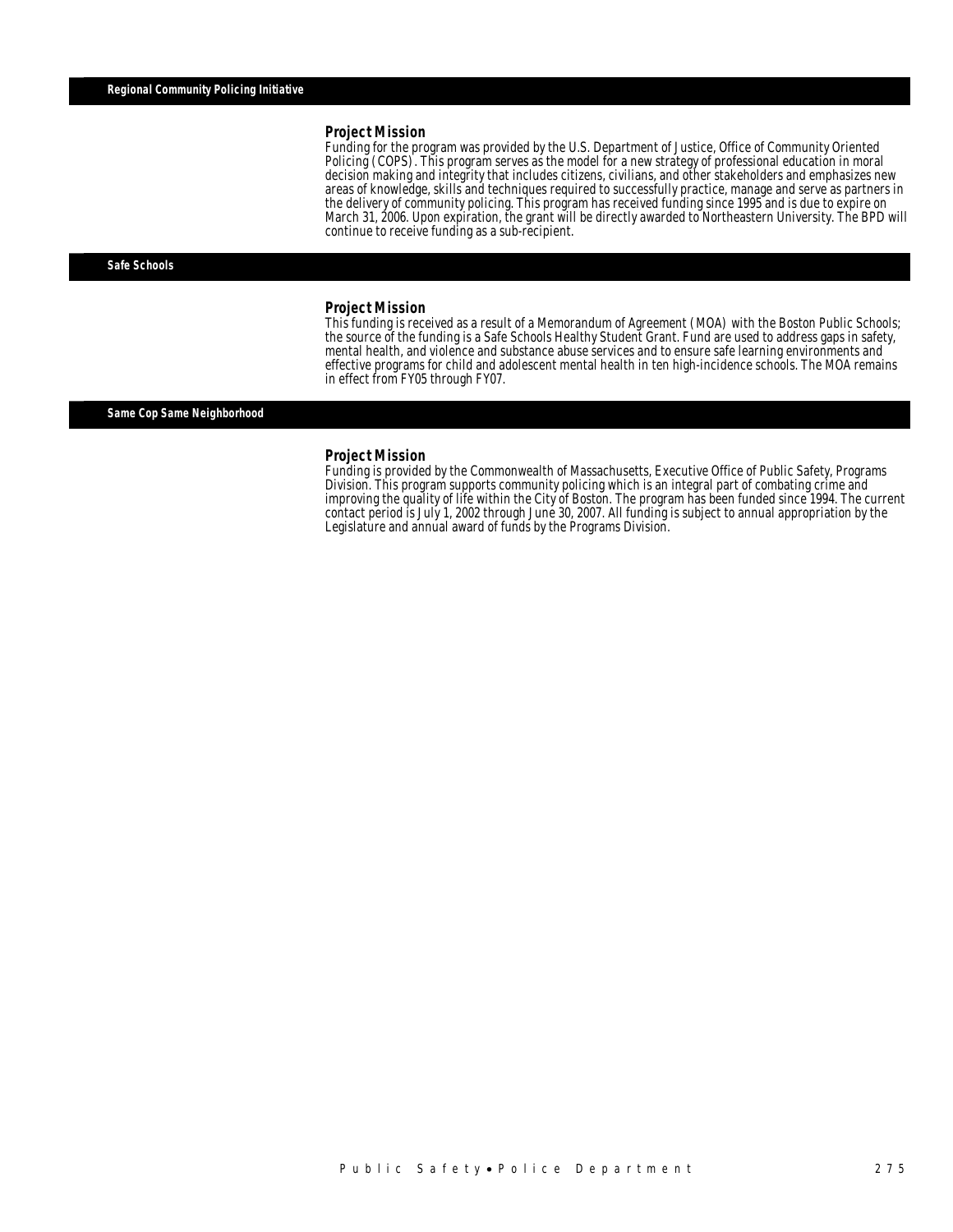## Police Department Capital Budget

### *Overview*

Capital investment in modern police facilities and information technology systems remain a priority in FY09 in order to continually enhance the Police Department's capacity to protect and serve the communities of Boston.

### *FY09 Major Initiatives*

- A new neighborhood police station in Charlestown featuring green building technology will be completed in the autumn of 2008.
- Site remediation and the design of a new U.S. Green Building Council LEED certified Area B-2 Station in Dudley Square, Roxbury will continue in FY09.
- Design of interior renovations to Area C-11 station in Dorchester will begin.
- A Public Safety Technology initiative will be undertaken in FY09-FY13 through the City's MIS department. This will include an assessment of a new Computer Aided Dispatch system, Laboratory Information System, and Incident Tracking System.
- The Police Training Academy in Hyde Park will begin design of exterior building upgrades and repairs.
- A new modular facility and float and dock work will be undertaken at the Drydock Avenue Harbor Patrol location.

| <b>Capital Budget Expenditures</b> | Total Actual '06 | Total Actual '07 |            | <b>Estimated '08 Total Projected '09</b> |
|------------------------------------|------------------|------------------|------------|------------------------------------------|
|                                    |                  |                  |            |                                          |
| <b>Total Department</b>            | 576,043          | 5,404,800        | 13.076.665 | 4,765,000                                |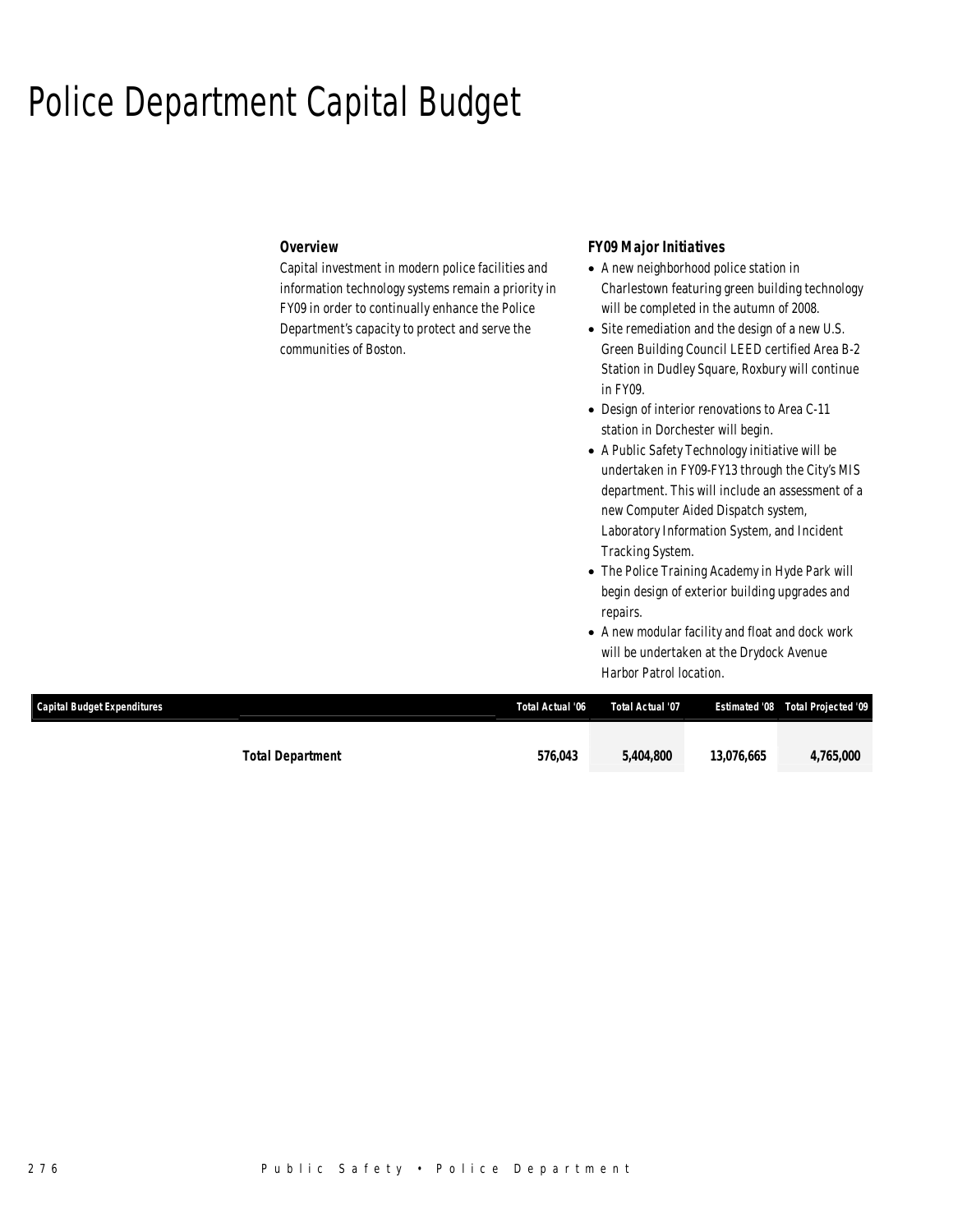#### *AREA A-1 STATION*

### *Project Mission*

Replace windows and roofing. Repair building terrace. *Managing Department,* Construction Management *Status,* To Be Scheduled *Location,* Central Business District

| <b>Authorizations</b>                    |             |                  |             |             |                  |
|------------------------------------------|-------------|------------------|-------------|-------------|------------------|
|                                          |             |                  |             | Non Capital |                  |
| Source                                   | Existing    | FY <sub>09</sub> | Future      | Fund        | Total            |
| City Capital                             | 1,184,000   |                  | 0           | $\mathbf 0$ | 1,184,000        |
| Grants/Other                             | 0           |                  | 0           | 0           | $\left( \right)$ |
| Total                                    | 1,184,000   | $\theta$         | 0           | 0           | 1,184,000        |
| <b>Expenditures (Actual and Planned)</b> |             |                  |             |             |                  |
|                                          | Thru        |                  |             |             |                  |
| Source                                   | 6/30/07     | <b>FY08</b>      | <b>FY09</b> | FY10-13     | Total            |
| City Capital                             | 0           | 0                | $\Omega$    | 1,184,000   | 1,184,000        |
| Grants/Other                             | 0           | 0                | 0           | $\left($    | 0                |
| Total                                    | $\mathbf 0$ | $\theta$         | 0           | 1,184,000   | 1,184,000        |

#### *AREA A-7 STATION*

#### *Project Mission*

Roof replacement and exterior building waterproofing. *Managing Department,* Construction Management *Status,* In Design *Location,* East Boston

| <b>Authorizations</b>                    |          |                  |                  |             |                  |
|------------------------------------------|----------|------------------|------------------|-------------|------------------|
|                                          |          |                  |                  | Non Capital |                  |
| Source                                   | Existing | FY <sub>09</sub> | <b>Future</b>    | Fund        | Total            |
| City Capital                             | 500,000  | 1,360,000        | 0                | 0           | 1,860,000        |
| Grants/Other                             |          | 0                | $\left( \right)$ |             | $\left( \right)$ |
| Total                                    | 500,000  | 1,360,000        | $\theta$         | 0           | 1,860,000        |
| <b>Expenditures (Actual and Planned)</b> |          |                  |                  |             |                  |
|                                          | Thru     |                  |                  |             |                  |
| Source                                   | 6/30/07  | FY08             | <b>FY09</b>      | FY10-13     | Total            |
| City Capital                             | 0        | 60,000           | 225,000          | 1,575,000   | 1,860,000        |
| Grants/Other                             |          |                  |                  |             |                  |

Total 0 60,000 225,000 1,575,000 1,860,000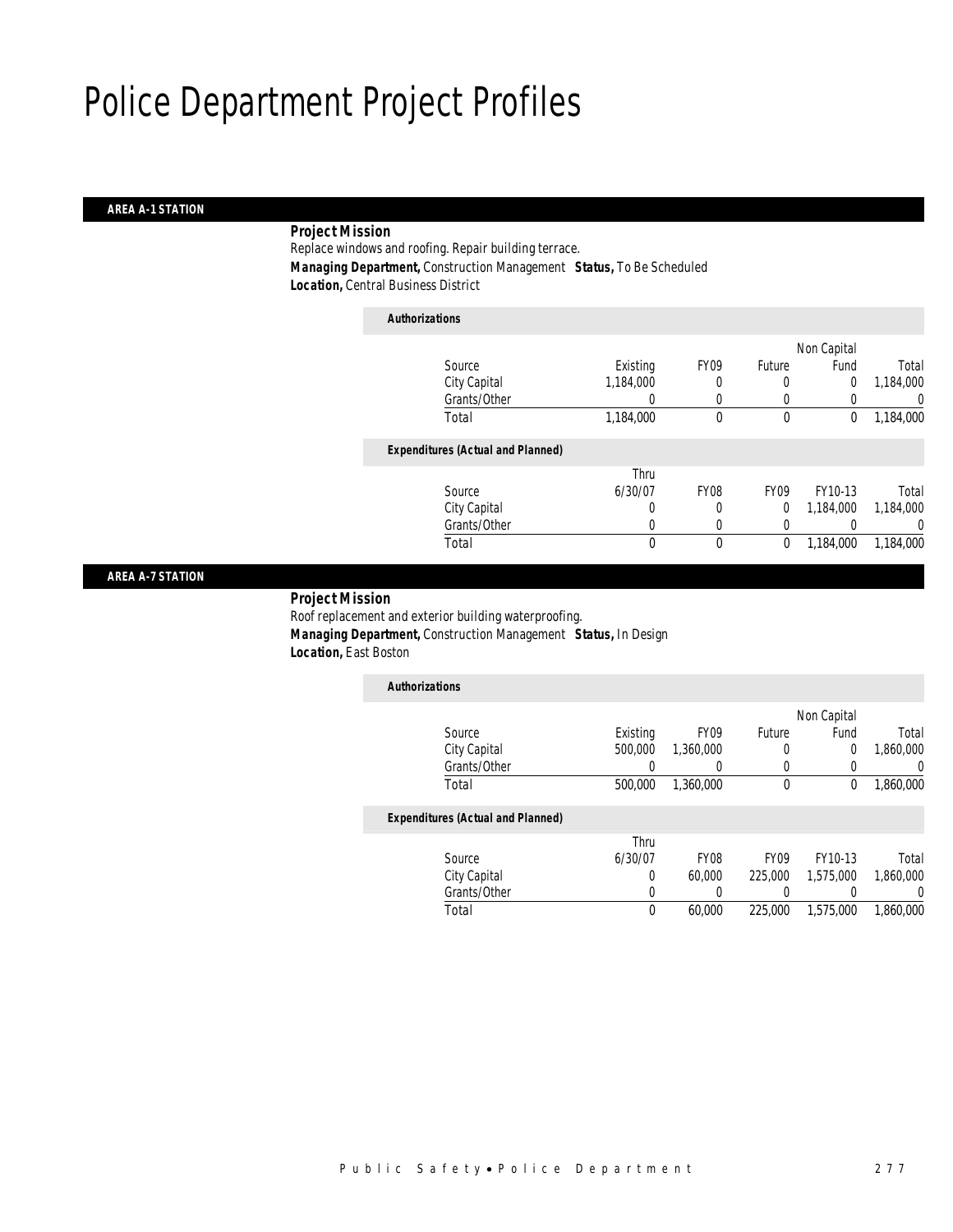#### *AREA B-2 STATION*

### *Project Mission*

Design and construction of a new U.S. Green Building Council LEED certified district police station in the Dudley Square, Roxbury neighborhood.

*Managing Department,* Construction Management *Status,* In Design

*Location,* Roxbury

| <b>Authorizations</b>                    |           |                  |             |             |            |
|------------------------------------------|-----------|------------------|-------------|-------------|------------|
|                                          |           |                  |             | Non Capital |            |
| Source                                   | Existing  | FY <sub>09</sub> | Future      | Fund        | Total      |
| City Capital                             | 8,500,000 | 22,700,000       | 0           | 0           | 31,200,000 |
| Grants/Other                             |           | 0                | 0           | 0           | 0          |
| Total                                    | 8,500,000 | 22,700,000       | $\theta$    | $^{0}$      | 31,200,000 |
| <b>Expenditures (Actual and Planned)</b> |           |                  |             |             |            |
|                                          | Thru      |                  |             |             |            |
| Source                                   | 6/30/07   | <b>FY08</b>      | <b>FY09</b> | FY10-13     | Total      |
| City Capital                             | 0         | 450,000          | 1,000,000   | 29.750.000  | 31,200,000 |
| Grants/Other                             | 0         |                  |             |             | $\Omega$   |
| Total                                    | 0         | 450.000          | 1.000.000   | 29.750.000  | 31,200,000 |

#### *AREA C-11 STATION*

#### *Project Mission*

Replace the roof. Renovate cell block and booking areas. Upgrade public bathrooms and front entrance to improve access for persons with disabilities. Install a backflow preventer and upgrade the fire alarm system. *Managing Department,* Construction Management *Status,* To Be Scheduled *Location,* Dorchester

| <b>Authorizations</b>                    |           |             |             |             |           |
|------------------------------------------|-----------|-------------|-------------|-------------|-----------|
|                                          |           |             |             | Non Capital |           |
| Source                                   | Existing  | <b>FY09</b> | Future      | Fund        | Total     |
| City Capital                             | 1.695.000 | 2,305,000   |             | 0           | 4,000,000 |
| Grants/Other                             |           | 0           |             | 0           | 0         |
| Total                                    | 1.695.000 | 2.305.000   | $\theta$    | $\Omega$    | 4,000,000 |
| <b>Expenditures (Actual and Planned)</b> |           |             |             |             |           |
|                                          | Thru      |             |             |             |           |
| Source                                   | 6/30/07   | <b>FY08</b> | <b>FY09</b> | FY10-13     | Total     |
| City Capital                             | 0         | 0           | 400,000     | 3,600,000   | 4,000,000 |
| Grants/Other                             | O         | 0           |             |             | 0         |
| Total                                    | 0         | 0           | 400.000     | 3.600.000   | 4,000,000 |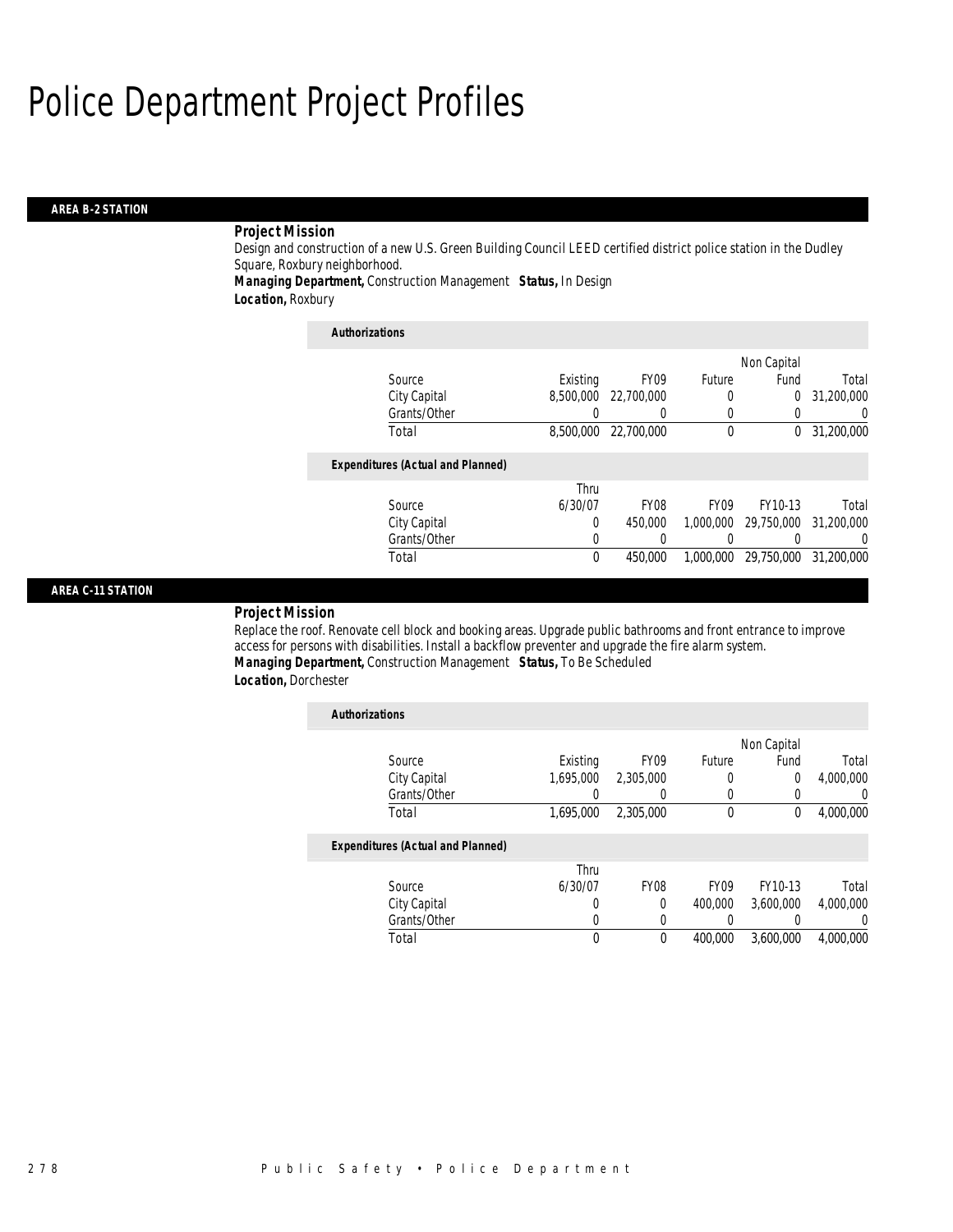### *AREA E-18 POLICE STATION*

### *Project Mission*

Repoint masonry and upgrade HVAC with new heating and air conditioning systems. *Managing Department,* Construction Management *Status,* To Be Scheduled *Location,* Hyde Park

| <b>Authorizations</b>                    |          |                  |                  |             |           |
|------------------------------------------|----------|------------------|------------------|-------------|-----------|
|                                          |          |                  |                  | Non Capital |           |
| Source                                   | Existing | FY <sub>09</sub> | Future           | Fund        | Total     |
| City Capital                             | 0        | 0                | 2,815,000        | $\mathbf 0$ | 2,815,000 |
| Grants/Other                             | 0        |                  |                  | 0           | 0         |
| Total                                    | 0        | 0                | 2,815,000        | 0           | 2,815,000 |
| <b>Expenditures (Actual and Planned)</b> |          |                  |                  |             |           |
|                                          | Thru     |                  |                  |             |           |
| Source                                   | 6/30/07  | FY <sub>08</sub> | FY <sub>09</sub> | FY10-13     | Total     |
| City Capital                             | 0        | 0                | 0                | 2.815,000   | 2,815,000 |
| Grants/Other                             | 0        | $\Omega$         | 0                |             | 0         |
| Total                                    | 0        | $\theta$         | 0                | 2,815,000   | 2,815,000 |
|                                          |          |                  |                  |             |           |

#### *CHARLESTOWN POLICE STATION*

*Project Mission* 

Design and construct a new neighborhood police station including furnishings and equipment. *Managing Department,* Construction Management *Status,* In Construction *Location,* Charlestown

| <b>Authorizations</b>             |            |                  |        |             |            |
|-----------------------------------|------------|------------------|--------|-------------|------------|
|                                   |            |                  |        | Non Capital |            |
| Source                            | Existing   | FY <sub>09</sub> | Future | Fund        | Total      |
| City Capital                      | 11,000,000 | 0                | 0      | 0           | 11,000,000 |
| Grants/Other                      |            |                  |        |             |            |
| Total                             | 11,000,000 |                  | 0      |             | 11,000,000 |
| Expenditures (Actual and Planned) |            |                  |        |             |            |

#### *Expenditures (Actual and Planned)*

|              | Thru    |           |                                  |         |       |
|--------------|---------|-----------|----------------------------------|---------|-------|
| Source       | 6/30/07 | FY08      | FY <sub>09</sub>                 | FY10-13 | Total |
| City Capital | 475.002 | 7.000.000 |                                  |         |       |
| Grants/Other |         |           |                                  |         |       |
| Total        | 475.002 | 7,000,000 | 2,400,000  1,124,998  11,000,000 |         |       |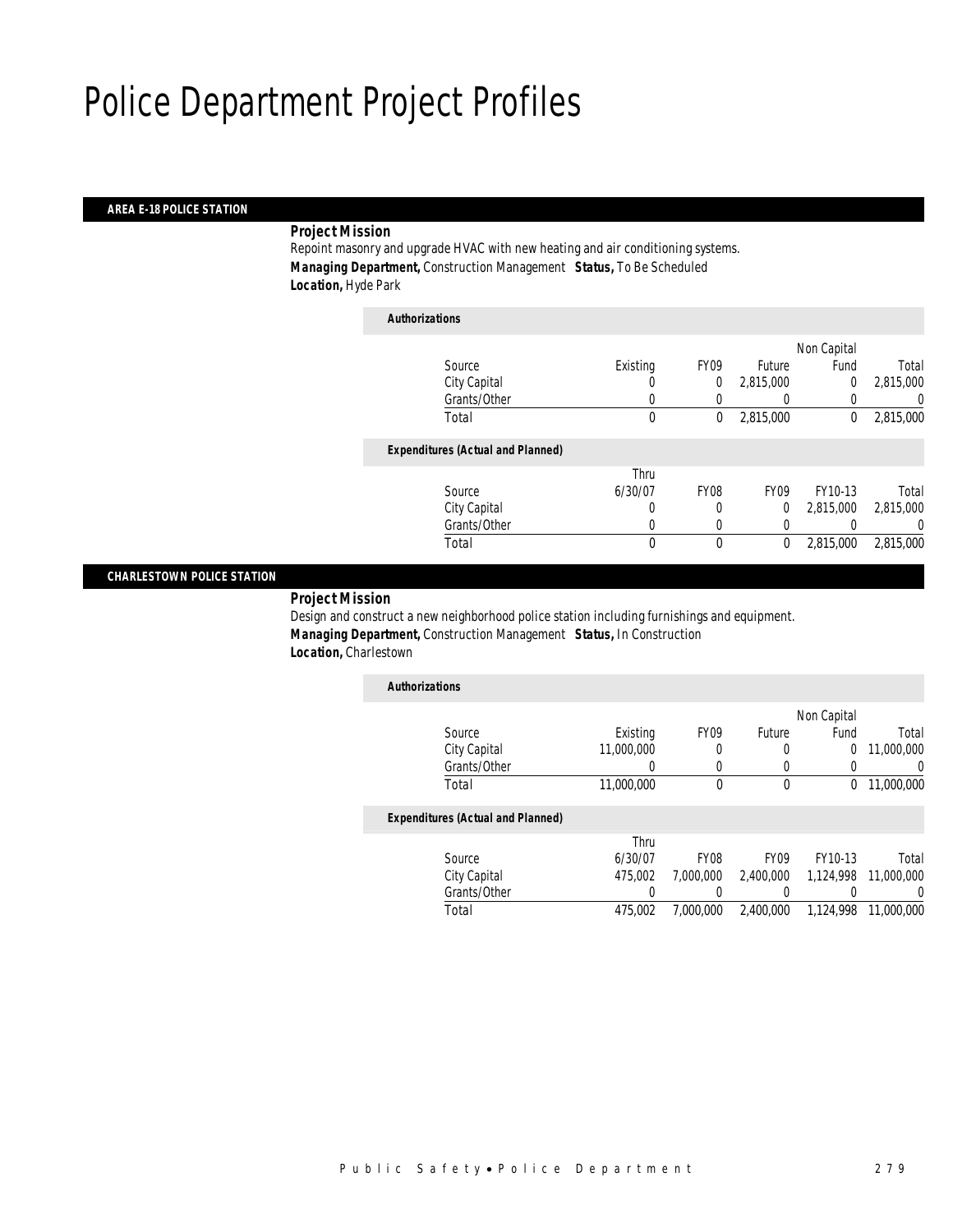### *CRITICAL FACILITY REPAIRS*

### *Project Mission*

A critical repair fund to be used for emergency repairs to police facilities including roofs, windows, masonry, electrical and HVAC systems.

*Managing Department,* Police Department *Status,* Ongoing Program

*Location,* Citywide

| <b>Authorizations</b>                    |          |                  |                  |             |         |
|------------------------------------------|----------|------------------|------------------|-------------|---------|
|                                          |          |                  |                  | Non Capital |         |
| Source                                   | Existing | <b>FY09</b>      | Future           | Fund        | Total   |
| City Capital                             | 150,000  | 200,000          | 0                | $\Omega$    | 350,000 |
| Grants/Other                             | 0        |                  | 0                | 0           | 0       |
| Total                                    | 150,000  | 200,000          | $\theta$         | $\theta$    | 350,000 |
| <b>Expenditures (Actual and Planned)</b> |          |                  |                  |             |         |
|                                          | Thru     |                  |                  |             |         |
| Source                                   | 6/30/07  | FY <sub>08</sub> | FY <sub>09</sub> | FY10-13     | Total   |
| City Capital                             | 41.995   | 100,000          | 100,000          | 108,005     | 350,000 |
| Grants/Other                             | 0        |                  |                  | 0           | 0       |
| Total                                    | 41.995   | 100,000          | 100,000          | 108,005     | 350,000 |

### *E-9-1-1 CALL CENTER*

*Project Mission* 

Update the emergency battery back-up system for the E-9-1-1 call center. *Managing Department,* Construction Management *Status,* In Design *Location,* Roxbury

| <b>Authorizations</b>                    |          |                  |             |             |         |
|------------------------------------------|----------|------------------|-------------|-------------|---------|
|                                          |          |                  |             | Non Capital |         |
| Source                                   | Existing | FY <sub>09</sub> | Future      | Fund        | Total   |
| City Capital                             | 190,000  | 0                | 0           | $\Omega$    | 190,000 |
| Grants/Other                             | O        | 0                | 0           | 0           | 0       |
| Total                                    | 190,000  | $\theta$         | $\mathbf 0$ | 0           | 190,000 |
| <b>Expenditures (Actual and Planned)</b> |          |                  |             |             |         |
|                                          | Thru     |                  |             |             |         |
| Source                                   | 6/30/07  | FY <sub>08</sub> | <b>FY09</b> | FY10-13     | Total   |
| City Capital                             | 0        | 180,000          | 0           | 10,000      | 190,000 |
| Grants/Other                             | 0        |                  | 0           | 0           |         |
| Total                                    | $\theta$ | 180,000          | 0           | 10,000      | 190,000 |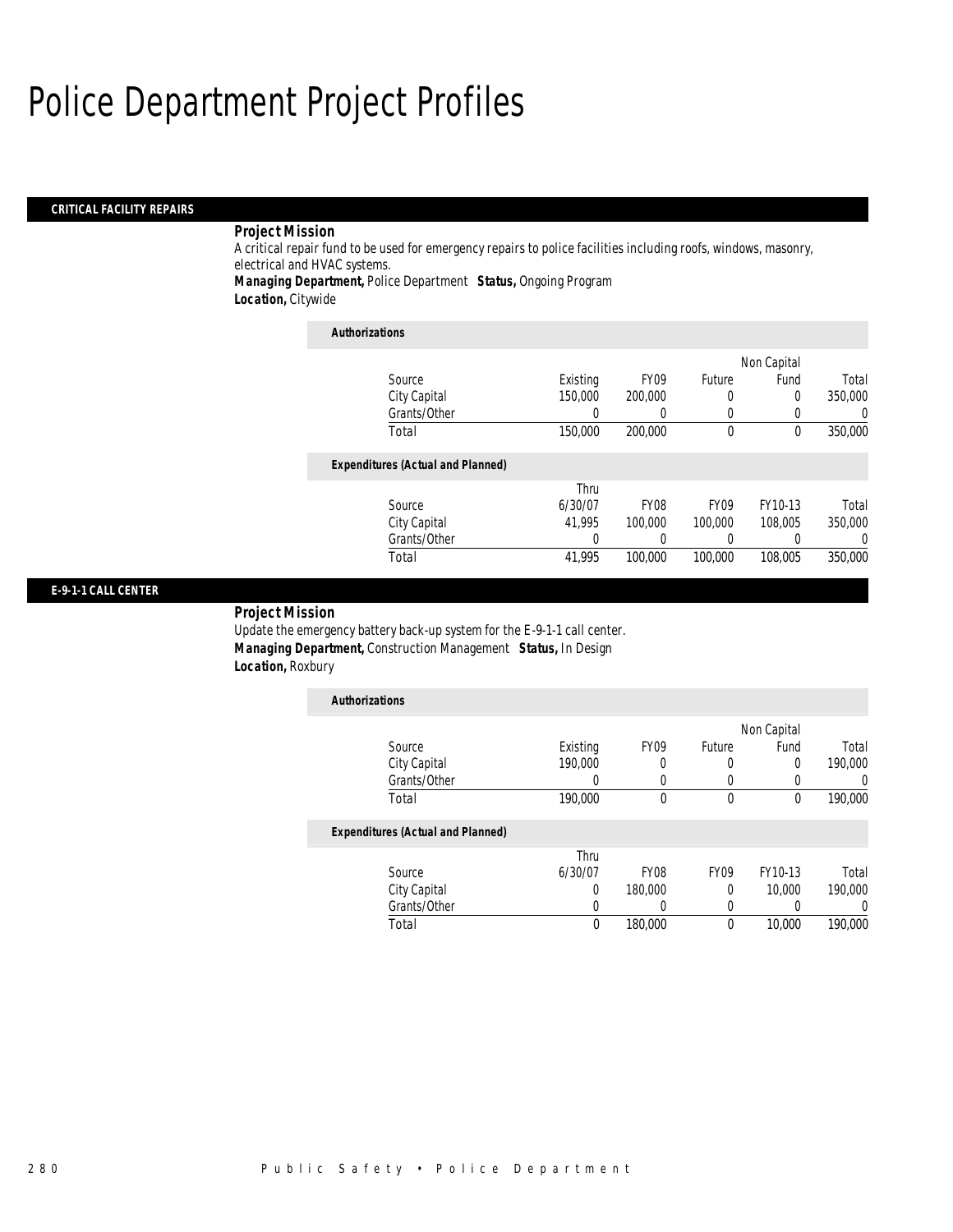#### *FUEL TANK UPGRADE*

### *Project Mission*

Upgrade to Boston Police Department fuel depots to meet federal compliance standards at area stations C-11, Dorchester; E-13, Jamaica Plain; and E-18, Hyde Park. *Managing Department,* Construction Management *Status,* In Design

*Location,* Citywide

| <b>Authorizations</b>                    |          |                  |             |             |          |
|------------------------------------------|----------|------------------|-------------|-------------|----------|
|                                          |          |                  |             | Non Capital |          |
| Source                                   | Existing | FY <sub>09</sub> | Future      | Fund        | Total    |
| City Capital                             | 438,000  | 0                | 0           | 0           | 438,000  |
| Grants/Other                             | 0        | $\left($         | 0           | 0           | 0        |
| Total                                    | 438,000  | 0                | $\theta$    | $^{0}$      | 438,000  |
| <b>Expenditures (Actual and Planned)</b> |          |                  |             |             |          |
|                                          | Thru     |                  |             |             |          |
| Source                                   | 6/30/07  | FY <sub>08</sub> | <b>FY09</b> | FY10-13     | Total    |
| City Capital                             | 0        | 200,000          | 140,000     | 98,000      | 438,000  |
| Grants/Other                             | 0        |                  | 0           |             | $\Omega$ |
| Total                                    | 0        | 200,000          | 140,000     | 98,000      | 438,000  |

### *GUN RANGE AT MOON ISLAND*

*Project Mission* 

Design and construct a facility to support administrative and training requirements including appropriate environmental mitigation.

*Managing Department,* Construction Management *Status,* To Be Scheduled *Location,* Moon Island

| <b>Authorizations</b>                    |                  |                  |                  |             |                  |
|------------------------------------------|------------------|------------------|------------------|-------------|------------------|
|                                          |                  |                  |                  | Non Capital |                  |
| Source                                   | Existing         | FY <sub>09</sub> | Future           | Fund        | Total            |
| City Capital                             | 2,800,000        | 0                | 0                | 0           | 2,800,000        |
| Grants/Other                             |                  | $\Omega$         | $\left($         | $\Omega$    | $\left( \right)$ |
| Total                                    | 2,800,000        | $\theta$         | $\mathbf 0$      | 0           | 2,800,000        |
| <b>Expenditures (Actual and Planned)</b> |                  |                  |                  |             |                  |
|                                          | Thru             |                  |                  |             |                  |
| Source                                   | 6/30/07          | FY <sub>08</sub> | FY <sub>09</sub> | FY10-13     | Total            |
| City Capital                             | 65,314           | $\Omega$         | 0                | 2,734,686   | 2,800,000        |
| Grants/Other                             | $\left( \right)$ | $\Omega$         | $\left($         |             | 0                |
| Total                                    | 65,314           | $\theta$         | 0                | 2,734,686   | 2,800,000        |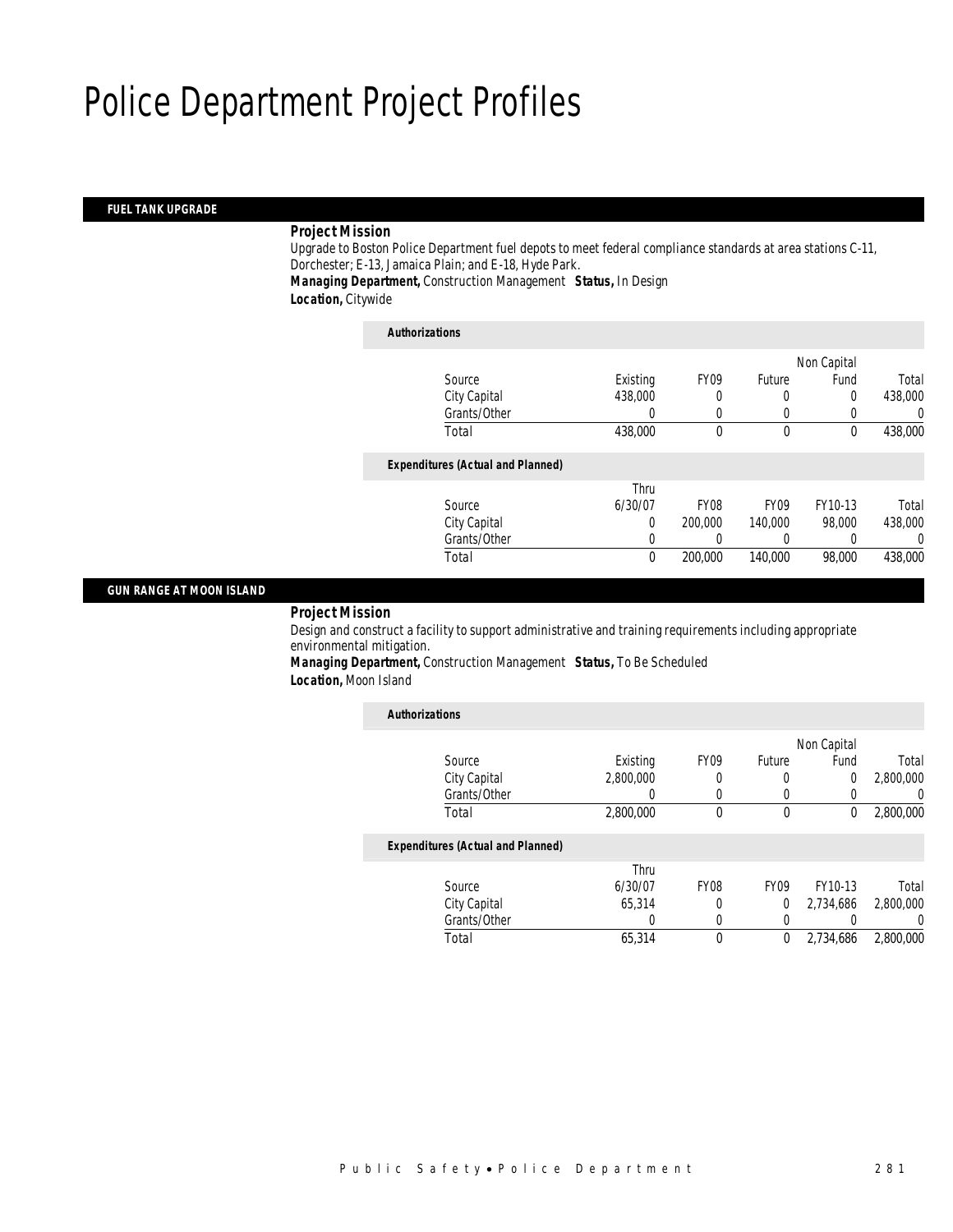#### *HARBOR PATROL FACILITY*

#### *Project Mission*

Upgrades at the waterfront police harbor patrol facility including design services, floats, piers, furnishings and equipment, signage, utility work and a modular facility. A Seaport Advisory Council grant was awarded. *Managing Department,* Construction Management *Status,* In Design

### *Location,* South Boston

| <b>Authorizations</b>                    |          |                  |                  |             |         |
|------------------------------------------|----------|------------------|------------------|-------------|---------|
|                                          |          |                  |                  | Non Capital |         |
| Source                                   | Existing | <b>FY09</b>      | Future           | Fund        | Total   |
| City Capital                             | 350,000  | 0                | 0                | 0           | 350,000 |
| Grants/Other                             | 200,000  | 0                | 0                | 0           | 200,000 |
| Total                                    | 550,000  | $\theta$         | $\theta$         | $\theta$    | 550,000 |
| <b>Expenditures (Actual and Planned)</b> |          |                  |                  |             |         |
|                                          | Thru     |                  |                  |             |         |
| Source                                   | 6/30/07  | FY <sub>08</sub> | FY <sub>09</sub> | FY10-13     | Total   |
| City Capital                             | 0        | 150,000          | 200,000          | 0           | 350,000 |
| Grants/Other                             | 0        | 150,000          | 50,000           | $\Omega$    | 200,000 |
| Total                                    | 0        | 300,000          | 250,000          | 0           | 550,000 |

#### *POLICE HEADQUARTERS PARKING FEASIBILITY STUDY*

#### *Project Mission*

Assess the feasibility of providing structured parking for Police Headquarters. Provide several alternatives which develop both fiscal and spatial solutions.

*Managing Department,* Boston Redevelopment Authority *Status,* To Be Scheduled

### *Location,* Roxbury

| <b>Authorizations</b>                    |          |             |             |             |                  |
|------------------------------------------|----------|-------------|-------------|-------------|------------------|
|                                          |          |             |             | Non Capital |                  |
| Source                                   | Existing | <b>FY09</b> | Future      | Fund        | Total            |
| City Capital                             | 100,000  | 0           |             | $\Omega$    | 100,000          |
| Grants/Other                             | 0        | 0           |             |             | $\left( \right)$ |
| Total                                    | 100,000  | $\theta$    | $\theta$    | $\theta$    | 100,000          |
| <b>Expenditures (Actual and Planned)</b> |          |             |             |             |                  |
|                                          | Thru     |             |             |             |                  |
| Source                                   | 6/30/07  | <b>FY08</b> | <b>FY09</b> | FY10-13     | Total            |
| City Capital                             | 0        | 0           | 50,000      | 50,000      | 100,000          |
| Grants/Other                             | U        | 0           |             |             | 0                |
| Total                                    | 0        | $\Omega$    | 50,000      | 50,000      | 100,000          |